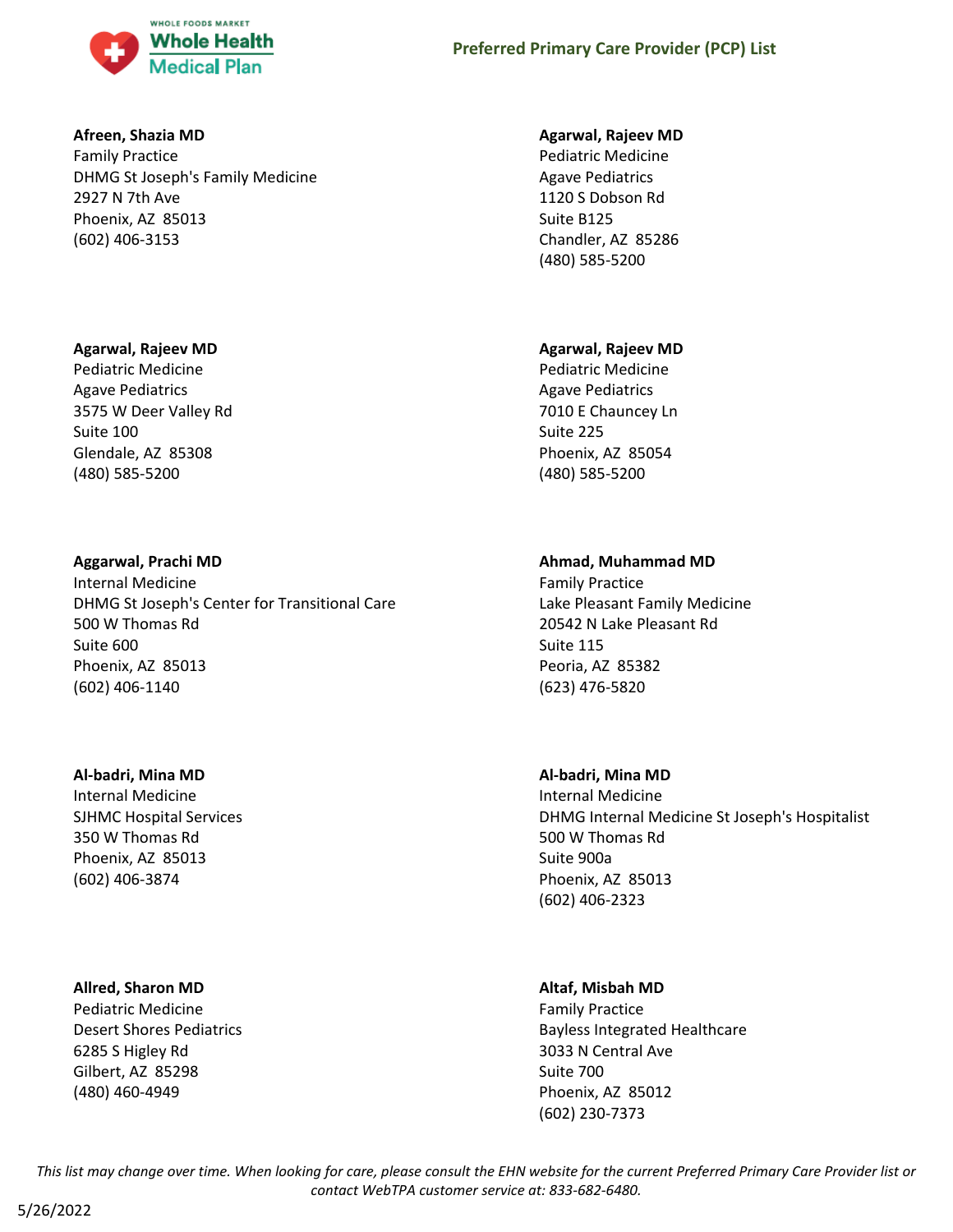

### **Altmaura, Stephanie DO**

Pediatric Medicine Desert Valley Pediatrics 4137 N 108th Ave Phoenix, AZ 85037 (623) 877-7337

### **Anderson, Tiffany PA**

Pediatric Medicine Arbor Medical Partners Pediatrics - Surprise 14239 W Bell Rd Suite 112 Surprise, AZ 85374 (623) 876-9983

# **Argyros, Nicholas MD**

Pediatric Medicine Pediatrix 15650 N Black Canyon Hwy Suite 100 Phoenix, AZ 85053 (602) 866-0550

# **Ashraf, Zoha MD**

Pediatric Medicine Pleasant Pediatrics 9980 W Glendale Ave Suite 130 Glendale, AZ 85307 (623) 322-3380

# **Ashraf, Zoha MD**

Pediatric Medicine Pleasant Pediatrics 6666 W Peoria Ave Suite 111 Glendale, AZ 85302 (623) 322-3380

### **Alviar, Abigail DO**

Pediatric Medicine Step By Step Pediatrics 5680 W Chandler Blvd Suite 3 Chandler, AZ 85226 (480) 776-0440

# **Arbel, Michael MD**

Pediatric Medicine Southwest Pediatrics 9150 W Indian School Rd Suite 127 Phoenix, AZ 85037 (623) 931-3028

# **Arora, Rakesh MD**

Pediatric Medicine Advance Pediatrics PLLC 9836 Yearling Rd F1300 Peoria, AZ 85383 (623) 328-8664

# **Ashraf, Zoha MD**

Pediatric Medicine Pleasant Pediatrics 9059 W Lake Pleasant Pkwy Suite E540 Peoria, AZ 85382 (623) 322-3380

# **Autuori, Krista PAC**

Physician Assistant DHMG Chandler General Surgery & Trauma 485 S Dobson Rd Suite 201 Chandler, AZ 85224 (480) 728-4700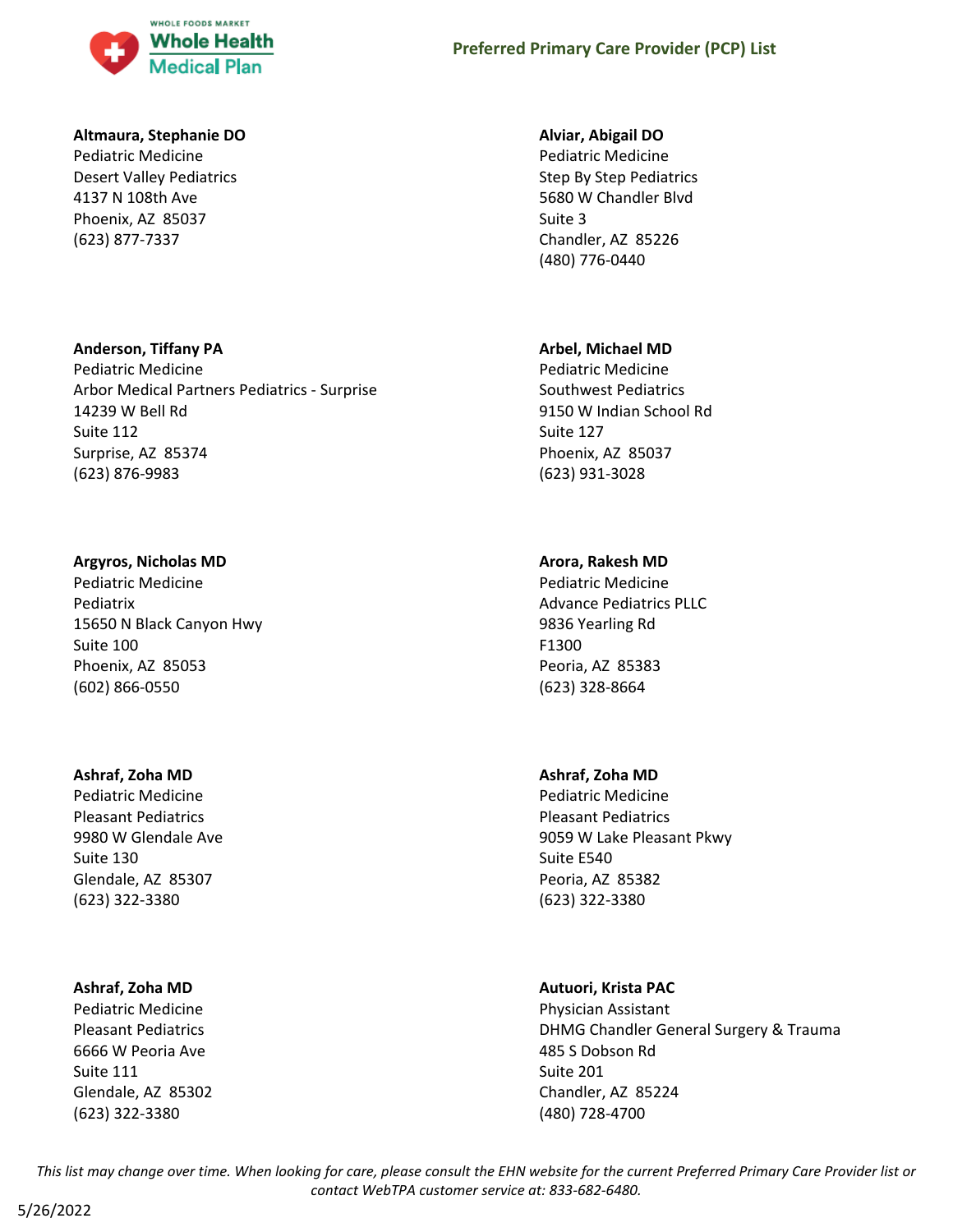

### **Auxier, Gary MD**

Pediatric Medicine Gilbert Children's Medical Group, dba Gilbert Pediatrics 4540 E Baseline Rd Suite 108 Mesa, AZ 85206 (480) 892-3880

### **Ayub, Samina MD**

Family Practice DHMG St Joseph's Family Medicine 2927 N 7th Ave Phoenix, AZ 85013 (602) 406-3153

### **Baggs, Taylor PA**

Physician Assistant One Medical Group - San Tan Village 2196 E Williams Field Rd Suite 116 Gilbert, AZ 85295 (480) 237-1395

### **Bal, Heatherann DO**

Family Practice Abrazo Medical Group Denaro Plaza 10180 W Happy Valley Pkwy Building A Suite 100 Peoria, AZ 85383 (602) 266-2200

### **Bal, Heatherann DO**

Family Practice Abrazo Medical Group North Peoria 26900 N Lake Pleasant Parkway Suite 210 Peoria, AZ 85383 (623) 561-3000

### **Ayub, Samina MD**

Family Practice DHMG Maricopa Family Medicine 21300 N John Wayne Pkwy Suite 115 Maricopa, AZ 85139 (520) 426-3424

### **Azhar, Nili MD**

Internal Medicine One Medical Group - Biltmore 2201 E Camelback Rd Suite 101a Phoenix, AZ 85016 (602) 218-4075

# **Bajaj, Ekta MD**

Pediatric Medicine West Valley Pediatrics 10750 W McDowell Rd Suite G700 Avondale, AZ 85392 (623) 873-0321

# **Bal, Heatherann DO**

Family Practice Abrazo Peoria Emergency Center 26900 N Lake Pleasant Pkwy Peoria, AZ 85383 (623) 561-2022

# **Bal, Heatherann DO**

Family Practice Abrazo Medical Group Arrowhead Multispecialty 18700 N 64th Dr Suite 301 Glendale, AZ 85308 (623) 455-5084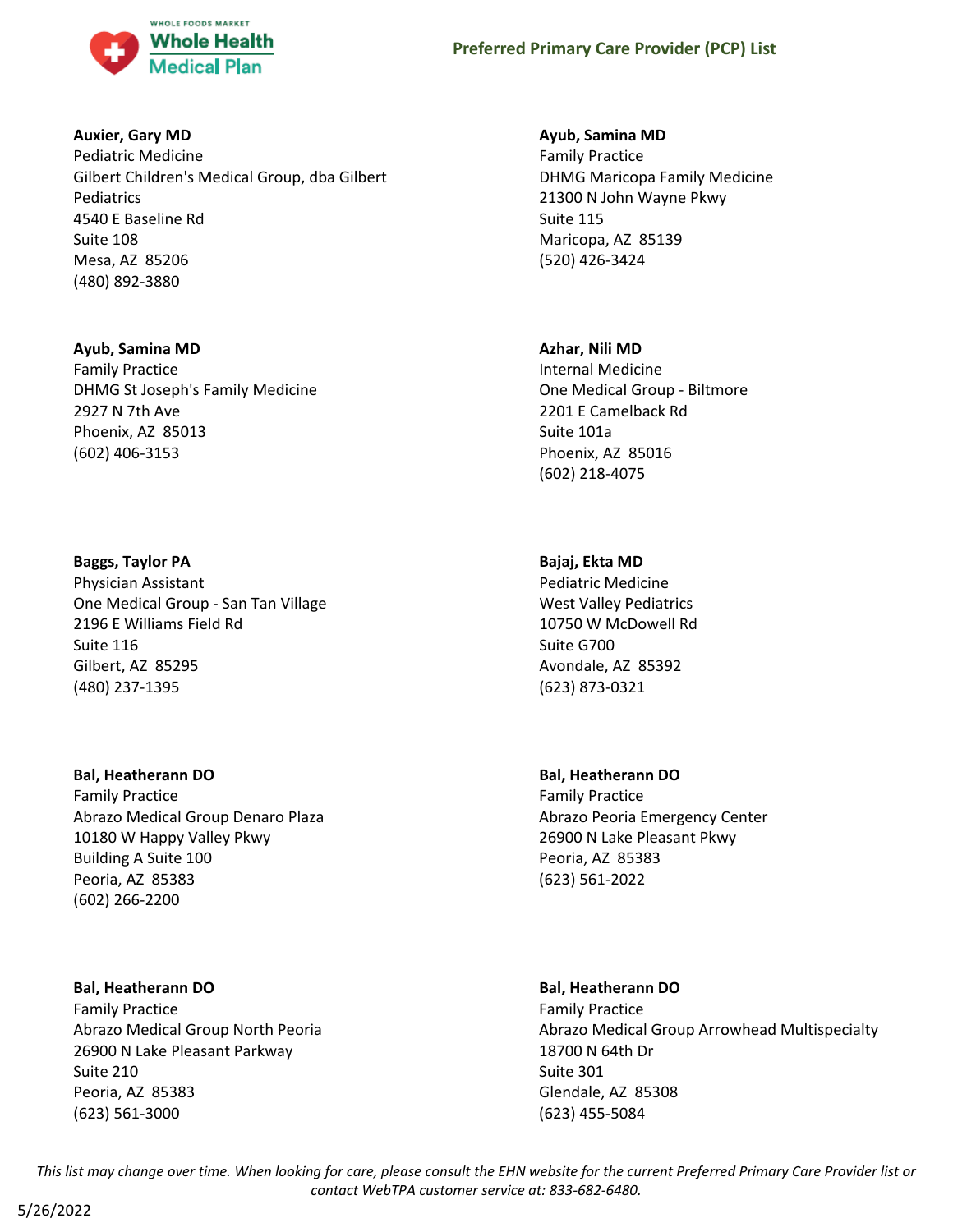

#### **Bal, Heatherann DO**

Family Practice Abrazo Medical Group Union Hills 18185 N 83rd Ave Building D Suite 107 Glendale, AZ 85308 (623) 583-0306

#### **Baldwin, Amy MD**

Pediatric Medicine The Childrens Doctor 5720 N 19th Ave Phoenix, AZ 85015 (602) 864-0211

### **Bansal, Aashima MD**

Pediatric Medicine New Beginnings Pediatrics 18699 N 67 Ave Suite 240 Glendale, AZ 85308 (623) 594-7337

#### **Barnes Clark, Judith MD**

Pediatric Medicine Hip Kids Pediatrics 6909 W Ray Rd Suite 9 Chandler, AZ 85226 (480) 447-9490

### **Behshad, Keramat MD**

Pediatric Medicine The Childrens Doctor 5720 N 19th Ave Phoenix, AZ 85015 (602) 864-0211

#### **Bal, Heatherann DO**

Family Practice Abrazo Medical Group Arrowhead Plaza II 18700 N 64th Dr Suite 205 Glendale, AZ 85308 (602) 674-6582

#### **Ball, Joy MD**

Pediatric Medicine North Scottsdale Pediatrics 9827 N 95th St Suite 105 Scottsdale, AZ 85258 (480) 860-8488

### **Barcellona, Matthew MD**

Pediatric Medicine North Scottsdale Pediatrics 9827 N 95th St Suite 105 Scottsdale, AZ 85258 (480) 860-8488

### **Baron, Marie DO**

Pediatric Medicine Desert Shores Pediatrics 6285 S Higley Rd Gilbert, AZ 85298 (480) 460-4949

#### **Bennett, Matthew MD**

Pediatric Medicine Estrella Pediatrics 9305 W Thomas Rd Suite 125 Phoenix, AZ 85037 (623) 388-3216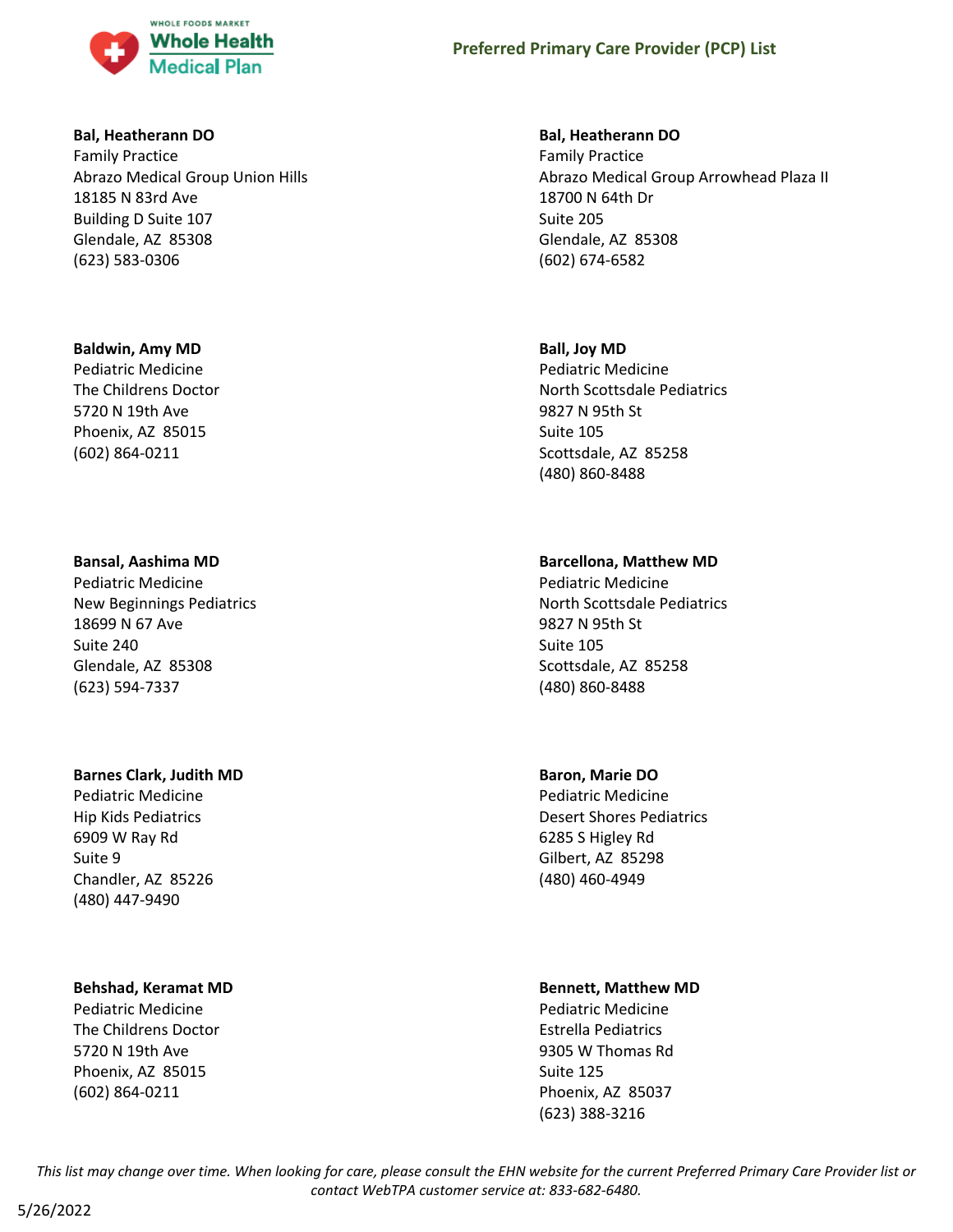

#### **Berebitsky, Gary MD**

Pediatric Medicine West Valley Pediatrics 10750 W McDowell Rd Suite G700 Avondale, AZ 85392 (623) 873-0321

#### **Bernardi, Alyssa DO**

Pediatric Medicine MVP Kids Care 7205 S 51st Ave Suite 102 Laveen, AZ 85339 (623) 846-7575

#### **Bessette, Mark MD**

Family Practice CMG - Carondelet Dr 6567 E Carondelet Dr Suite 555 Tucson, AZ 85710 (520) 885-3588

### **Bethancourt, Bruce MD**

Internal Medicine DHMG St Joseph's Family Medicine 2927 N 7th Ave Phoenix, AZ 85013 (602) 406-3153

### **Bethancourt, Bruce MD**

Internal Medicine DHMG St Joseph's Center for Transitional Care 500 W Thomas Rd Suite 600 Phoenix, AZ 85013 (602) 406-1140

# **Preferred Primary Care Provider (PCP) List**

#### **Bernardi, Alyssa DO**

Pediatric Medicine MVP Kids Care 4700 N 51st Ave Suite 4 Phoenix, AZ 85031 (623) 846-7575

#### **Bessette, Mark MD**

Family Practice Abrazo Medical Group Goodyear Multispecialty 3125 N Dysart Rd Avondale, AZ 85392 (623) 848-4397

#### **Bessette, Mark MD**

Family Practice AZ Sports Medicine Center - Mesa 1840 S Stapley Dr Suite 137 Mesa, AZ 85204 (480) 558-3744

#### **Bethancourt, Bruce MD**

Internal Medicine DHMG Chandler Center for Transitional Care 485 S Dobson Rd Suite 209 Chandler, AZ 85224 (480) 728-7564

### **Bethancourt, Bruce MD**

Internal Medicine DHMG St Joseph's Internal Medicine 500 W Thomas Rd Suite 900a Phoenix, AZ 85013 (602) 406-3540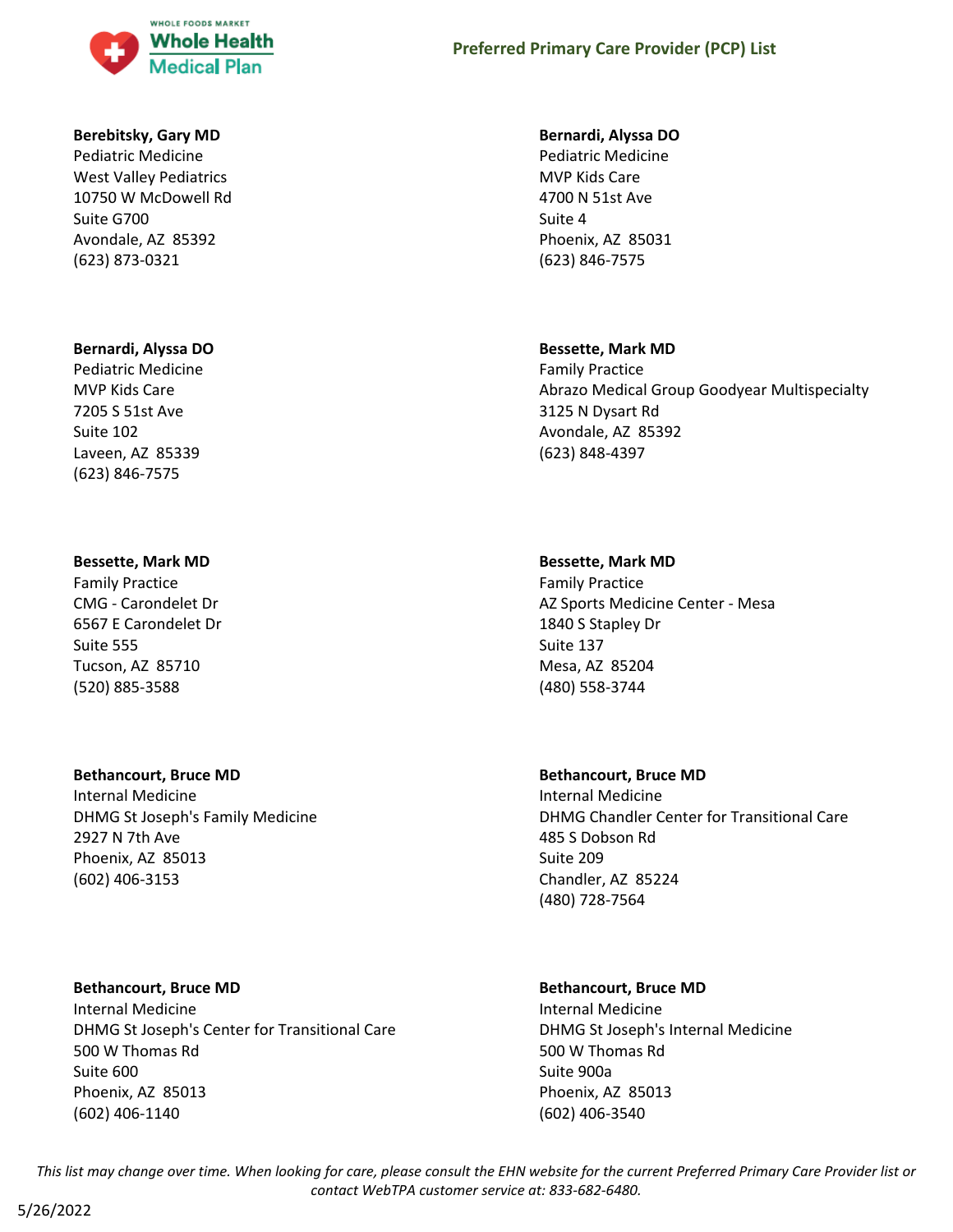

### **Bethancourt, Bruce MD**

Internal Medicine DHMG - Transitional Care Chandler Regional 1727 W Frye Rd Suite 210 Chandler, AZ 85224 (480) 728-7564

### **Bhatia, Rahul MD**

Pediatric Medicine Caring Pediatrics 7517 S McClintock Dr Suite 103 Tempe, AZ 85283 (602) 610-7337

# **Bichotte, Daphene MD**

Family Practice CMG - Nogales 8290 S Houghton Rd Suite 100 Tucson, AZ 85747 (520) 873-6200

### **Bierman, Robert MD**

Internal Medicine AZ Sports Medicine Center - Mesa 1840 S Stapley Dr Suite 137 Mesa, AZ 85204 (480) 558-3744

### **Bierman, Robert MD**

Internal Medicine Abrazo Medical Group Parkway 6565 E Greenway Pkwy Suite 100 Scottsdale, AZ 85254 (480) 348-3200

### **Bhandhusavee, Rumbha MD**

Pediatric Medicine BV Rumbha MD PC 13980 N 67 Ave Suite 1 Glendale, AZ 85306 (623) 979-9545

### **Bhuyan, Natasha MD**

Family Practice One Medical Group - Biltmore 2201 E Camelback Rd Suite 101a Phoenix, AZ 85016 (602) 218-4075

# **Bichotte, Daphene MD**

Family Practice CMG - Nogales 1209 W Target Range Rd Nogales, AZ 85621 (520) 287-4747

# **Bierman, Robert MD**

Internal Medicine Abrazo Medical Group Scottsdale 3811 E Bell Rd Suite 300 Phoenix, AZ 85032 (480) 454-7350

# **Bingham, Pamela MD**

Pediatric Medicine Northwest Clinic for Children 15420 N 32nd Dr Phoenix, AZ 85053 (602) 866-1974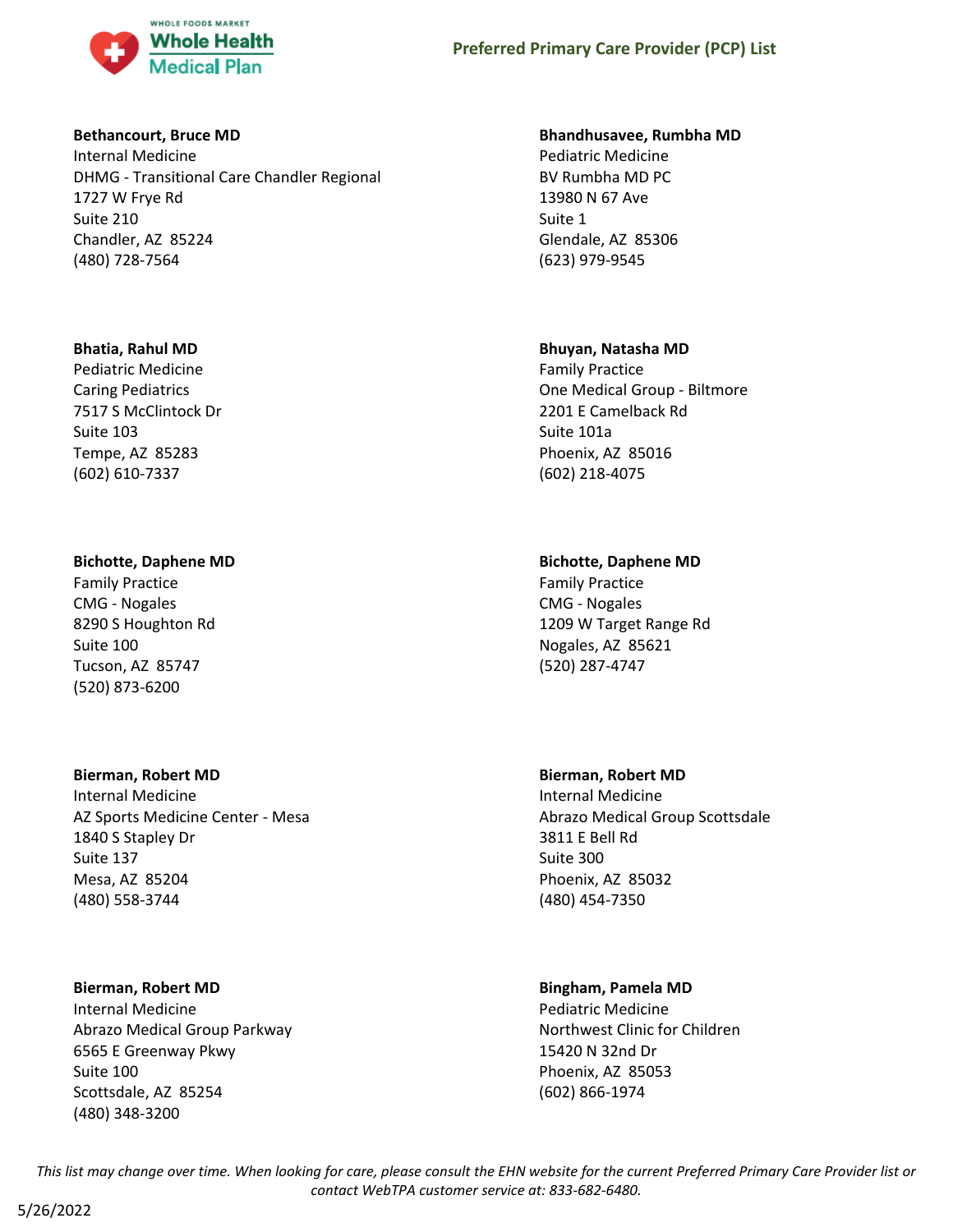

#### **Bishop, Courtney MD**

Pediatric Medicine Step By Step Pediatrics 5680 W Chandler Blvd Suite 3 Chandler, AZ 85226 (480) 776-0440

#### **Bjornsen, Brent MD**

Pediatric Medicine MVP Kids Care 4700 N 51st Ave Suite 4 Phoenix, AZ 85031 (623) 846-7575

#### **Blackburn, Megan MD**

Family Practice Abrazo Medical Group Buckeye 525 S Watson Rd Suite 205 Buckeye, AZ 85326 (602) 726-8750

### **Blackshear, Kirstine PAC**

Physician Assistant Abrazo Medical Group Buckeye 525 S Watson Rd Suite 205 Buckeye, AZ 85326 (602) 726-8750

### **Blumenthal, Rachael DO**

Pediatric Medicine Agave Pediatrics 7010 E Chauncey Ln Suite 225 Phoenix, AZ 85054 (480) 585-5200

# **Preferred Primary Care Provider (PCP) List**

#### **Bjornsen, Brent MD**

Pediatric Medicine MVP Kids Care 7205 S 51st Ave Suite 102 Laveen, AZ 85339 (623) 846-7575

#### **Blackburn, Megan MD**

Family Practice Abrazo Medical Group Buckeye 525 S Watson Rd Suite 200 Buckeye, AZ 85326 (602) 728-8750

### **Blackshear, Kirstine PAC**

Physician Assistant Abrazo Medical Group Buckeye 525 S Watson Rd Suite 200 Buckeye, AZ 85326 (602) 728-8750

### **Blackshear, Kirstine PAC**

Physician Assistant Abrazo Medical Group Central Family Medicine Center 6036 N 19th Ave Suite 506 Phoenix, AZ 85015 (602) 246-5525

### **Boddupalli, Deepti MD**

Internal Medicine DHMG St Joseph's Internal Medicine 500 W Thomas Rd Suite 900a Phoenix, AZ 85013 (602) 406-3540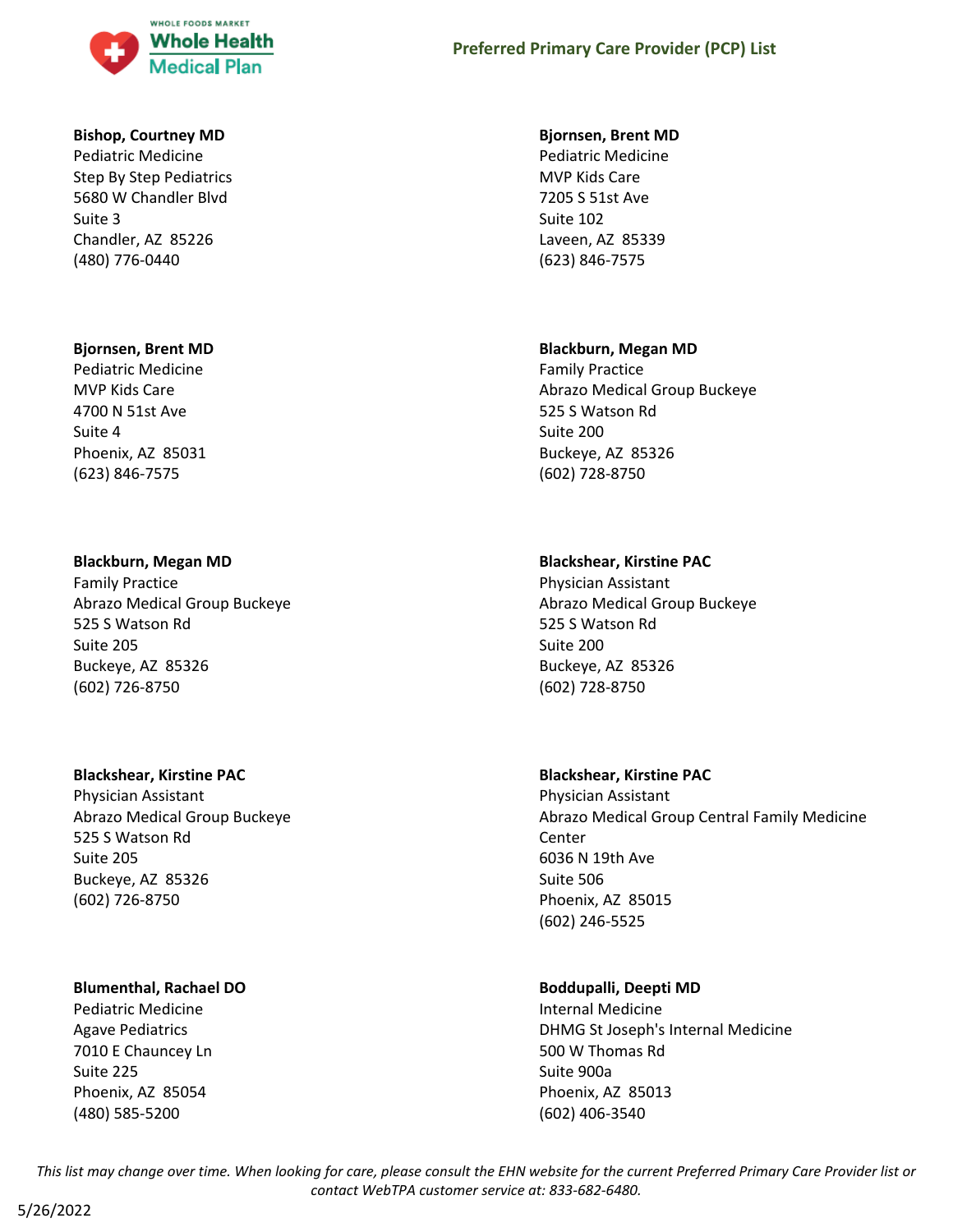

#### **Bonanno, Joseph MD**

Pediatric Medicine Desert Valley Pediatrics 4137 N 108th Ave Phoenix, AZ 85037 (623) 877-7337

### **Boyle, Kevin DO**

Internal Medicine DHMG St Joseph's Internal Medicine 500 W Thomas Rd Suite 900a Phoenix, AZ 85013 (602) 406-3540

### **Bramble, Rebecca DO**

Pediatric Medicine Desert Valley Pediatrics 3802 N 53rd Ave Suite 160 Phoenix, AZ 85031 (623) 877-7337

# **Broome, Harry MD**

Pediatric Medicine MVP Kids Care 4700 N 51st Ave Suite 4 Phoenix, AZ 85031 (623) 846-7575

### **Brousseau, Thomas MD**

Pediatric Medicine The Childrens Doctor 5720 N 19th Ave Phoenix, AZ 85015 (602) 864-0211

### **Borlongan, Mario MD**

Pediatric Medicine Bright Horizons Ped 14780 W Mountain View Blvd Suite 201 Surprise, AZ 85374 (623) 584-5250

### **Boyle, Kevin DO**

Internal Medicine SJHMC Hospital Services 350 W Thomas Rd Phoenix, AZ 85013 (602) 406-3874

# **Brite, Kathleen MD**

Family Practice Bayless Integrated Healthcare 3033 N Central Ave Suite 700 Phoenix, AZ 85012 (602) 230-7373

# **Broome, Harry MD**

Pediatric Medicine MVP Kids Care 7205 S 51st Ave Suite 102 Laveen, AZ 85339 (623) 846-7575

# **Brown, Linda MD**

Family Practice Abrazo Medical Group Union Hills 18185 N 83rd Ave Building D Suite 107 Glendale, AZ 85308 (623) 583-0306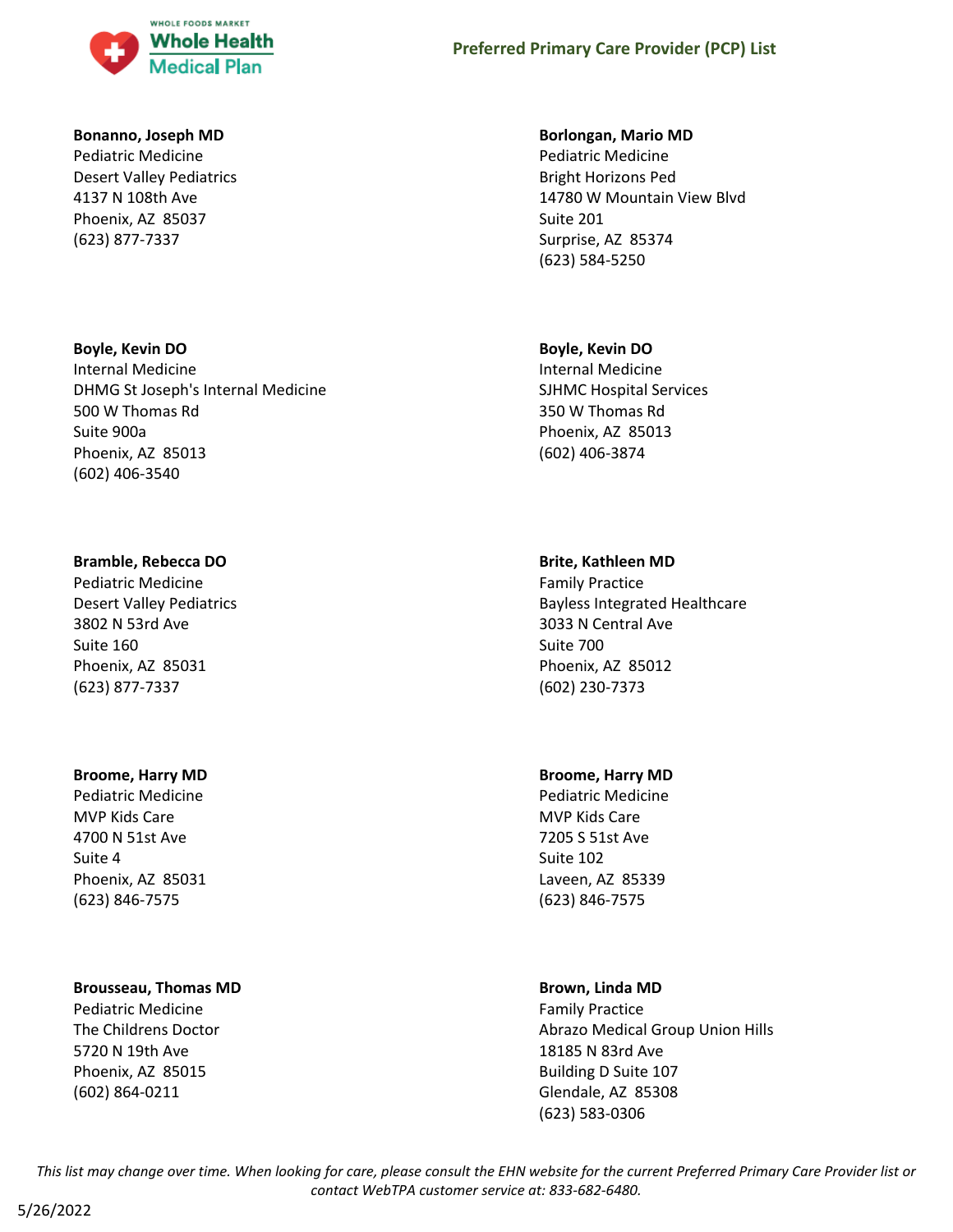

### **Brown, Kathryn DO**

Pediatric Medicine Pleasant Pediatrics 9980 W Glendale Ave Suite 130 Glendale, AZ 85307 (623) 322-3380

### **Brown, Linda MD**

Family Practice Abrazo Medical Group Central Family Medicine Center 6036 N 19th Ave Suite 506 Phoenix, AZ 85015 (602) 246-5525

# **Brown, Linda MD**

Family Practice Abrazo Medical Group Central MultiSpecialty 2000 W Bethany Home Rd Suite 200 Phoenix, AZ 85015 (602) 266-2200

# **Brown, Linda MD**

Family Practice Abrazo Medical Group Goodyear Multispecialty 3125 N Dysart Rd Avondale, AZ 85392 (602) 726-8940

**Bucaj, Merima DO** Family Practice Abrazo Medical Group Central Family Medicine Center 6036 N 19th Ave Suite 506 Phoenix, AZ 85015 (602) 246-5525

### **Brown, Kathryn DO**

Pediatric Medicine Pleasant Pediatrics 9059 W Lake Pleasant Pkwy Suite E540 Peoria, AZ 85382 (623) 322-3380

### **Brown, Linda MD**

Family Practice Abrazo West Olive Family Medicine Center 5112 W Olive Ave Suite C113 Glendale, AZ 85302 (623) 939-8618

# **Brown, Kathryn DO**

Pediatric Medicine Pleasant Pediatrics 10180 W Happy Valley Pkwy Suite 100 Peoria, AZ 85383 (623) 322-3380

# **Bryce, Carl MD**

Family Practice Abrazo Medical Group Central MultiSpecialty 2000 W Bethany Home Rd Suite 200 Phoenix, AZ 85015 (602) 266-2200

# **Bucaj, Merima DO**

Family Practice VHS Outpatient Clinics Abrazo Hospitalists 2000 W Bethany Home Rd Suite 200 Phoenix, AZ 85015 (602) 726-8894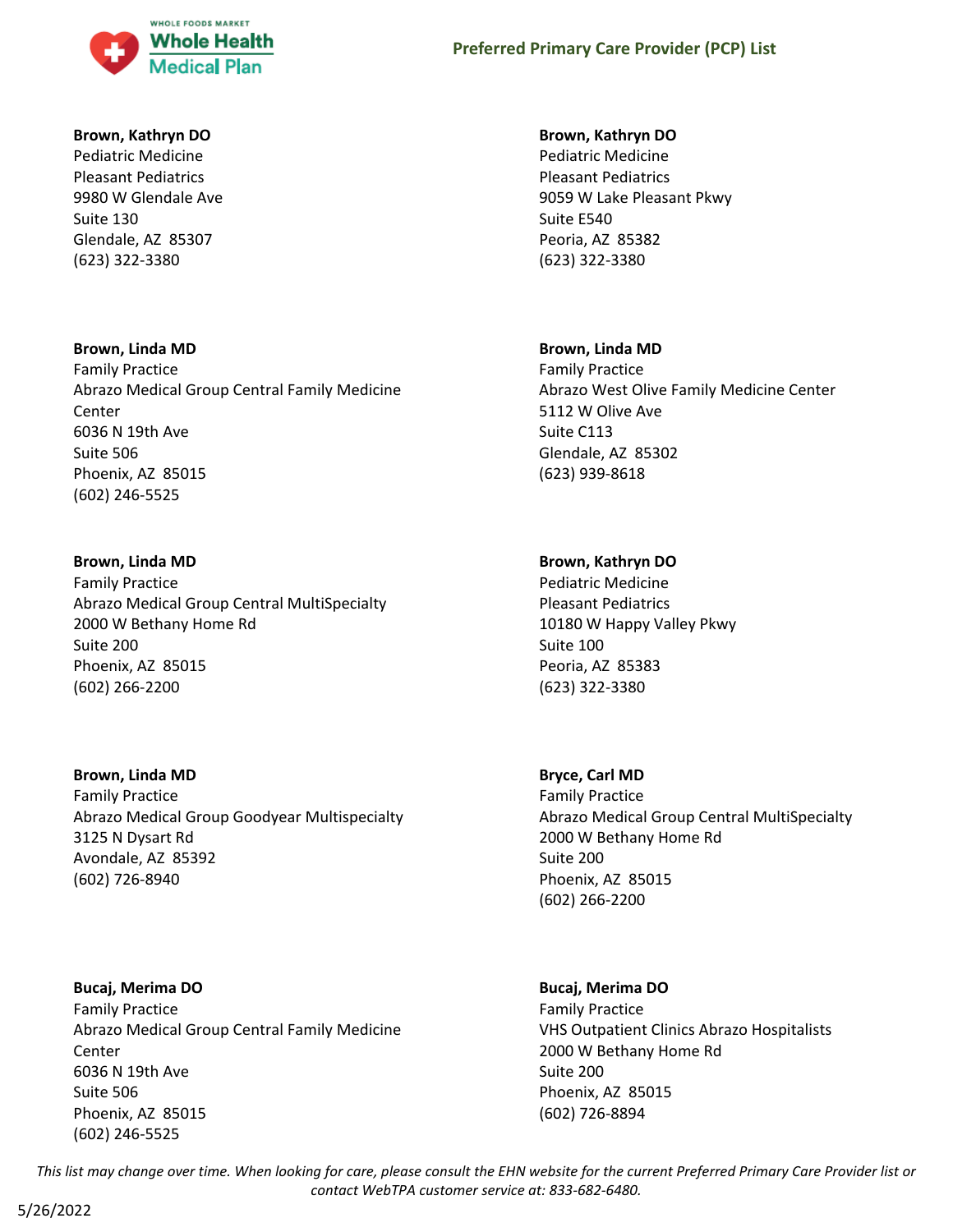

### **Bucaj, Merima DO**

Family Practice Abrazo Medical Group Central MultiSpecialty 2000 W Bethany Home Rd Suite 200 Phoenix, AZ 85015 (602) 726-8894

### **Buchanan, Kristen PA-C**

Pediatric Medicine Pleasant Pediatrics 9744 W Northern Ave Suite 1310 Peoria, AZ 85345 (623) 322-3380

# **Burke, Susan MD**

Pediatric Medicine Scottsdale Children's Group 7425 E Shea Blvd Suite 101 Scottsdale, AZ 85260 (480) 609-8100

### **Cabalona, Michelle MD**

Pediatric Medicine Pleasant Pediatrics 9059 W Lake Pleasant Pkwy Suite E540 Peoria, AZ 85382 (623) 322-3380

# **Calderon, Angela PA**

Physician Assistant North Scottsdale Family Medical Center 21803 N Scottsdale Rd Suite 125a Scottsdale, AZ 85255 (480) 419-9924

### **Buchanan, Kristen PA-C**

Pediatric Medicine Pleasant Pediatrics 9059 W Lake Pleasant Pkwy Suite E540 Peoria, AZ 85382 (623) 322-3380

# **Buchanan, Kristen PA-C**

Pediatric Medicine Pleasant Pediatrics 6666 W Peoria Ave Suite 111 Glendale, AZ 85302 (623) 322-3380

# **Cabalona, Michelle MD**

Pediatric Medicine Pleasant Pediatrics 10180 W Happy Valley Pkwy Suite 100 Peoria, AZ 85383 (623) 322-3380

# **Cabalona, Michelle MD**

Pediatric Medicine Pleasant Pediatrics 9980 W Glendale Ave Suite 130 Glendale, AZ 85307 (623) 322-3380

# **Calderon, Angela PA**

Physician Assistant Abrazo Medical Group Scottsdale 3811 E Bell Rd Suite 300 Phoenix, AZ 85032 (480) 454-7350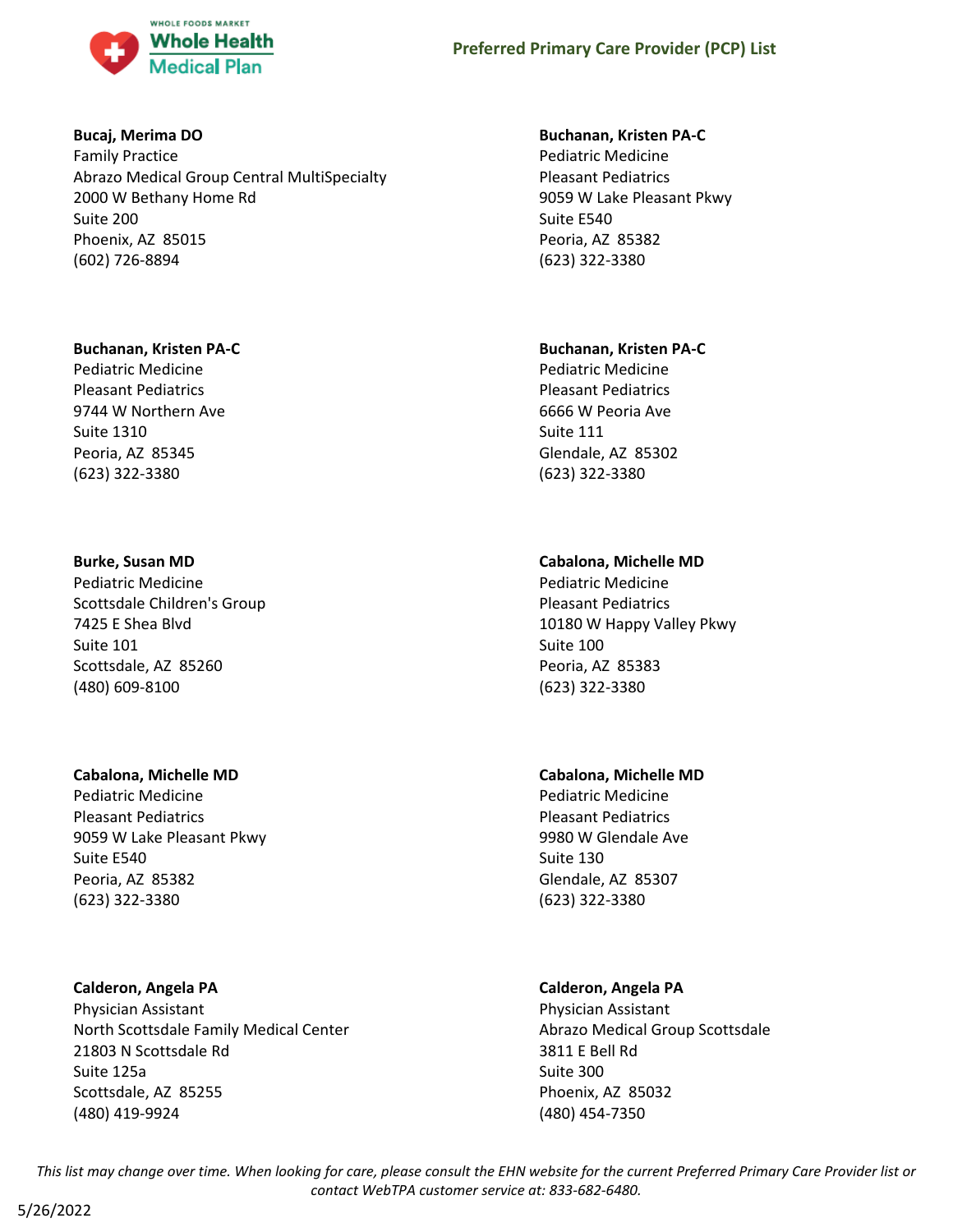

### **Calderon, Angela PA**

Physician Assistant Abrazo Medical Group Parkway 6565 E Greenway Pkwy Suite 100 Scottsdale, AZ 85254 (480) 348-3200

### **Campion, Vanna MD**

Family Practice DHMG Chandler Family Medicine 655 S Dobson Rd Suite B113 Chandler, AZ 85224 (480) 728-5020

### **Caplan, Jennifer MD**

Pediatric Medicine North Scottsdale Pediatrics 9827 N 95th St Suite 105 Scottsdale, AZ 85258 (480) 860-8488

### **Carlton, Wendi MD**

Pediatric Medicine DHMG St Joseph's Pediatrics 500 W Thomas Rd Suite 250 Phoenix, AZ 85013 (602) 406-3520

# **Carroll, Lafe DO**

Pediatric Medicine Gilbert Children's Medical Group, dba Gilbert Pediatrics 4540 E Baseline Rd Suite 108 Mesa, AZ 85206 (480) 892-3880

### **Campion, Vanna MD**

Family Practice DHMG Ahwatukee Primary Care-Sports Medicine 4545 E Chandler Blvd Suite 104 Phoenix, AZ 85048 (480) 728-4400

### **Cannon, Scott MD**

Pediatric Medicine Papago Buttes Pediatrics 8573 E San Alberto Suite E100 Scottsdale, AZ 85258 (480) 778-1732

# **Carchedi, Michael DO**

Internal Medicine DHMG St Joseph's Internal Medicine 500 W Thomas Rd Suite 900a Phoenix, AZ 85013 (602) 406-3540

# **Carlton, Wendi MD**

Pediatric Medicine Agave Pediatrics 3575 W Deer Valley Rd Suite 100 Glendale, AZ 85308 (480) 585-5200

# **Casto, Daniel MD**

Family Practice CMG - Carondelet Dr 395 N Silverbell Rd Suite 355 Tucson, AZ 85745 (520) 622-5912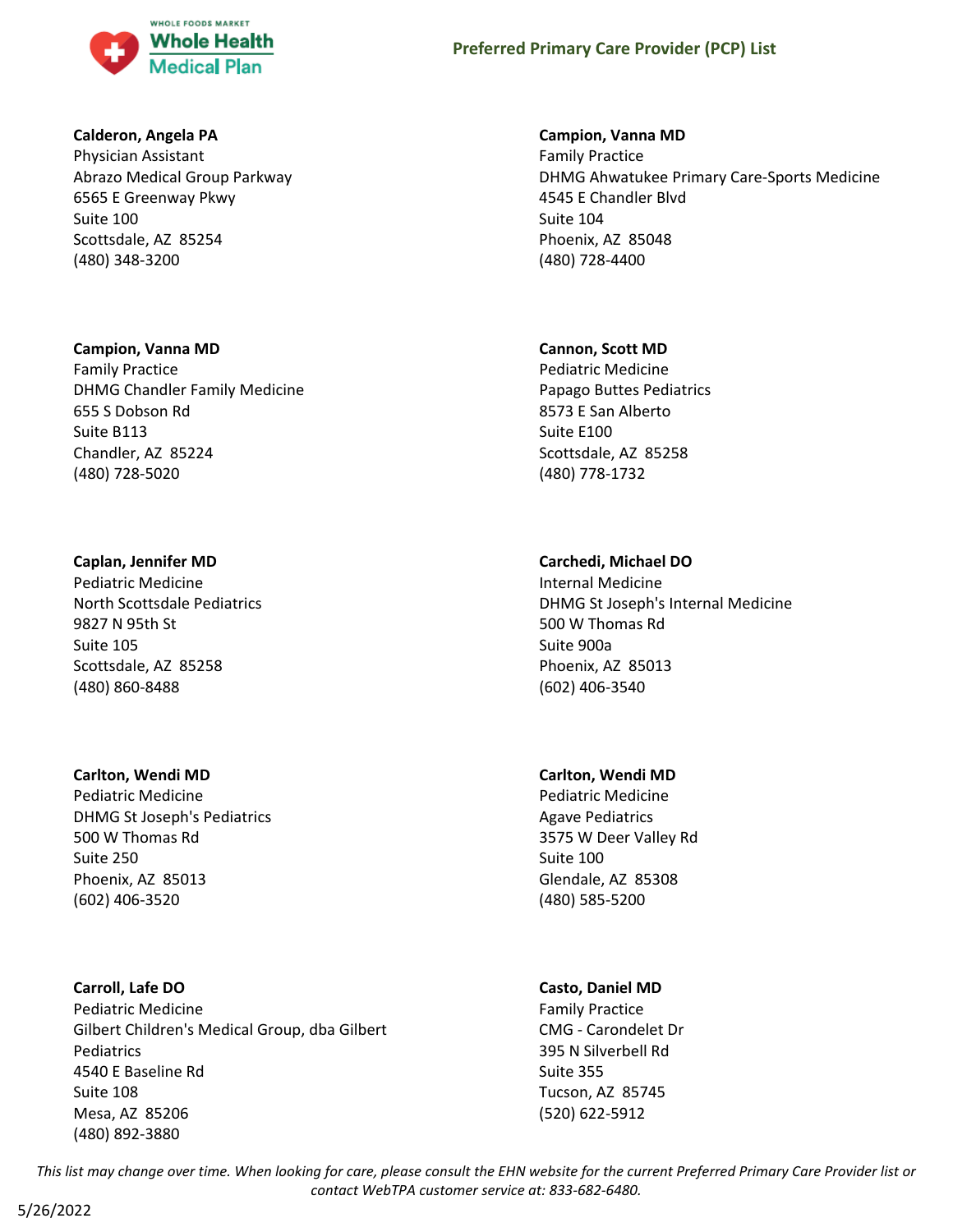

# **Casto, Daniel MD**

Family Practice CMG - Carondelet Dr 6567 E Carondelet Dr Suite 555 Tucson, AZ 85710 (520) 885-3588

# **Celis, Gonzalo MD**

Internal Medicine CMG - West 395 N Silverbell Rd Suite 355 Tucson, AZ 85745 (520) 622-5912

# **Chadwick, David DO**

Family Practice IMS Primary Care 3815 E Bell Rd Suite 2300 Phoenix, AZ 85032 (602) 942-3750

# **Chavez Garcia, Bryan PA**

Physician Assistant IMS Primary Care 10815 W Mcdowell Rd Suite 201 Avondale, AZ 85392 (623) 433-0155

# **Cholley, Mariah PA-C**

Pediatric Medicine Pleasant Pediatrics 9059 W Lake Pleasant Pkwy Suite E540 Peoria, AZ 85382 (623) 322-3380

# **Preferred Primary Care Provider (PCP) List**

### **Catalano, Peter DO**

Family Practice CMG - Riverstone 4892 N Stone Ave Suite 100 Tucson, AZ 85704 (520) 396-1360

# **Cesal, Catharine MD**

Pediatric Medicine North Scottsdale Pediatrics 9827 N 95th St Suite 105 Scottsdale, AZ 85258 (480) 860-8488

# **Chavez Garcia, Bryan PA**

Physician Assistant IMS Primary Care 10815 W Mcdowell Rd Suite 304 Avondale, AZ 85392 (623) 433-0190

# **Chemelewski, Kelsey MD**

Pediatric Medicine Papago Buttes Pediatrics 8573 E San Alberto Suite E100 Scottsdale, AZ 85258 (480) 778-1732

# **Cholley, Mariah PA-C**

Pediatric Medicine Pleasant Pediatrics 9980 W Glendale Ave Suite 130 Glendale, AZ 85307 (623) 322-3380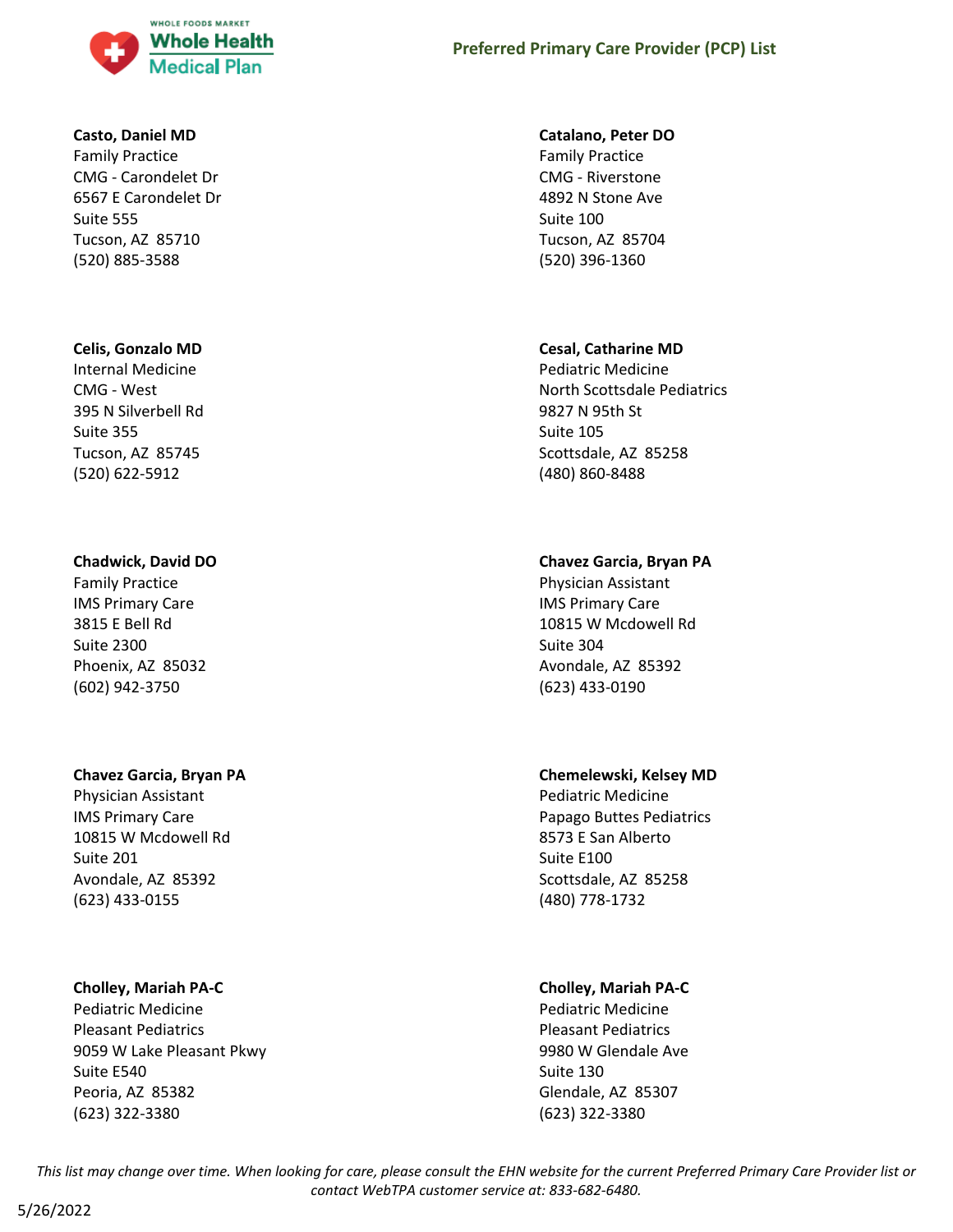

#### **Cholley, Mariah PA-C**

Pediatric Medicine Pleasant Pediatrics 10180 W Happy Valley Pkwy Suite 100 Peoria, AZ 85383 (623) 322-3380

#### **Coit, Michelle MD**

Pediatric Medicine Desert Valley Pediatrics 4137 N 108th Ave Phoenix, AZ 85037 (623) 877-7337

### **Cook, Tanner PAC**

Physician Assistant IMS Primary Care 3540 E Baseline Rd Suite 130 Phoenix, AZ 85042 (623) 251-7559

#### **Cousins, Christina PA**

Physician Assistant One Medical Group - Biltmore 2201 E Camelback Rd Suite 101a Phoenix, AZ 85016 (602) 218-4075

### **Crawford, Guy MD**

Family Practice CMG - West 395 N Silverbell Rd Suite 355 Tucson, AZ 85745 (520) 622-5912

#### **Ciminello, David MD**

Pediatric Medicine Desert Shores Pediatrics 965 W Chandler Heights Rd Chandler, AZ 85248 (480) 460-4949

#### **Conover, Katherine MD**

Pediatric Medicine North Scottsdale Pediatrics 9827 N 95th St Suite 105 Scottsdale, AZ 85258 (480) 860-8488

### **Cooper, Sara PA-C**

Pediatric Medicine Agave Pediatrics 3575 W Deer Valley Rd Suite 100 Glendale, AZ 85308 (480) 585-5200

### **Crain, Allison MD**

Family Practice DHMG St Joseph's Family Medicine 2927 N 7th Ave Phoenix, AZ 85013 (602) 406-3153

#### **Cropp, Jennifer MD**

Pediatric Medicine North Scottsdale Pediatrics 9827 N 95th St Suite 105 Scottsdale, AZ 85258 (480) 860-8488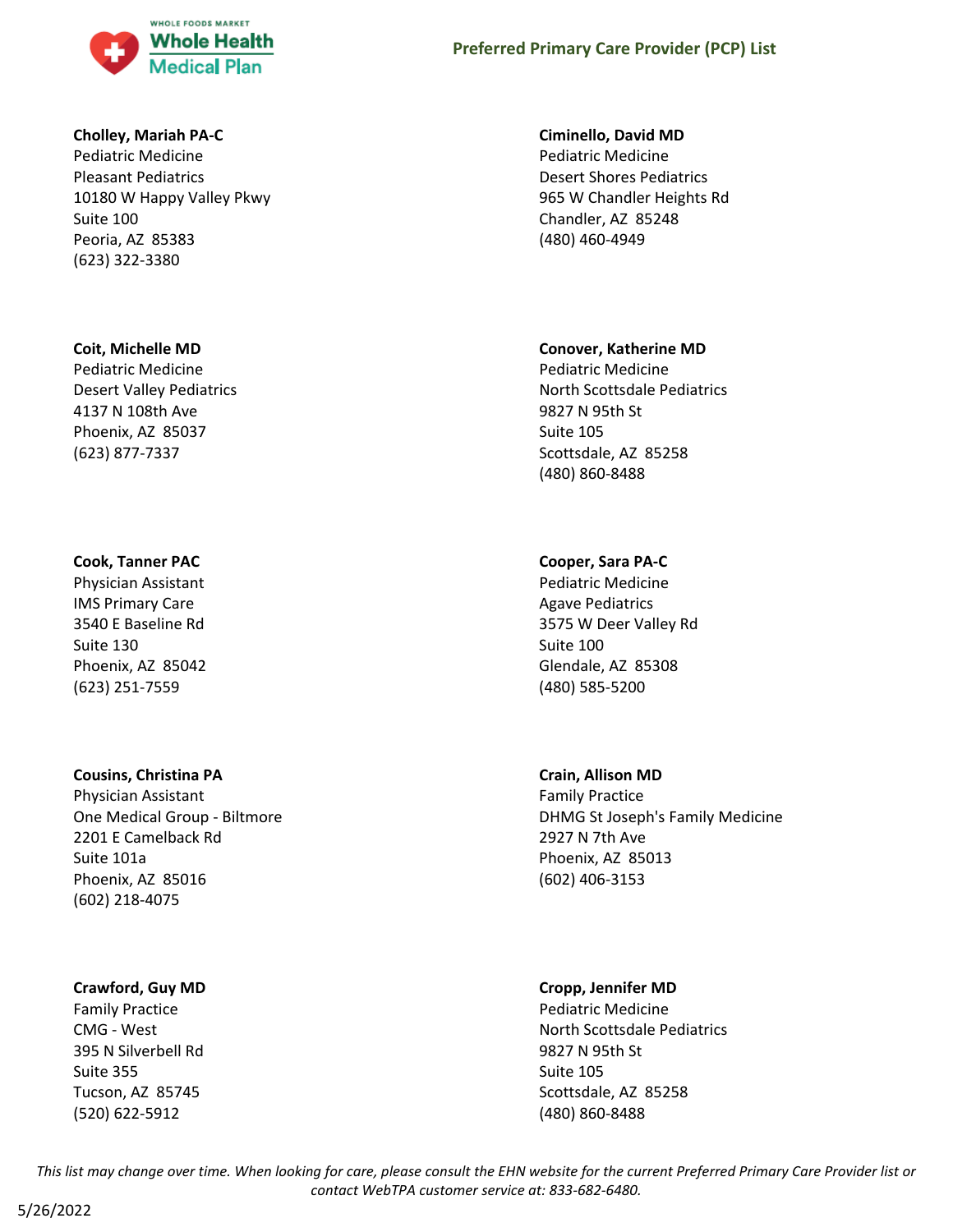

#### **Crosby, Jeffrey PA-C**

Physician Assistant Pleasant Pediatrics 10180 W Happy Valley Pkwy Suite 100 Peoria, AZ 85383 (623) 322-3380

#### **Crosby, Jeffrey PA-C**

Physician Assistant Pleasant Pediatrics 9980 W Glendale Ave Suite 130 Glendale, AZ 85307 (623) 322-3380

#### **Cunningham, Colleen MD**

Pediatric Medicine West Valley Pediatrics 10750 W McDowell Rd Suite G700 Avondale, AZ 85392 (623) 873-0321

#### **Cwik, Christopher MD**

Pediatric Medicine Pleasant Pediatrics 6666 W Peoria Ave Suite 111 Glendale, AZ 85302 (623) 322-3380

#### **Dallas, Casey PA-C**

Physician Assistant Bayless Integrated Healthcare 3620 N 3rd St Phoenix, AZ 85012 (602) 230-7373

#### **Crosby, Jeffrey PA-C**

Physician Assistant Pleasant Pediatrics 9059 W Lake Pleasant Pkwy Suite E540 Peoria, AZ 85382 (623) 322-3380

#### **Cruz, Staciis it PA-C**

Pediatric Medicine Desert Shores Pediatrics 6285 S Higley Rd Gilbert, AZ 85298 (480) 460-4949

### **Cwik, Christopher MD**

Pediatric Medicine Pleasant Pediatrics 9980 W Glendale Ave Suite 130 Glendale, AZ 85307 (623) 322-3380

### **Cwik, Christopher MD**

Pediatric Medicine Pleasant Pediatrics 9059 W Lake Pleasant Pkwy Suite E540 Peoria, AZ 85382 (623) 322-3380

### **Delucca, Manny MD**

Pediatric Medicine Desert Sun Pediatrics 26224 N Tatum Blvd Suite 1 Phoenix, AZ 85050 (480) 563-1111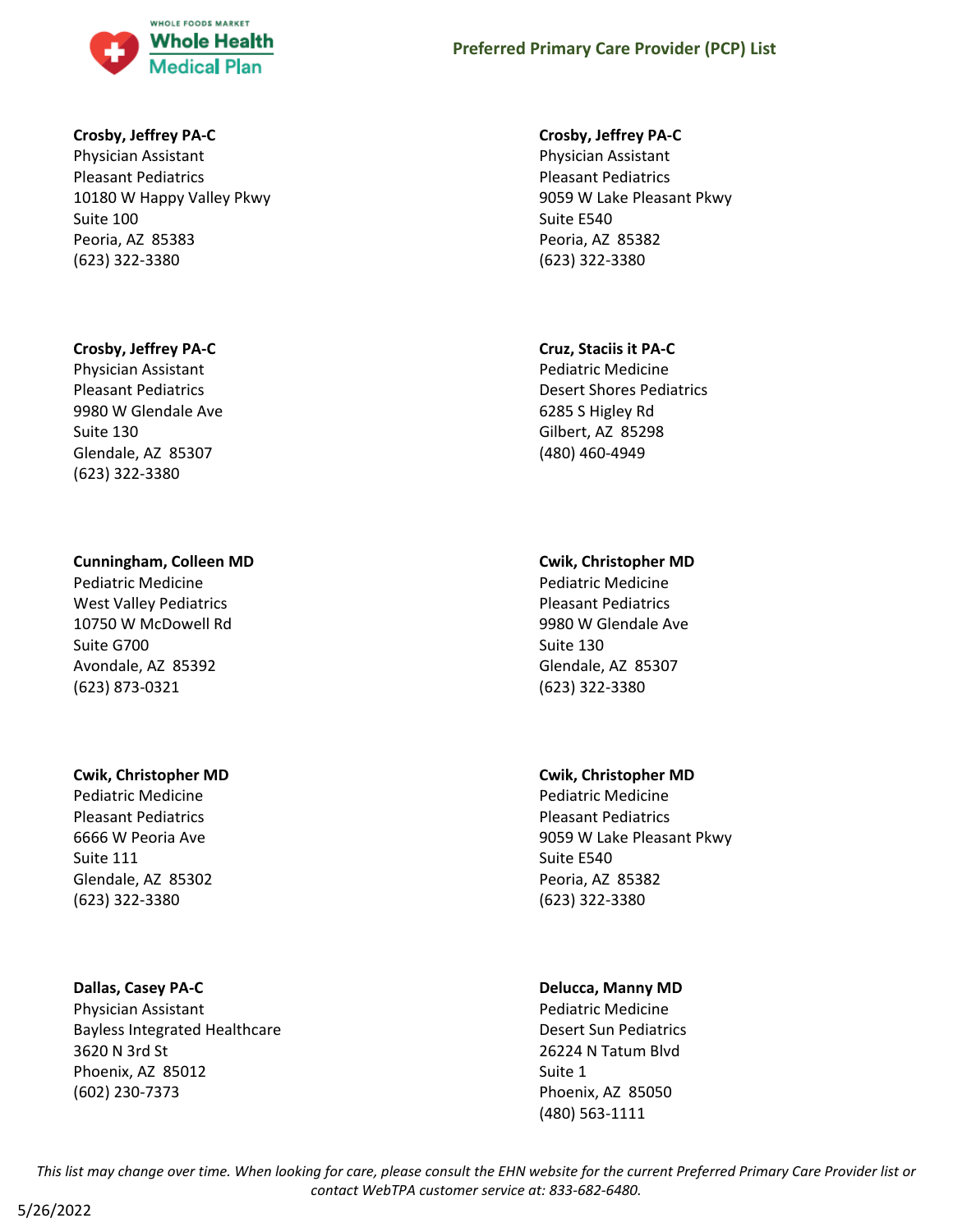

#### **Dennison, Nathan DO**

Internal Medicine DHMG St Joseph's Internal Medicine 500 W Thomas Rd Suite 900a Phoenix, AZ 85013 (602) 406-3540

#### **Disler, Amanda PA**

Pediatric Medicine Healing Hearts Pediatrics 21805 S Ellsworth Rd Suite B111 Queen Creek, AZ 85142 (480) 821-1400

### **Domfeh, Nana MD**

Internal Medicine SJHMC Hospital Services 350 W Thomas Rd Phoenix, AZ 85013 (602) 406-3874

### **Doney, Jessica MD**

Family Practice DHMG Ahwatukee Primary Care-Sports Medicine 4545 E Chandler Blvd Suite 104 Phoenix, AZ 85048 (480) 728-4400

# **Dorman, Samantha PA-C**

Physician Assistant Bayless Integrated Healthcare 2204 S Dobson Rd Suite 102 & 201 Mesa, AZ 85202 (602) 230-7373

#### **Dirvonas, Tyler MD**

Pediatric Medicine North Scottsdale Pediatrics 9827 N 95th St Suite 105 Scottsdale, AZ 85258 (480) 860-8488

### **Disler, Amanda PA**

Pediatric Medicine Healing Hearts Pediatrics 595 N Dobson Rd Suite A18 Chandler, AZ 85224 (480) 821-1400

### **Domfeh, Nana MD**

Internal Medicine DHMG Chandler Family Medicine 3811 W Bell Rd Phoenix, AZ 85032 (602) 406-3000

### **Doney, Jessica MD**

Family Practice DHMG Chandler Family Medicine 655 S Dobson Rd Suite B113 Chandler, AZ 85224 (480) 728-5020

### **Drury, Michael MD**

Internal Medicine IMS Primary Care 3815 E Bell Rd Suite 2300 Phoenix, AZ 85032 (602) 942-3750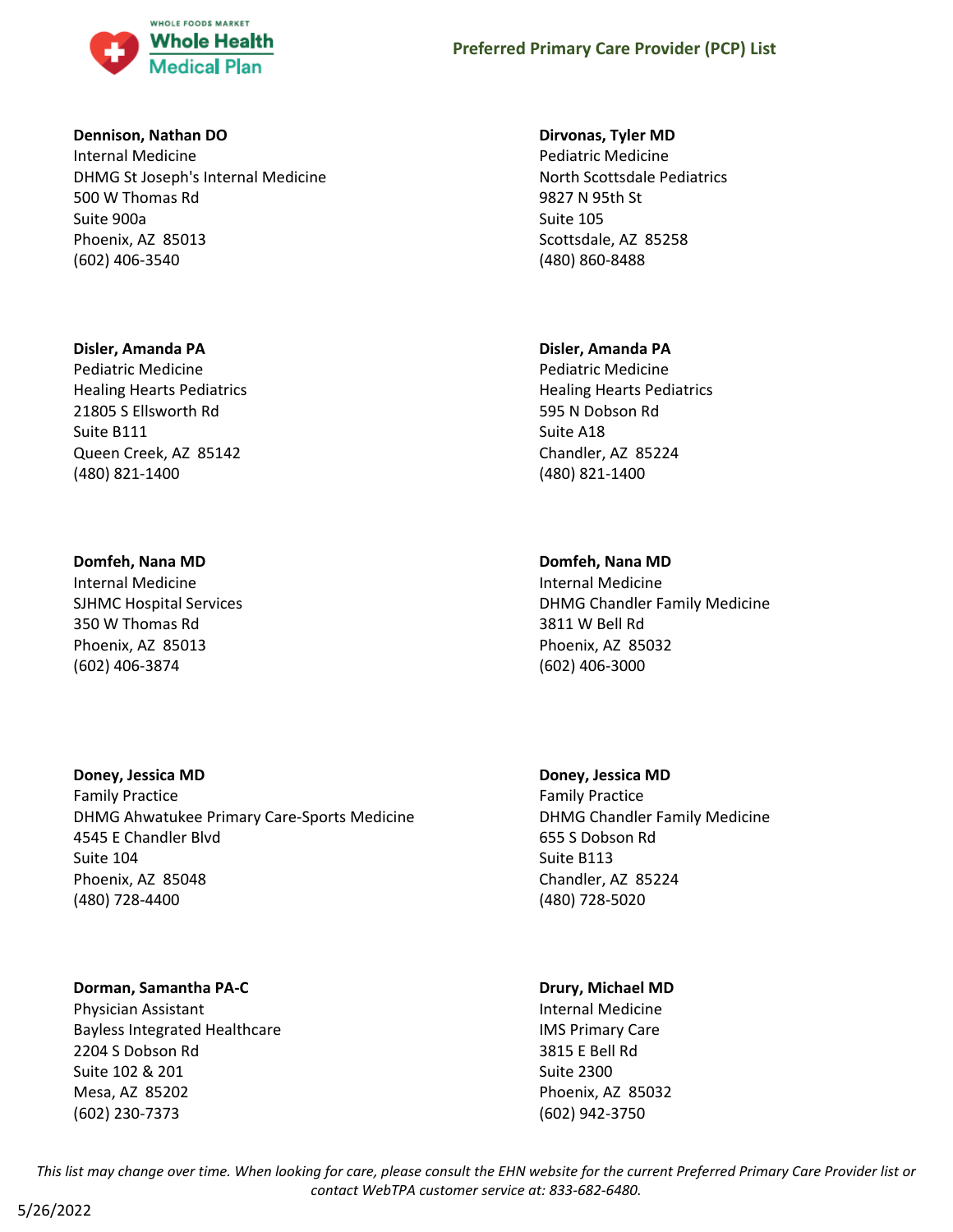

#### **Drury, Michael MD**

Internal Medicine IMS Primary Care 3815 E Bell Rd Suite 4100 Phoenix, AZ 85032 (602) 494-5040

#### **Duke, Matthew DO**

Family Practice Abrazo Medical Group Buckeye 525 S Watson Rd Suite 205 Buckeye, AZ 85326 (602) 726-8750

#### **Duncan, Katherine MD**

Internal Medicine Abrazo Medical Group Scottsdale 3811 E Bell Rd Suite 300 Phoenix, AZ 85032 (480) 454-7350

#### **Duong, Chi DO**

Internal Medicine One Medical Group - Kierland 15210 N Scottsdale Rd Suite 275 Scottsdale, AZ 85254 (480) 237-1403

### **El-Gasim, Mohamed MD**

Pediatric Medicine Wee Care Pediatrics 2017 E Adobe St Mesa, AZ 85213 (480) 244-5373

#### **Duke, Matthew DO**

Family Practice Abrazo Medical Group Buckeye 525 S Watson Rd Suite 200 Buckeye, AZ 85326 (602) 728-8750

#### **Duncan, Katherine MD**

Internal Medicine Abrazo Medical Group Biltmore Terrace 2122 E Highland Ave Suite 100 Phoenix, AZ 85016 (602) 726-8750

#### **Duncan, Katherine MD**

Internal Medicine (VHS Outpatient Clinics) Abrazo Medical Group Orthopedic Specialist 3811 E Bell Rd Suite 309 Phoenix, AZ 85032 (480) 420-0749

### **Duong, Binh DO**

Internal Medicine DHMG St Joseph's Internal Medicine 500 W Thomas Rd Suite 900a Phoenix, AZ 85013 (602) 406-3540

### **El-Kara, Leila PA-C**

Physician Assistant Pleasant Pediatrics 10180 W Happy Valley Pkwy Suite 100 Peoria, AZ 85383 (623) 322-3380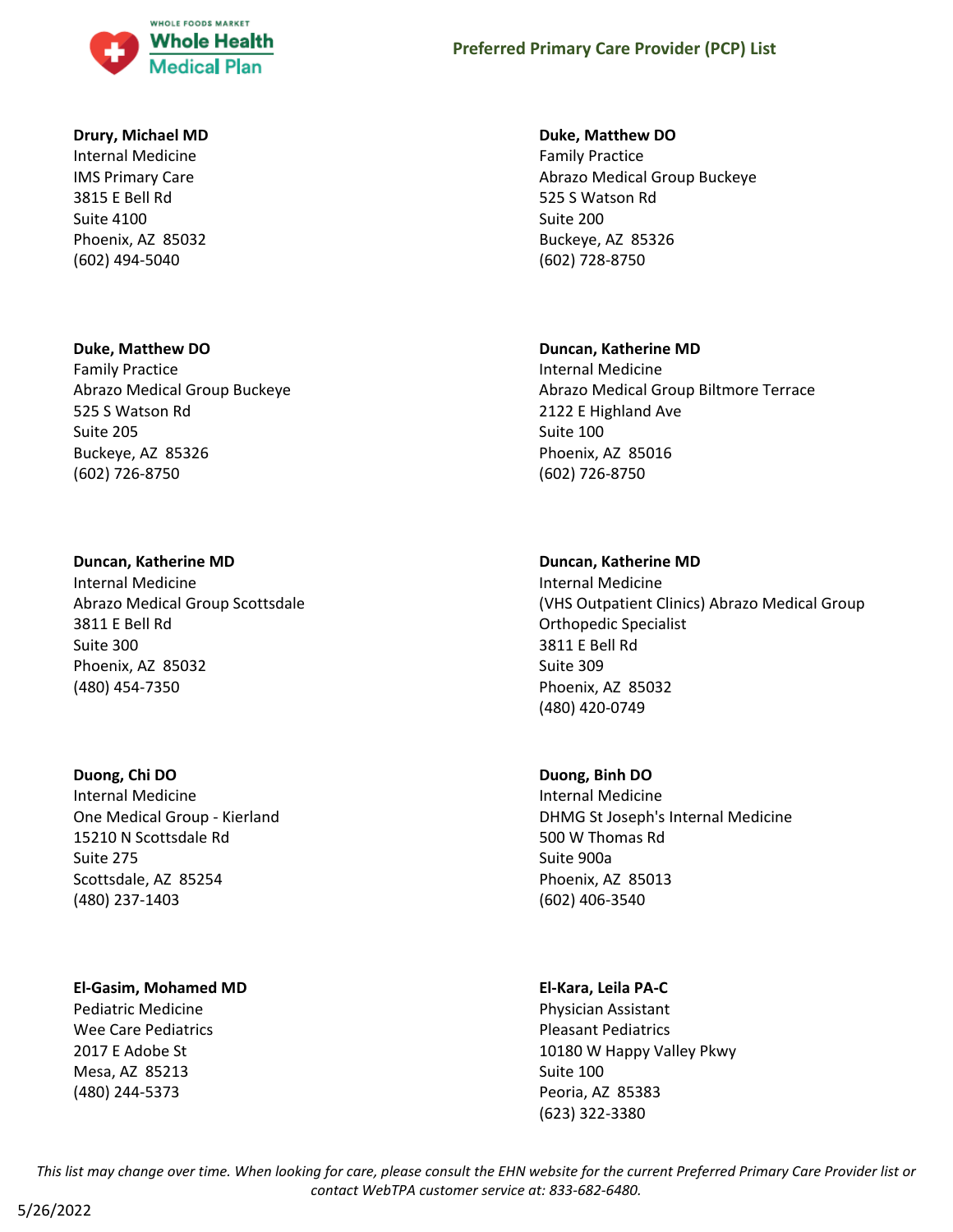

#### **El-Kara, Leila PA-C**

Physician Assistant Pleasant Pediatrics 9059 W Lake Pleasant Pkwy Suite E540 Peoria, AZ 85382 (623) 322-3380

### **Engel, Lisa MD**

Pediatric Medicine North Scottsdale Pediatrics 9827 N 95th St Suite 105 Scottsdale, AZ 85258 (480) 860-8488

### **Eng-Osborne, Adriane DO**

Pediatric Medicine Pleasant Pediatrics 9059 W Lake Pleasant Pkwy Suite E540 Peoria, AZ 85382 (623) 322-3380

### **Eng-Osborne, Adriane DO**

Pediatric Medicine Pleasant Pediatrics 10180 W Happy Valley Pkwy Suite 100 Peoria, AZ 85383 (623) 322-3380

# **Ernst, Carly DO**

Internal Medicine Abrazo Medical Group Parkway 6565 E Greenway Pkwy Suite 100 Scottsdale, AZ 85254 (480) 348-3200

### **El-Kara, Leila PA-C**

Physician Assistant Pleasant Pediatrics 9980 W Glendale Ave Suite 130 Glendale, AZ 85307 (623) 322-3380

# **English, Taylor PA**

Physician Assistant Abrazo Medical Group Parkway 6565 E Greenway Pkwy Suite 100 Scottsdale, AZ 85254 (480) 348-3200

# **Eng-Osborne, Adriane DO**

Pediatric Medicine Pleasant Pediatrics 9980 W Glendale Ave Suite 130 Glendale, AZ 85307 (623) 322-3380

# **Ernst, Carly DO**

Internal Medicine Abrazo Medical Group Scottsdale 3811 E Bell Rd Suite 300 Phoenix, AZ 85032 (480) 454-7350

# **Etchells, Jessica PA-C**

Pediatric Medicine Agave Pediatrics 7010 E Chauncey Ln Suite 225 Phoenix, AZ 85054 (480) 585-5200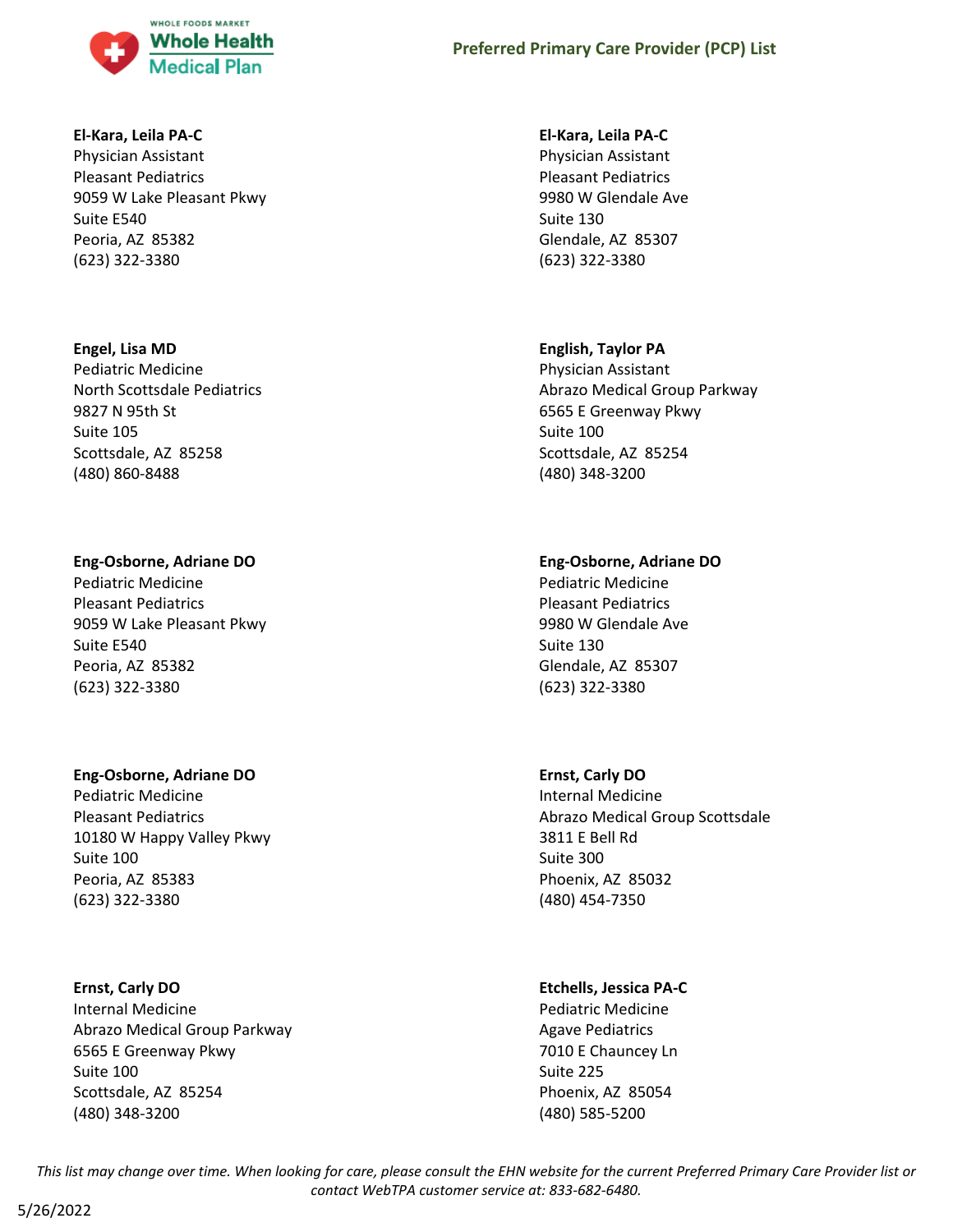

### **Evans, Billy MD**

Family Practice Abrazo Medical Group Goodyear Multispecialty 3125 N Dysart Rd Avondale, AZ 85392 (623) 848-4397

### **Falk, Alicia PA-C**

Pediatric Medicine Pleasant Pediatrics 9980 W Glendale Ave Suite 130 Glendale, AZ 85307 (623) 322-3380

# **Falk, Alicia PA-C**

Pediatric Medicine Pleasant Pediatrics 9744 W Northern Ave Suite 1310 Peoria, AZ 85345 (623) 322-3380

# **Fee, Samantha DO**

Pediatric Medicine MVP Kids Care 4700 N 51st Ave Suite 4 Phoenix, AZ 85031 (623) 846-7575

# **Feldman, Martin DO**

Family Practice Bayless Integrated Healthcare 3620 N 3rd St Phoenix, AZ 85012 (602) 230-7373

# **Facelo, Mylanie DO**

Family Practice CMG - Foothills 5605 E River Rd Suite 219 Tucson, AZ 85750 (520) 314-4275

# **Falk, Alicia PA-C**

Pediatric Medicine Pleasant Pediatrics 9059 W Lake Pleasant Pkwy Suite E540 Peoria, AZ 85382 (623) 322-3380

# **Farinella, Marisa DO**

Pediatric Medicine Agave Pediatrics 7010 E Chauncey Ln Suite 225 Phoenix, AZ 85054 (480) 585-5200

# **Fee, Samantha DO**

Pediatric Medicine MVP Kids Care 7205 S 51st Ave Suite 102 Laveen, AZ 85339 (623) 846-7575

# **Finley, Caroline PA-C**

Pediatric Medicine Estrella Pediatrics 9305 W Thomas Rd Suite 125 Phoenix, AZ 85037 (623) 388-3216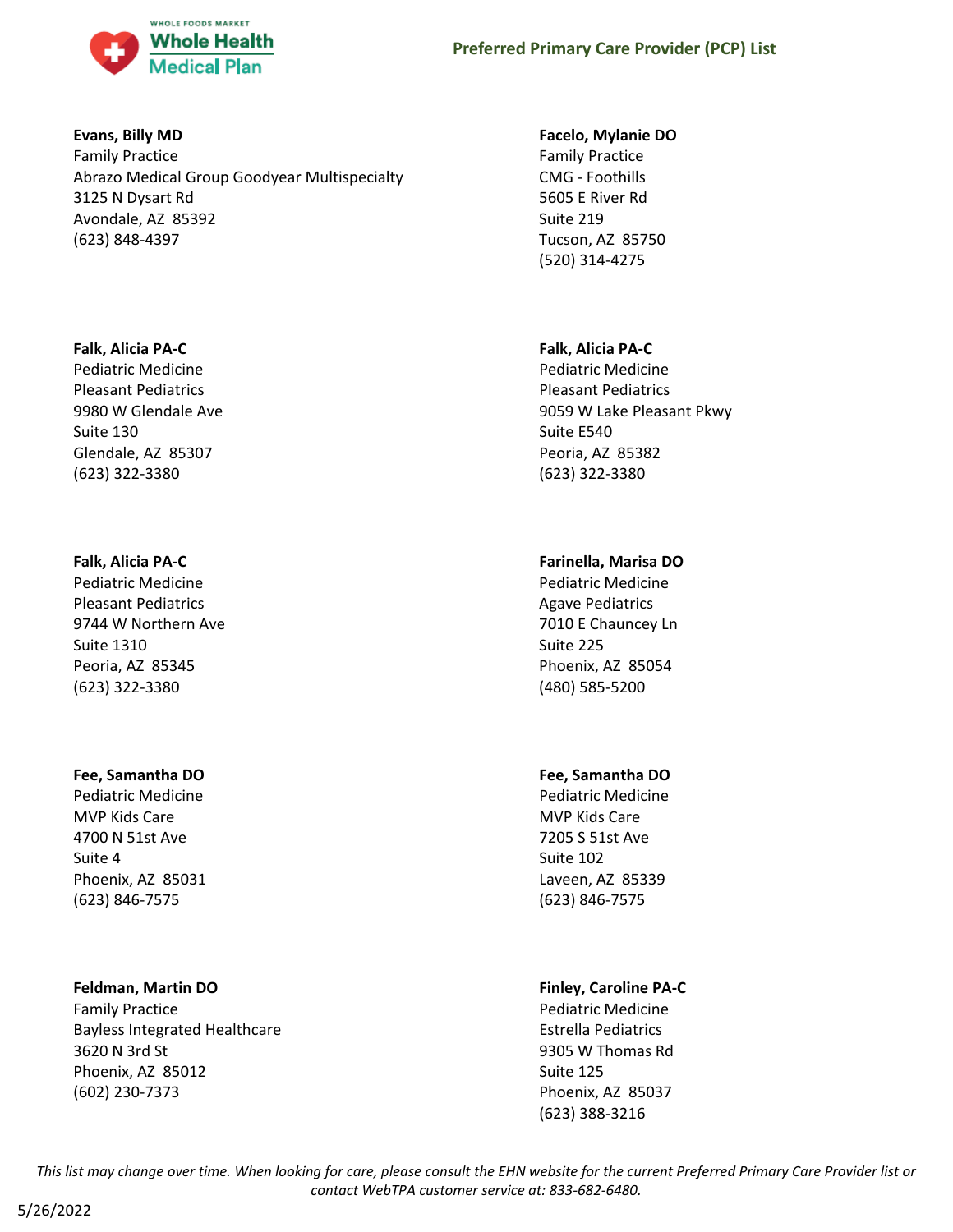

#### **Fisher, Elizabeth MD**

Pediatric Medicine Cactus Children's Clinic, PC 5940 W Union Hills Dr Suite D100 Glendale, AZ 85308 (602) 978-2500

#### **Flesch, Melissa PA-C**

Physician Assistant Pleasant Pediatrics 10180 W Happy Valley Pkwy Suite 100 Peoria, AZ 85383 (623) 322-3380

#### **Forshey, Shannon MD**

Pediatric Medicine Camelback Pediatrics 3333 E Camelback Rd Suite 175 Phoenix, AZ 85018 (602) 840-3120

#### **Funcke, Yvonne MD**

Pediatric Medicine Pediatrix 15650 N Black Canyon Hwy Suite 100 Phoenix, AZ 85053 (602) 866-0550

#### **Garcia, Robert MD**

Family Practice DHMG St Joseph's Family Medicine 2927 N 7th Ave Phoenix, AZ 85013 (602) 406-3153

#### **Flesch, Melissa PA-C**

Physician Assistant Pleasant Pediatrics 9980 W Glendale Ave Suite 130 Glendale, AZ 85307 (623) 322-3380

#### **Flesch, Melissa PA-C**

Physician Assistant Pleasant Pediatrics 9059 W Lake Pleasant Pkwy Suite E540 Peoria, AZ 85382 (623) 322-3380

#### **Fulroth, Richard MD**

Pediatric Medicine Desert Valley Pediatrics 3802 N 53rd Ave Suite 160 Phoenix, AZ 85031 (623) 877-7337

#### **Galles, David MD**

Pediatric Medicine Northwest Clinic for Children 15420 N 32nd Dr Phoenix, AZ 85053 (602) 866-1974

#### **Garcia, Barbara MD**

Family Practice AMG Maryvale 4524 N Maryvale Pkwy Suite 220 Phoenix, AZ 85031 (623) 846-3186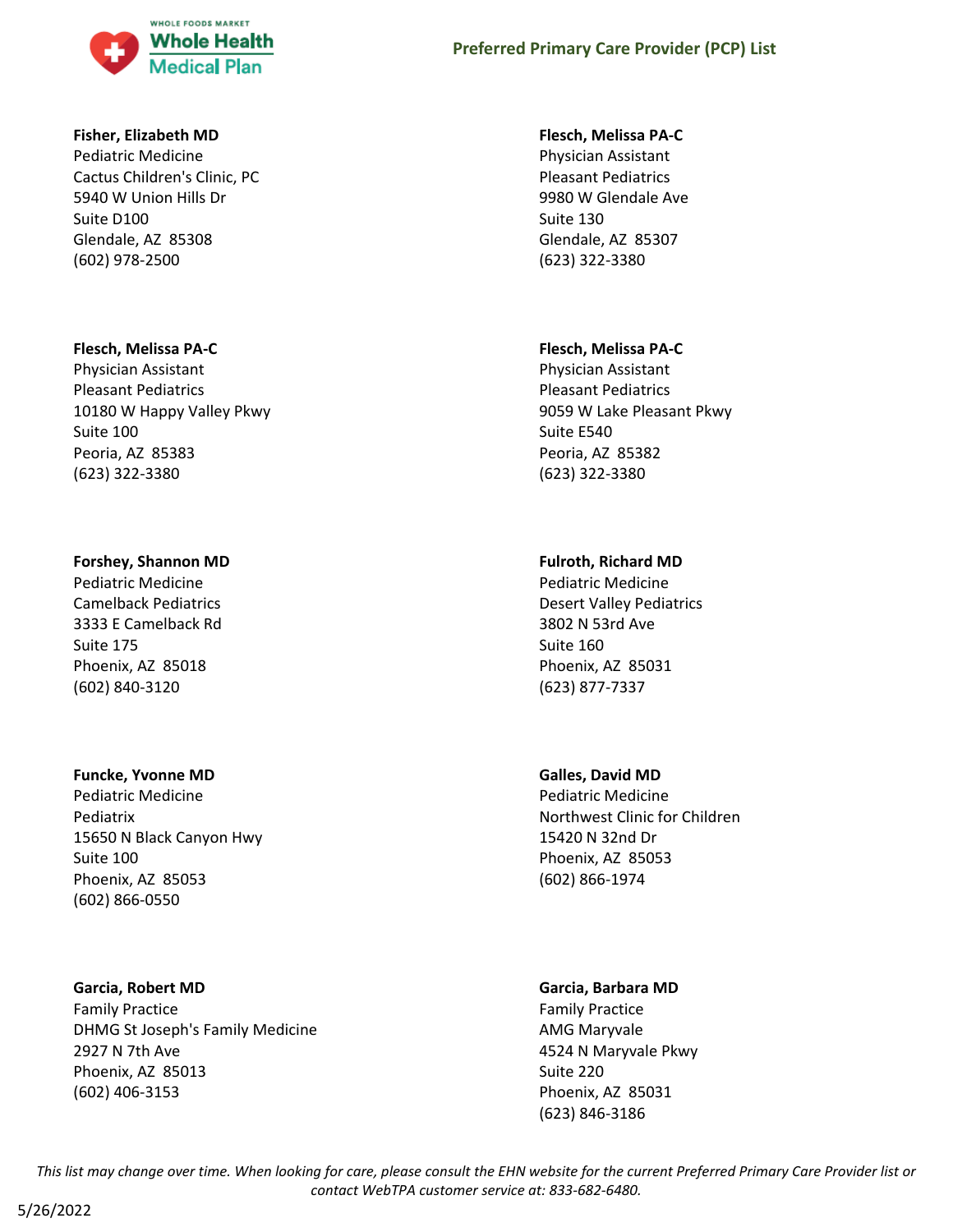

### **Garcia, Barbara MD**

Family Practice Abrazo West Olive Family Medicine Center 5112 W Olive Ave Suite C113 Glendale, AZ 85302 (623) 939-8618

**Gazda, Renee DO** Family Practice Abrazo Medical Group Central MultiSpecialty 2000 W Bethany Home Rd Suite 200 Phoenix, AZ 85015 (602) 266-2200

### **Gentile, Mark MD**

Pediatric Medicine Mark Gentile MD PC 2680 S Val Vista Dr B12 Suite 167 Gilbert, AZ 85295 (480) 857-0222

# **Geyer, Lauren DO**

Family Practice DHMG St Joseph's Family Medicine 2927 N 7th Ave Phoenix, AZ 85013 (602) 406-3153

### **Ghanta, Sasi MD**

Family Practice Abrazo Medical Group Buckeye 525 S Watson Rd Suite 205 Buckeye, AZ 85326 (602) 726-8750

### **Garrett, Anne MD**

Pediatric Medicine Scottsdale Children's Group 7425 E Shea Blvd Suite 101 Scottsdale, AZ 85260 (480) 609-8100

### **Gazda, Renee DO**

Family Practice Abrazo Medical Group Central Family Medicine Center 6036 N 19th Ave Suite 506 Phoenix, AZ 85015 (602) 246-5525

# **Gerlach, Jennifer MD**

Pediatric Medicine North Scottsdale Pediatrics 9827 N 95th St Suite 105 Scottsdale, AZ 85258 (480) 860-8488

# **Ghanta, Sasi MD**

Family Practice Abrazo Medical Group Buckeye 525 S Watson Rd Suite 200 Buckeye, AZ 85326 (602) 728-8750

# **Ghattas, Edward DO**

Family Practice Abrazo Medical Group Denaro Plaza 10180 W Happy Valley Pkwy Building A Suite 100 Peoria, AZ 85383 (602) 266-2200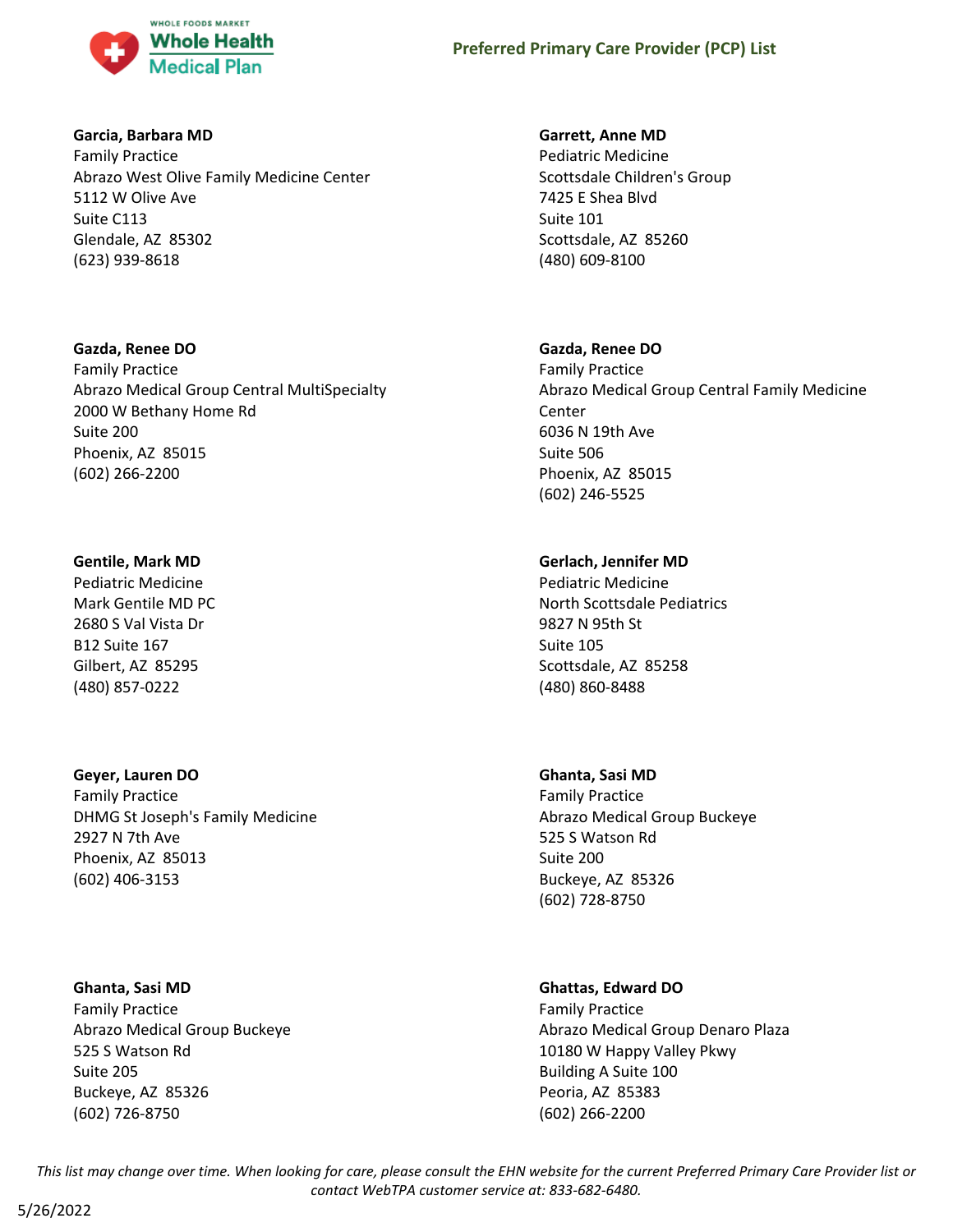

### **Ghattas, Edward DO**

Family Practice Abrazo Peoria Emergency Center 26900 N Lake Pleasant Pkwy Peoria, AZ 85383 (623) 561-2022

### **Ghattas, Edward DO**

Family Practice Abrazo Medical Group Arrowhead Multispecialty 18700 N 64th Dr Suite 301 Glendale, AZ 85308 (602) 883-3700

# **Gin, Linda PA**

Physician Assistant Bayless Integrated Healthcare 3620 N 3rd St Phoenix, AZ 85012 (602) 230-7373

### **Gomez-Vieytez, Emilia MD**

Pediatric Medicine Pediatrics of Queen Creek 22707 S Ellsworth Rd Suite H101 Queen Creek, AZ 85142 (480) 792-9200

# **Gonzalez, Arturo MD**

Pediatric Medicine Scottsdale Children's Group 7425 E Shea Blvd Suite 101 Scottsdale, AZ 85260 (480) 609-8100

### **Ghattas, Edward DO**

Family Practice Abrazo Medical Group North Peoria 26900 N Lake Pleasant Parkway Suite 210 Peoria, AZ 85383 (623) 561-3000

# **Ghattas, Edward DO**

Family Practice Abrazo Medical Group Union Hills 18185 N 83rd Ave Building D Suite 107 Glendale, AZ 85308 (623) 583-0306

# **Gnagi, Forrest MD**

Pediatric Medicine Camelback Pediatrics 3333 E Camelback Rd Suite 175 Phoenix, AZ 85018 (602) 840-3120

# **Gomez-Vieytez, Emilia MD**

Pediatric Medicine Coolidge Pediatrics 299 W Central Suite B Coolidge, AZ 85128 (520) 723-1939

# **Gosnell, Ronald MD**

Pediatric Medicine Desert Valley Pediatrics 700 N Estrella Pkwy Suite 110 Goodyear, AZ 85338 (623) 877-7337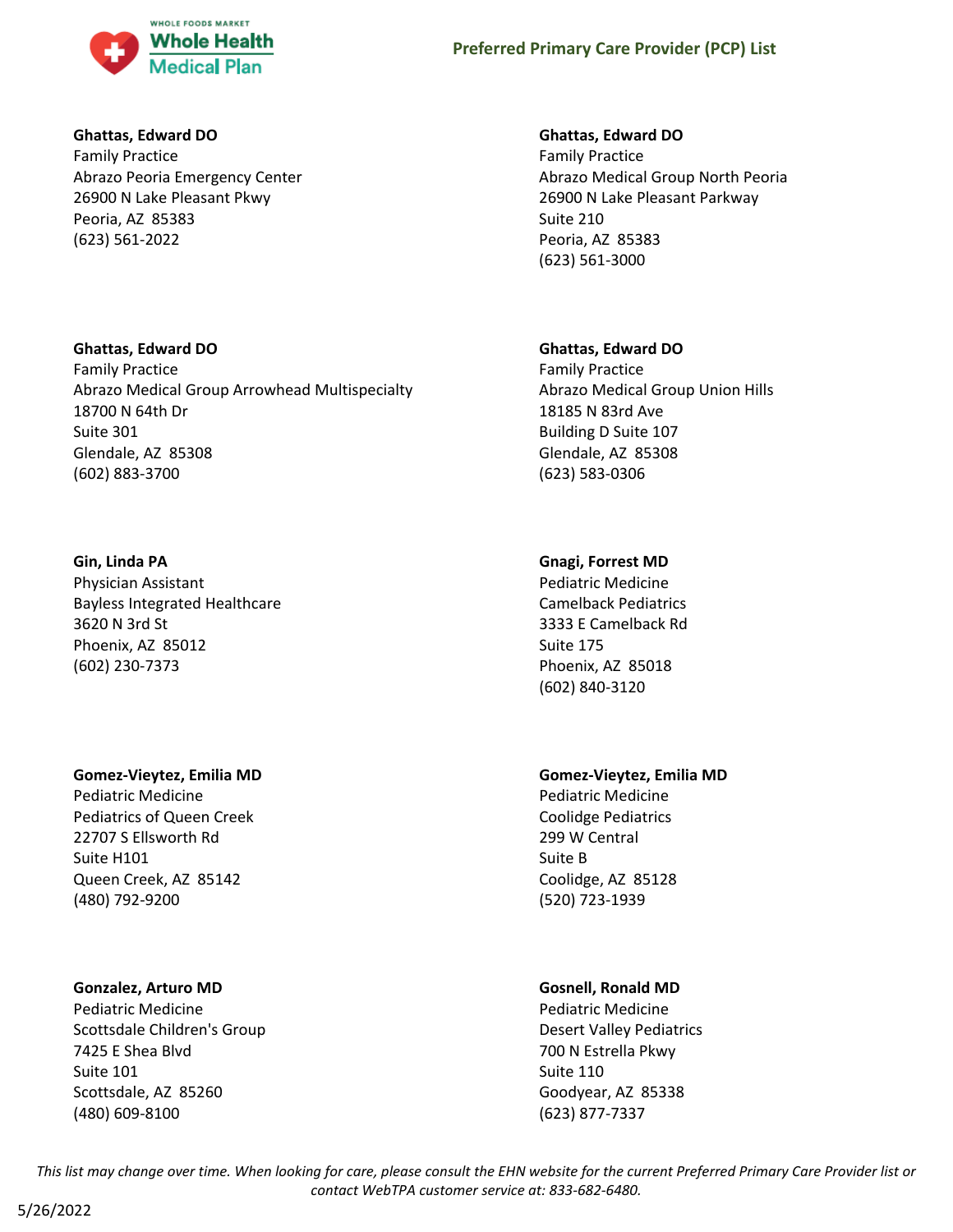

#### **Gosnell, Heather MD**

Pediatric Medicine Desert Valley Pediatrics 700 N Estrella Pkwy Suite 110 Goodyear, AZ 85338 (623) 877-7337

#### **Grant, Pamela MSN**

Pediatric Medicine Northwest Clinic for Children 15420 N 32nd Dr Phoenix, AZ 85053 (602) 866-1974

#### **Grassl, Yvonne MD**

Pediatric Medicine Pleasant Pediatrics 9059 W Lake Pleasant Pkwy Suite E540 Peoria, AZ 85382 (623) 322-3380

### **Guess, Jennifer PAC**

Physician Assistant 1st Family Medicine 3540 E Baseline Rd Suite 130 Phoenix, AZ 85042 (623) 251-7559

### **Guess, Jennifer PAC**

Physician Assistant 1st Family Medicine 1500 S Watson Rd Suite C104 Buckeye, AZ 85326 (623) 251-7559

#### **Gotshall, Rosemarie MD**

Family Practice IMS Primary Care 13555 W Mcdowell Rd Suite 101 Goodyear, AZ 85395 (623) 935-4700

#### **Grassl, Yvonne MD**

Pediatric Medicine Pleasant Pediatrics 10180 W Happy Valley Pkwy Suite 100 Peoria, AZ 85383 (623) 322-3380

### **Grassl, Yvonne MD**

Pediatric Medicine Pleasant Pediatrics 9980 W Glendale Ave Suite 130 Glendale, AZ 85307 (623) 322-3380

### **Guess, Jennifer PAC**

Physician Assistant IMS Primary Care 3540 E Baseline Rd Suite 130 Phoenix, AZ 85042 (623) 251-7559

### **Guthrie, Dale MD**

Pediatric Medicine Gilbert Children's Medical Group, dba Gilbert **Pediatrics** 4540 E Baseline Rd Suite 108 Mesa, AZ 85206 (480) 892-3880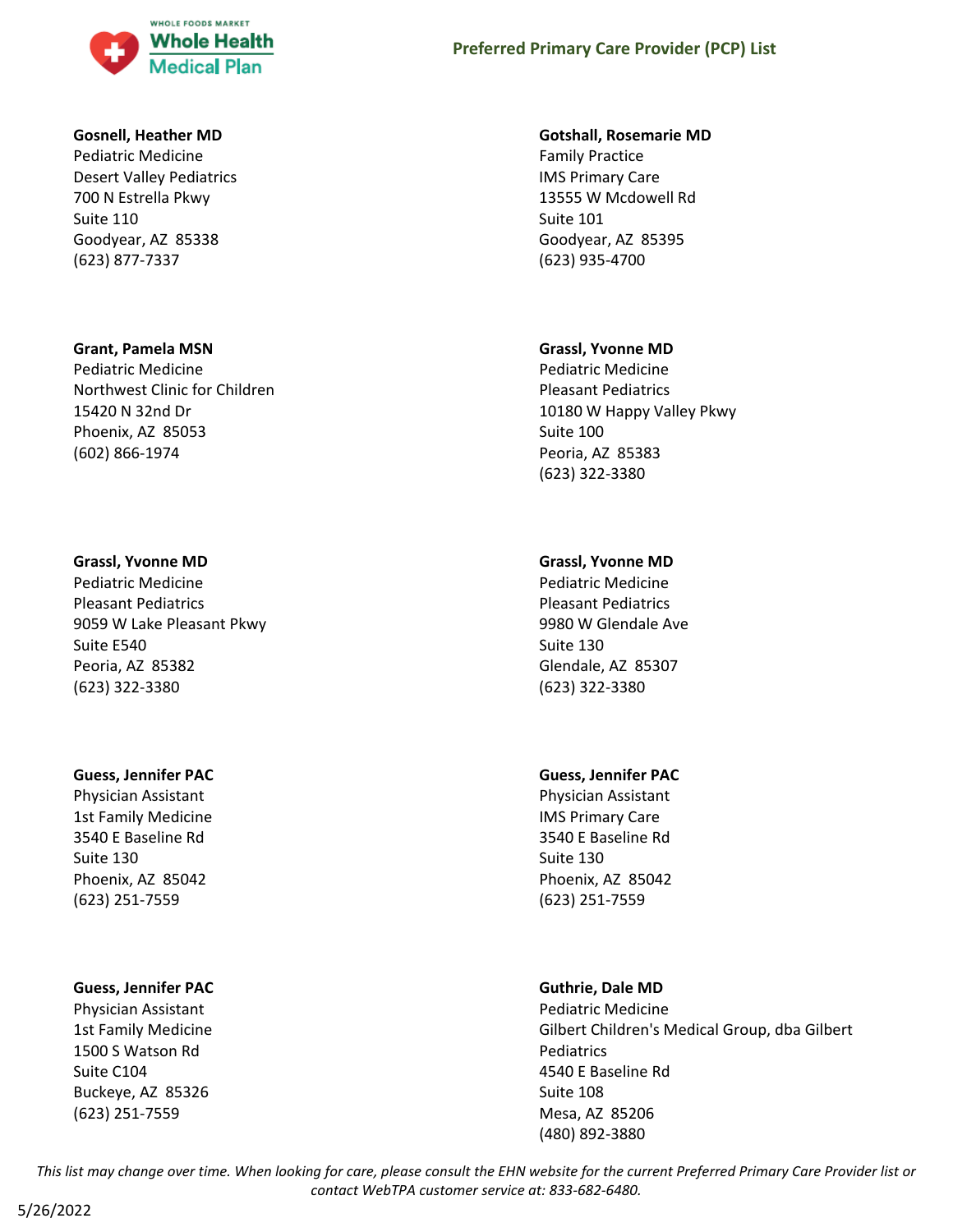

#### **Guz, Rozzy PA-C**

Pediatric Medicine Healing Hearts Pediatrics 21805 S Ellsworth Rd Suite B111 Queen Creek, AZ 85142 (480) 821-1400

### **Guzek, Amy MD**

Pediatric Medicine Hip Kids Pediatrics 6909 W Ray Rd Suite 9 Chandler, AZ 85226 (480) 447-9490

#### **Halberg, Tegan PA**

Physician Assistant DHMG Chandler General Surgery & Trauma 485 S Dobson Rd Suite 201 Chandler, AZ 85224 (480) 728-4700

#### **Hall, Meagan PA**

Pediatric Medicine Healing Hearts Pediatrics 21805 S Ellsworth Rd Suite B111 Queen Creek, AZ 85142 (480) 821-1400

### **Harter, Christine MD**

Family Practice Abrazo Medical Group Arrowhead Multispecialty 18700 N 64th Dr Suite 301 Glendale, AZ 85308 (623) 455-5084

### **Guz, Rozzy PA-C**

Pediatric Medicine Healing Hearts Pediatrics 595 N Dobson Rd Suite A18 Chandler, AZ 85224 (480) 821-1400

#### **Haerter, Sonal MD**

Internal Medicine DHMG St Joseph's Internal Medicine 500 W Thomas Rd Suite 900a Phoenix, AZ 85013 (602) 406-3540

### **Hall, Meagan PA**

Pediatric Medicine Healing Hearts Pediatrics 595 N Dobson Rd Suite A18 Chandler, AZ 85224 (480) 821-1400

### **Halpe, Patricia MD**

Pediatric Medicine Wee Care Pediatrics 2017 E Adobe St Mesa, AZ 85213 (480) 244-5373

#### **Hartsook, Alan MD**

Pediatric Medicine West Valley Pediatrics 10750 W McDowell Rd Suite G700 Avondale, AZ 85392 (623) 873-0321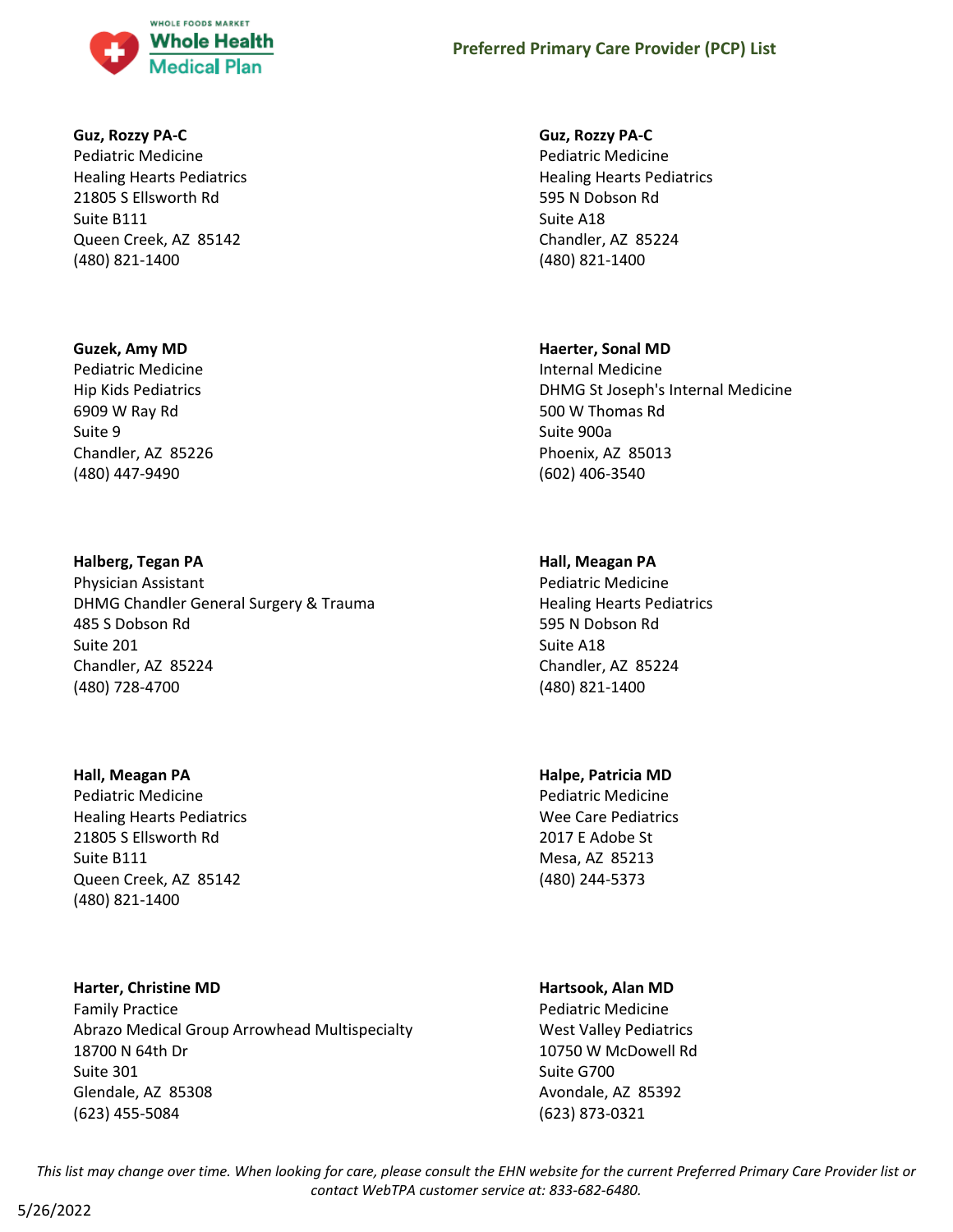

### **Heng, Tia MD**

Internal Medicine CMG - Green Valley 400 W Camino Casa Verde Suite 100 Green Valley, AZ 85614 (520) 625-1760

### **Hindenlang, Roberta DO**

Family Practice CMG - Riverstone 4892 N Stone Ave Suite 100 Tucson, AZ 85704 (520) 396-1360

# **Ho, Chun Wah MD**

Internal Medicine CMG - Central 630 N Alvernon Way Suite 251 Tucson, AZ 85711 (520) 322-8460

# **Hoff, Beth DO**

Pediatric Medicine Arizona Kids Pediatrics 14961 W Bell Rd Suite 100 Surprise, AZ 85374 (623) 225-7030

### **Hogan, Peter MD**

Family Practice DHMG - Pain Mgmt & Palliative Care 350 W Thomas Rd Phoenix, AZ 85013 (602) 406-8143

### **Hindenlang, Roberta DO**

Family Practice CMG - Riverstone 395 N Silverbell Rd Suite 355 Tucson, AZ 85745 (520) 622-5912

# **Hineman, Ashley MD**

Pediatric Medicine Valley of the Sun Pediatrics 10200 W Happy Valley Parkway Suite 125 Peoria, AZ 85383 (623) 362-1818

# **Hoecker, Landon MD**

Family Practice One Medical Group - Scottsdale Fashion Square 7150 E Camelback Rd Suite 105 Scottsdale, AZ 85251 (602) 218-4072

# **Hogan, Peter MD**

Family Practice DHMG - Transitional Care Chandler Regional 1727 W Frye Rd Suite 210 Chandler, AZ 85224 (480) 728-7564

# **Hogan, Peter MD**

Family Practice DHMG Chandler Center for Transitional Care 485 S Dobson Rd Suite 209 Chandler, AZ 85224 (480) 728-7564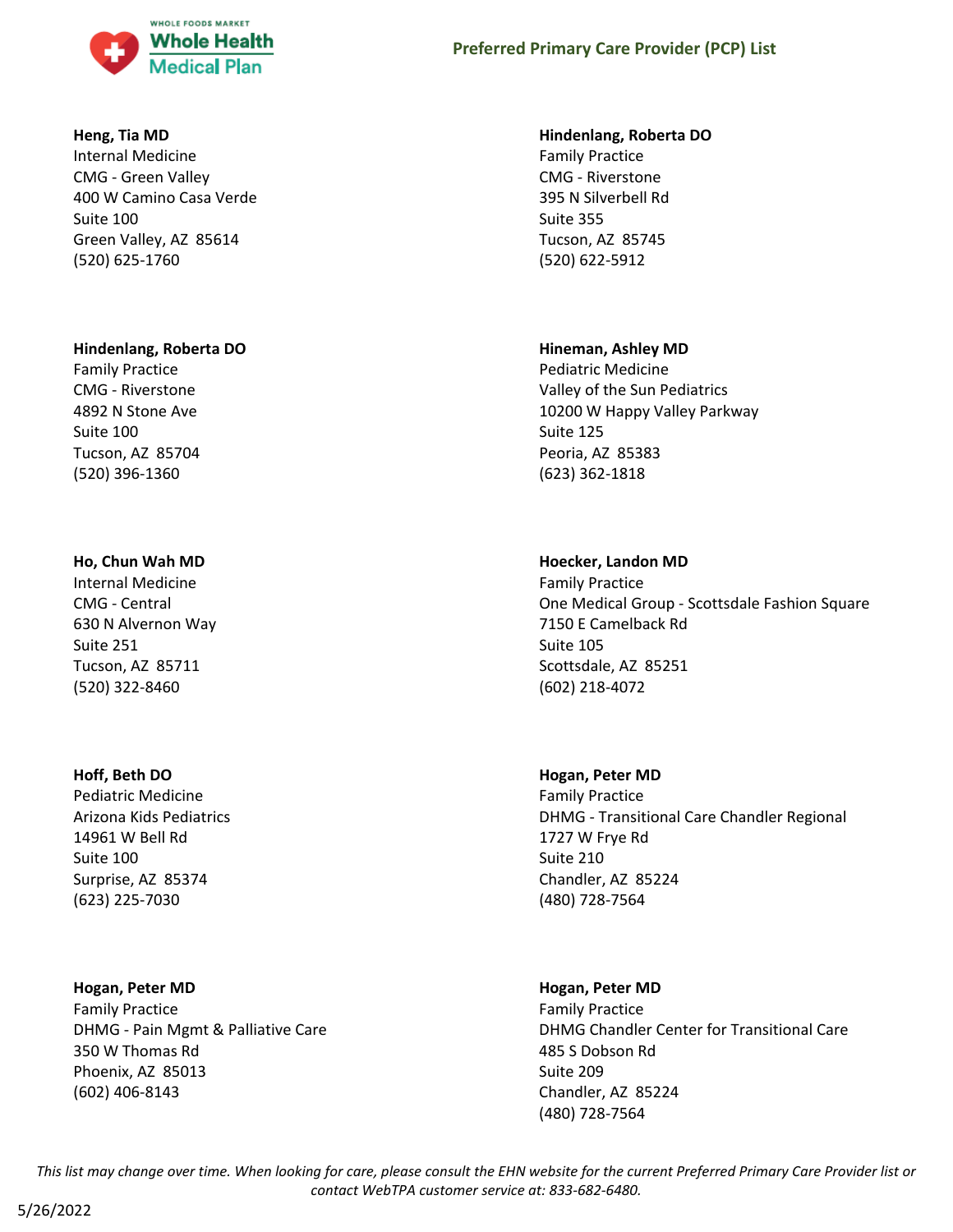

### **Hogan, Peter MD**

Family Practice Norton Thoracic Institute - Chandler 485 S Dobson Rd Suite 209 Chandler, AZ 85224 (480) 728-7564

### **Holdaway, Brett DO**

Pediatric Medicine Gilbert Children's Medical Group, dba Gilbert Pediatrics 4540 E Baseline Rd Suite 108 Mesa, AZ 85206 (480) 892-3880

# **Holley, Heather DO**

Pediatric Medicine Pleasant Pediatrics 9980 W Glendale Ave Suite 130 Peoria, AZ 85307 (623) 322-3380

# **Holmes, Christine MD**

Pediatric Medicine Desert Shores Pediatrics 6285 S Higley Rd Gilbert, AZ 85298 (480) 460-4949

### **Holmgren, Jennifer DO**

Pediatric Medicine MVP Kids Care 7205 S 51st Ave Suite 102 Laveen, AZ 85339 (623) 846-7575

### **Hogan, Peter MD**

Family Practice DHMG St Joseph's Center for Transitional Care 500 W Thomas Rd Suite 600 Phoenix, AZ 85013 (602) 406-1140

### **Holley, Heather DO**

Pediatric Medicine Pleasant Pediatrics 9744 W Northern Ave Suite 1310 Peoria, AZ 85345 (623) 322-3380

# **Holley, Heather DO**

Pediatric Medicine Pleasant Pediatrics 9059 W Lake Pleasant Pkwy Suite E540 Peoria, AZ 85382 (623) 322-3380

# **Holmgren, Jennifer DO**

Pediatric Medicine MVP Kids Care 4700 N 51st Ave Suite 4 Phoenix, AZ 85031 (623) 846-7575

# **Horlick, Nancy MD**

Pediatric Medicine Desert Sun Pediatrics 26224 N Tatum Blvd Suite 1 Phoenix, AZ 85050 (480) 563-1111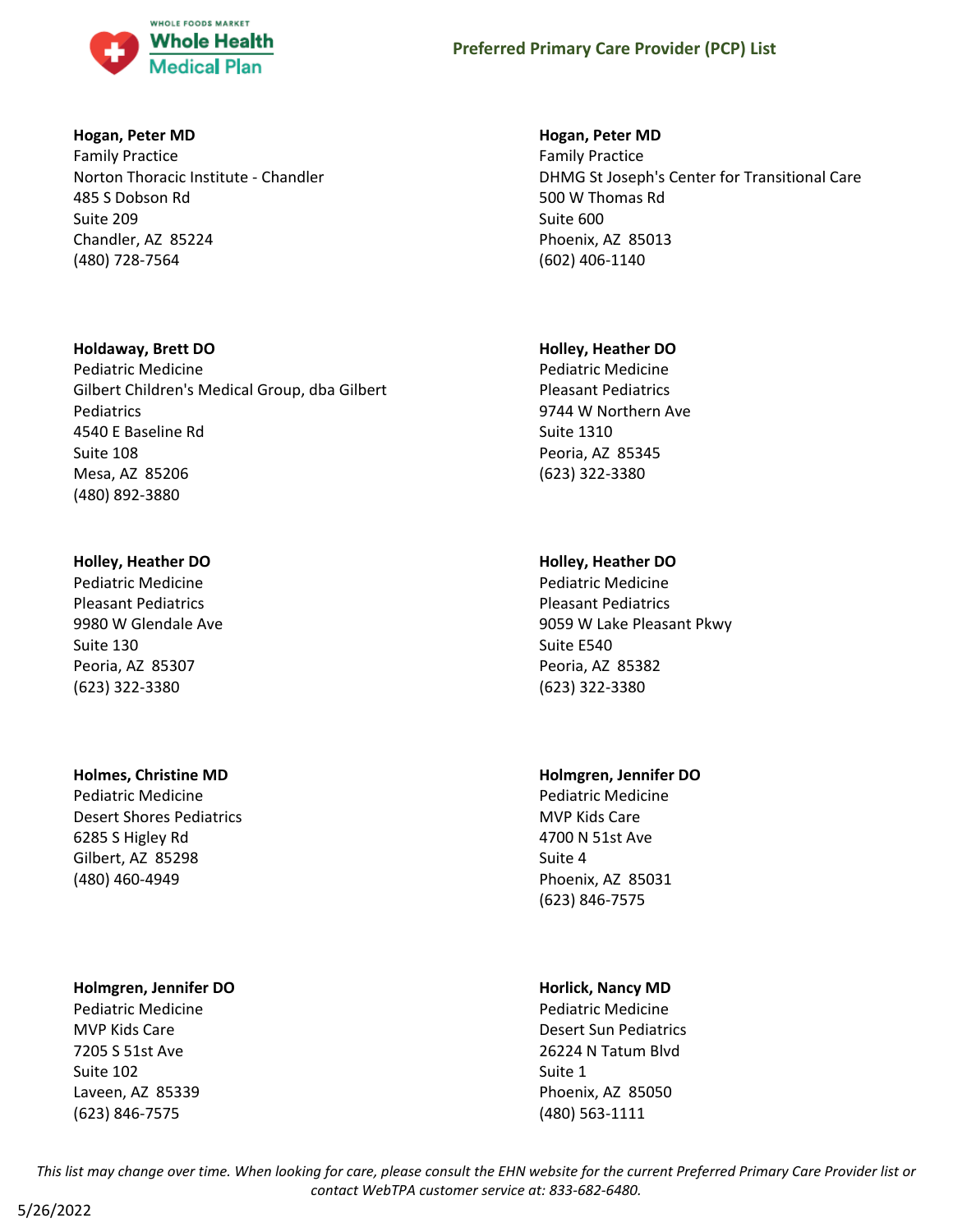

### **Hosch, Timothy PAC**

Physician Assistant SJHMC Heart and Vascular Institute 500 W Thomas Rd Suite 750 Phoenix, AZ 85013 (602) 406-1150

### **Howland, Michelle PA-C**

Physician Assistant MVP Kids Care 7205 S 51st Ave Suite 102 Laveen, AZ 85339 (623) 846-7575

# **Hung, Tracy MD**

Pediatric Medicine Pleasant Pediatrics 9744 W Northern Ave Suite 1310 Peoria, AZ 85345 (623) 322-3380

### **Hung, Tracy MD**

Pediatric Medicine Pleasant Pediatrics 9059 W Lake Pleasant Pkwy Suite E540 Peoria, AZ 85382 (623) 322-3380

### **Ijaola, Olanrewaju MD**

Pediatric Medicine Mercy Grace Private Practice 1720 E Boston St Suite 101 Gilbert, AZ 85295 (480) 745-3702

### **Howland, Michelle PA-C**

Physician Assistant MVP Kids Care 4700 N 51st Ave Suite 4 Phoenix, AZ 85031 (623) 846-7575

### **Hughes, Lauren MD**

Internal Medicine One Medical Group - Biltmore 2201 E Camelback Rd Suite 101a Phoenix, AZ 85016 (602) 218-4075

# **Hung, Tracy MD**

Pediatric Medicine Pleasant Pediatrics 15715 S 46th St Suite 102 Phoenix, AZ 85048 (623) 322-3380

# **Hunt, Lisa MD**

Pediatric Medicine Lisa Hunt MD, PLC 9305 W Thomas Rd Suite 450 Phoenix, AZ 85037 (623) 889-6186

# **Iqbal, Umar MD**

Family Practice DHMG Gilbert Family and Internal Medicine 1501 N Gilbert Rd Suite 200 Gilbert, AZ 85234 (480) 728-4430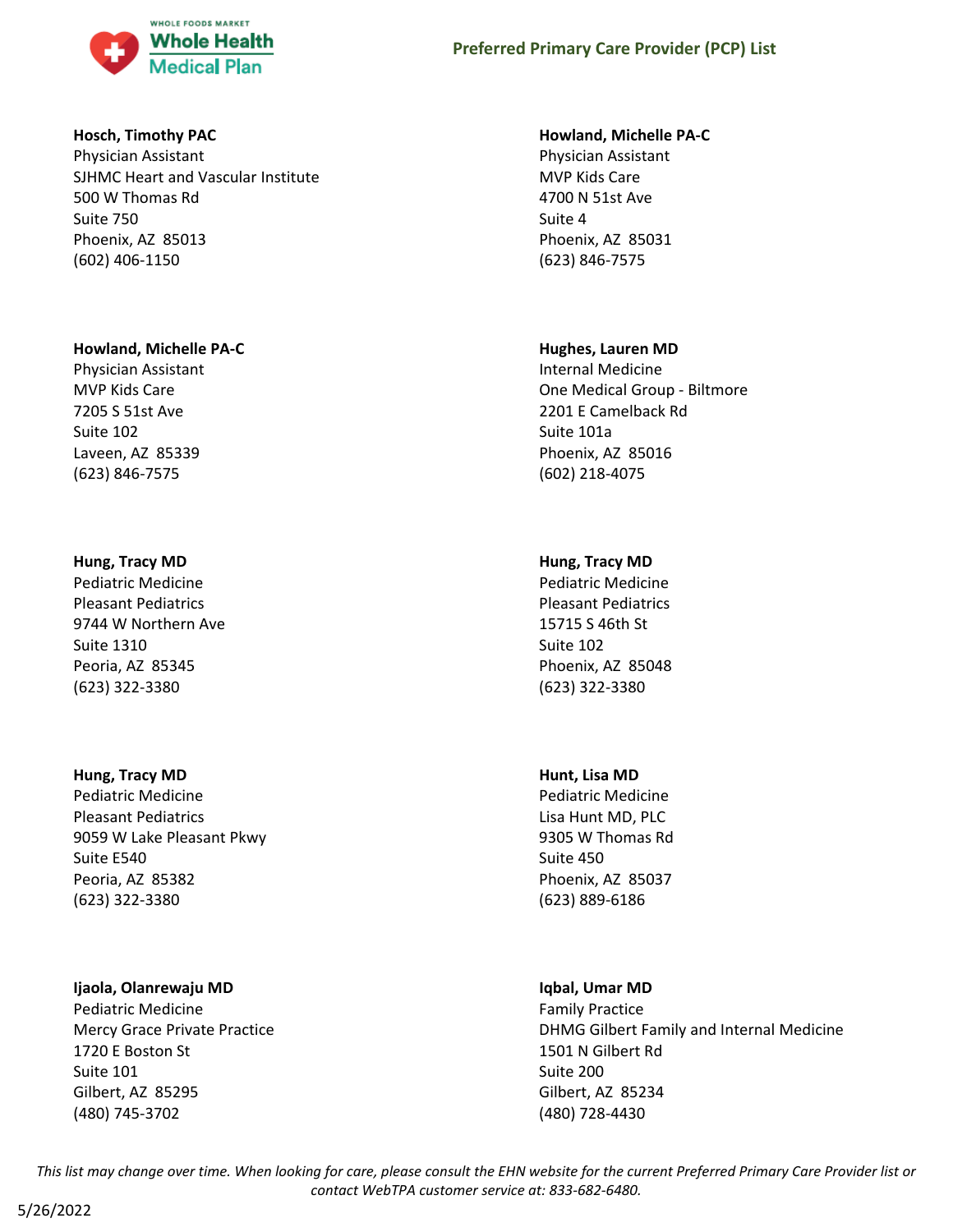

### **Iqbal, Umar MD**

Family Practice DHMG Maricopa Family Medicine 21300 N John Wayne Pkwy Suite 115 Maricopa, AZ 85139 (520) 426-3424

### **Iqbal, Umar MD**

Family Practice DHMG Chandler Family Medicine 655 S Dobson Rd Suite B113 Chandler, AZ 85224 (480) 728-5020

# **IsipTorres, Kristine MD**

Pediatric Medicine Desert Valley Pediatrics 4137 N 108th Ave Phoenix, AZ 85037 (623) 877-7337

# **Jacobo, Lourdes MD**

Pediatric Medicine Wee Care Pediatrics 2017 E Adobe St Mesa, AZ 85213 (480) 244-5373

### **Jafri, Asma MD**

Pediatric Medicine Ronald I. Jones M.D,.P.C. 961 N McQueen Rd Chandler, AZ 85225 (480) 222-8080

### **Iqbal, Umar MD**

Family Practice DHMG St Joseph's Family Medicine 2927 N 7th Ave Phoenix, AZ 85013 (602) 406-3153

### **Irwin, Carl MD**

Pediatric Medicine Northwest Clinic for Children 15420 N 32nd Dr Phoenix, AZ 85053 (602) 866-1974

# **Jacks, Tim DO**

Pediatric Medicine Gilbert Children's Medical Group, dba Gilbert Pediatrics 4540 E Baseline Rd Suite 108 Mesa, AZ 85206 (480) 892-3880

### **Jacobs, Valerie MD**

Pediatric Medicine Camelback Pediatrics 3333 E Camelback Rd Suite 175 Phoenix, AZ 85018 (602) 840-3120

# **James, Robert MD**

Pediatric Medicine Bayless Integrated Healthcare 3033 N Central Ave Suite 700 Phoenix, AZ 85012 (602) 230-7373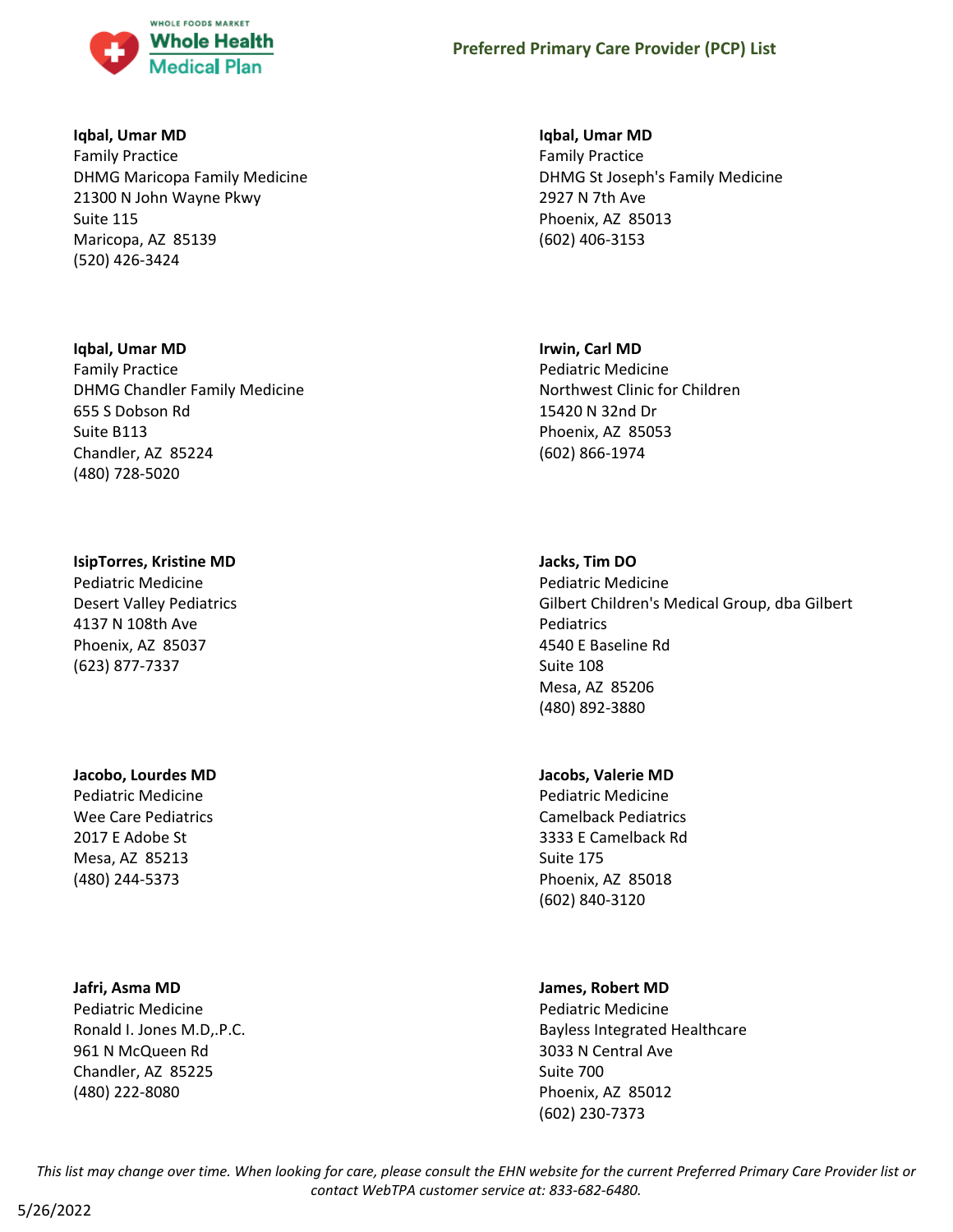

#### **Johnson, Matthew PAC**

Physician Assistant DHMG Maricopa Family Medicine 21300 N John Wayne Pkwy Suite 115 Maricopa, AZ 85139 (520) 426-3424

#### **Jones, Laurie MD**

Pediatric Medicine Agave Pediatrics 1120 S Dobson Rd Suite B125 Phoenix, AZ 85054 (480) 585-5200

#### **Jones, Laurie MD**

Pediatric Medicine Agave Pediatrics 7333 E Thomas Rd Scottsdale, AZ 85251 (480) 585-5200

#### **Jones, Laurie MD**

Pediatric Medicine Agave Pediatrics 3575 W Deer Valley Rd Suite 100 Glendale, AZ 85308 (480) 585-5200

#### **Kame, Rosalia MD**

Family Practice CMG - West 395 N Silverbell Rd Suite 355 Tucson, AZ 85745 (520) 622-5912

#### **Johnson, Tamara DO**

Pediatric Medicine Desert Shores Pediatrics 6285 S Higley Rd Gilbert, AZ 85298 (480) 460-4949

#### **Jones, Ronald MD**

Pediatric Medicine Ronald I. Jones M.D,.P.C. 961 N McQueen Rd Chandler, AZ 85225 (480) 222-8080

### **Jones, John DO**

Family Practice One Medical Group - Kierland 15210 N Scottsdale Rd Suite 275 Scottsdale, AZ 85254 (480) 237-1403

#### **Jones, Leah MD**

Family Practice DHMG Palliative Care St Joseph's 500 W Thomas Rd Suite 600 Phoenix, AZ 85013 (602) 406-1140

### **Kanagal, Nandini MD**

Pediatric Medicine Scottsdale Children's Group 7425 E Shea Blvd Suite 101 Scottsdale, AZ 85260 (480) 609-8100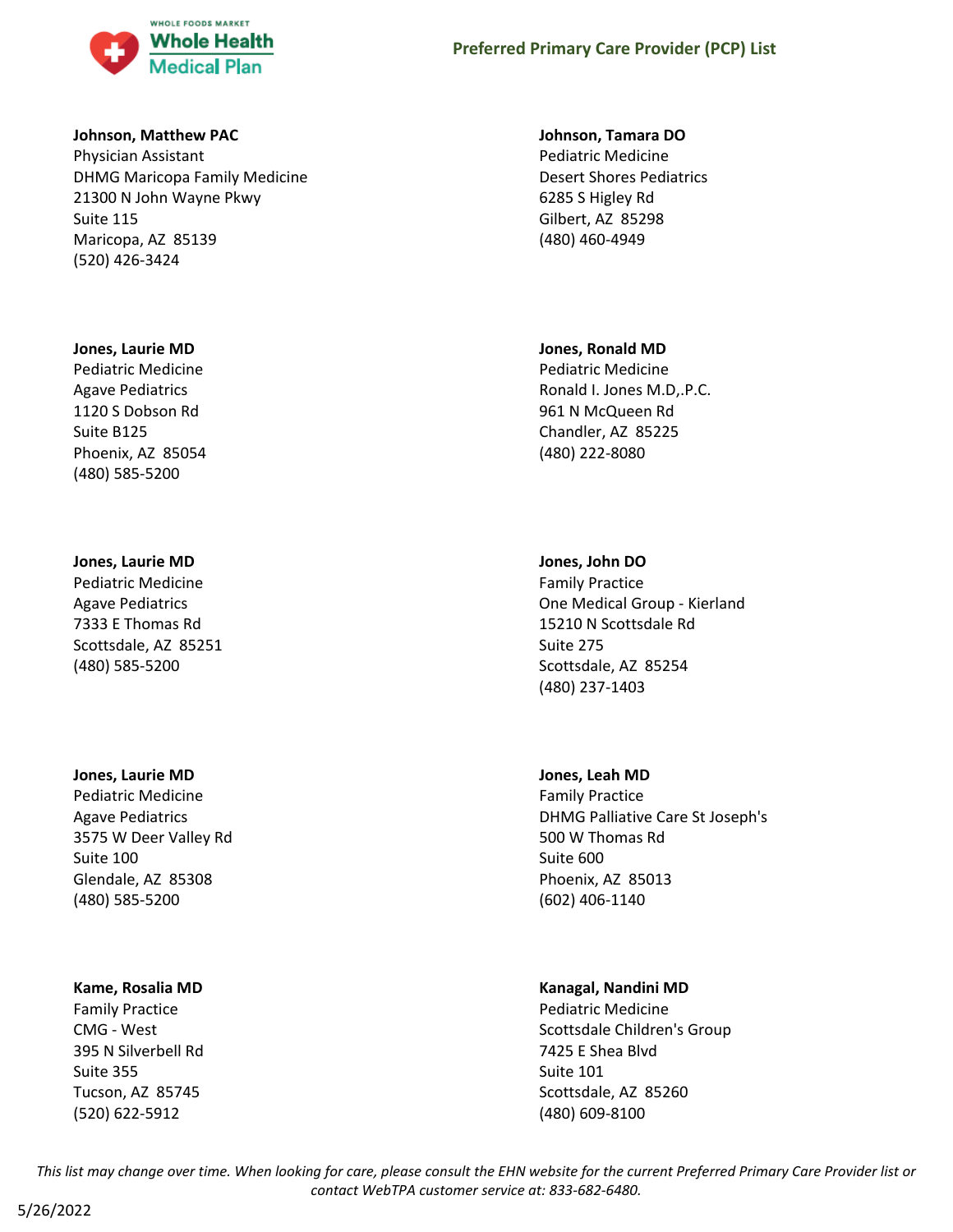

### **Kapur, Amar DO**

Family Practice DHMG St Joseph's Family Medicine 2927 N 7th Ave Phoenix, AZ 85013 (602) 406-3153

### **Kaus, Kristin MD**

Pediatric Medicine Northwest Clinic for Children 15420 N 32nd Dr Phoenix, AZ 85053 (602) 866-1974

### **Keller, Michael MD**

Family Practice IMS General Surgery 7330 N 99th Ave Suite 325 Glendale, AZ 85307 (623) 209-1474

# **Kelly, Richard MD**

Internal Medicine IMS Primary Care 3815 E Bell Rd Suite 4100 Phoenix, AZ 85032 (602) 494-5040

# **Kennett, Ronald DO**

Internal Medicine IMS Primary Care 13555 W Mcdowell Rd Suite 101 Goodyear, AZ 85395 (623) 935-4700

### **Kasilingam, Aarthi MD**

Pediatric Medicine Desert Valley Pediatrics 4137 N 108th Ave Phoenix, AZ 85037 (623) 877-7337

# **Keane, Marguerite MD**

Pediatric Medicine Acts of Kidness Pediatrics 861 N Higley Rd Suite B101 Gilbert, AZ 85234 (480) 664-6400

# **Kelley, Cathy PA-C**

Pediatric Medicine Pediatrix 15650 N Black Canyon Hwy Suite 100 Phoenix, AZ 85053 (602) 866-0550

# **Kennedy, Karen MD**

Pediatric Medicine Northwest Clinic for Children 15420 N 32nd Dr Phoenix, AZ 85053 (602) 866-1974

### **Khakwani, Harris MD**

Family Practice 1st Family Medicine 1500 S Watson Rd Suite C104 Buckeye, AZ 85326 (623) 251-7559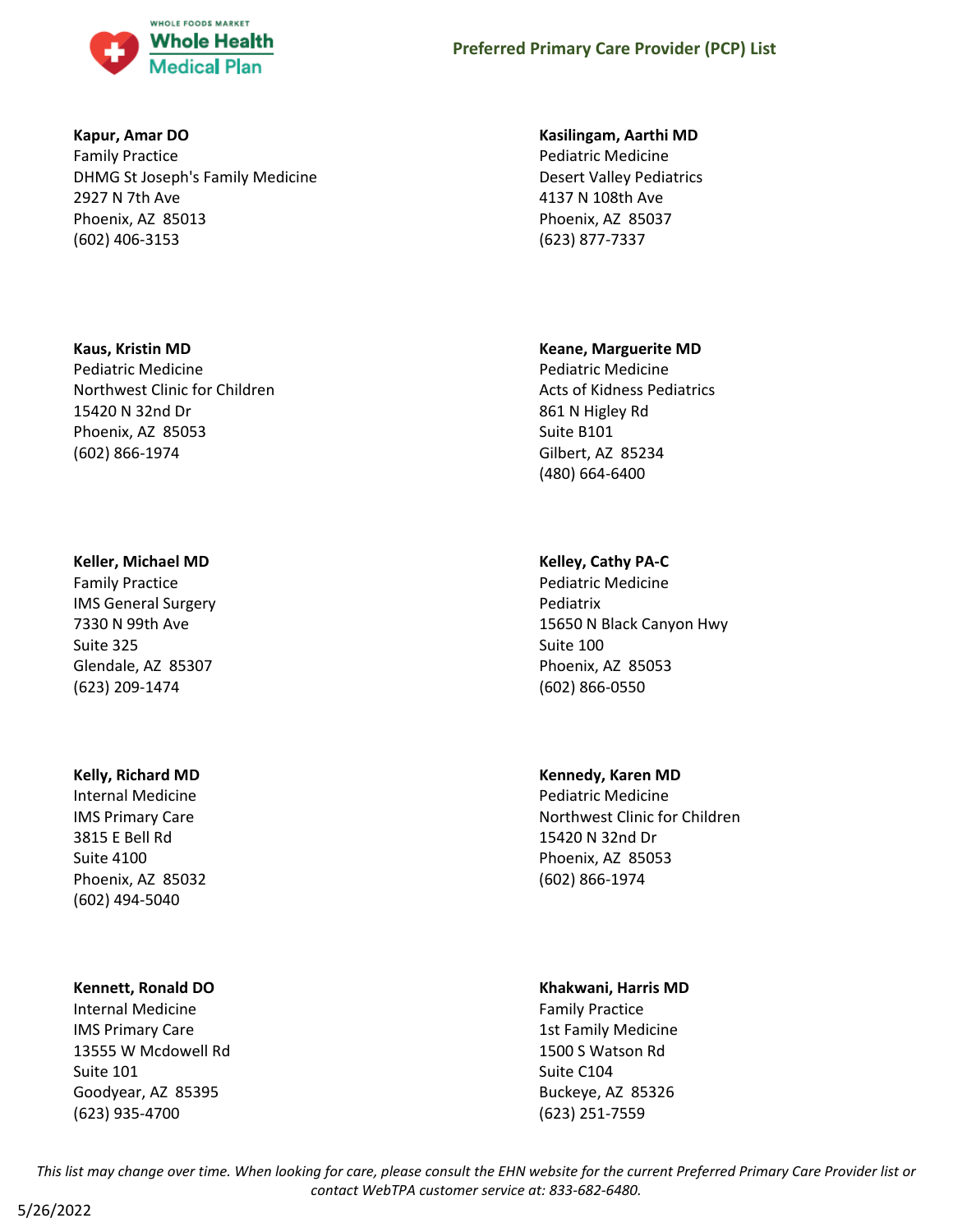

#### **Khakwani, Harris MD**

Family Practice 1st Family Medicine 3540 E Baseline Rd Suite 130 Phoenix, AZ 85042 (623) 251-7559

#### **Khan, Farha MD**

Pediatric Medicine Southwest Pediatrics 9150 W Indian School Rd Suite 127 Phoenix, AZ 85037 (623) 931-3028

#### **Khurana, Nilam MD**

Pediatric Medicine Healing Hearts Pediatrics 21805 S Ellsworth Rd Suite B111 Queen Creek, AZ 85142 (480) 821-1400

#### **Kiesner, Paula DO**

Internal Medicine DHMG St Joseph's Internal Medicine 500 W Thomas Rd Suite 900a Phoenix, AZ 85013 (602) 406-3540

#### **Kim Kupfer, Caroline MD**

Internal Medicine DHMG St Joseph's Internal Medicine 500 W Thomas Rd Suite 900a Phoenix, AZ 85013 (602) 406-3540

#### **Khan, Afzal MD**

Family Practice DHMG Ahwatukee Primary Care-Sports Medicine 4545 E Chandler Blvd Suite 104 Phoenix, AZ 85048 (480) 728-4400

#### **Khan, Afzal MD**

Family Practice DHMG St Joseph's Family Medicine 2927 N 7th Ave Phoenix, AZ 85013 (602) 406-3153

#### **Khurana, Nilam MD**

Pediatric Medicine Healing Hearts Pediatrics 595 N Dobson Rd Suite A18 Chandler, AZ 85224 (480) 821-1400

### **Kim, Jennifer MD**

Internal Medicine One Medical Group - Scottsdale Fashion Square 7150 E Camelback Rd Suite 105 Scottsdale, AZ 85251 (602) 218-4072

### **Kim Kupfer, Caroline MD**

Internal Medicine SJHMC Hospital Services 350 W Thomas Rd Phoenix, AZ 85013 (602) 406-3874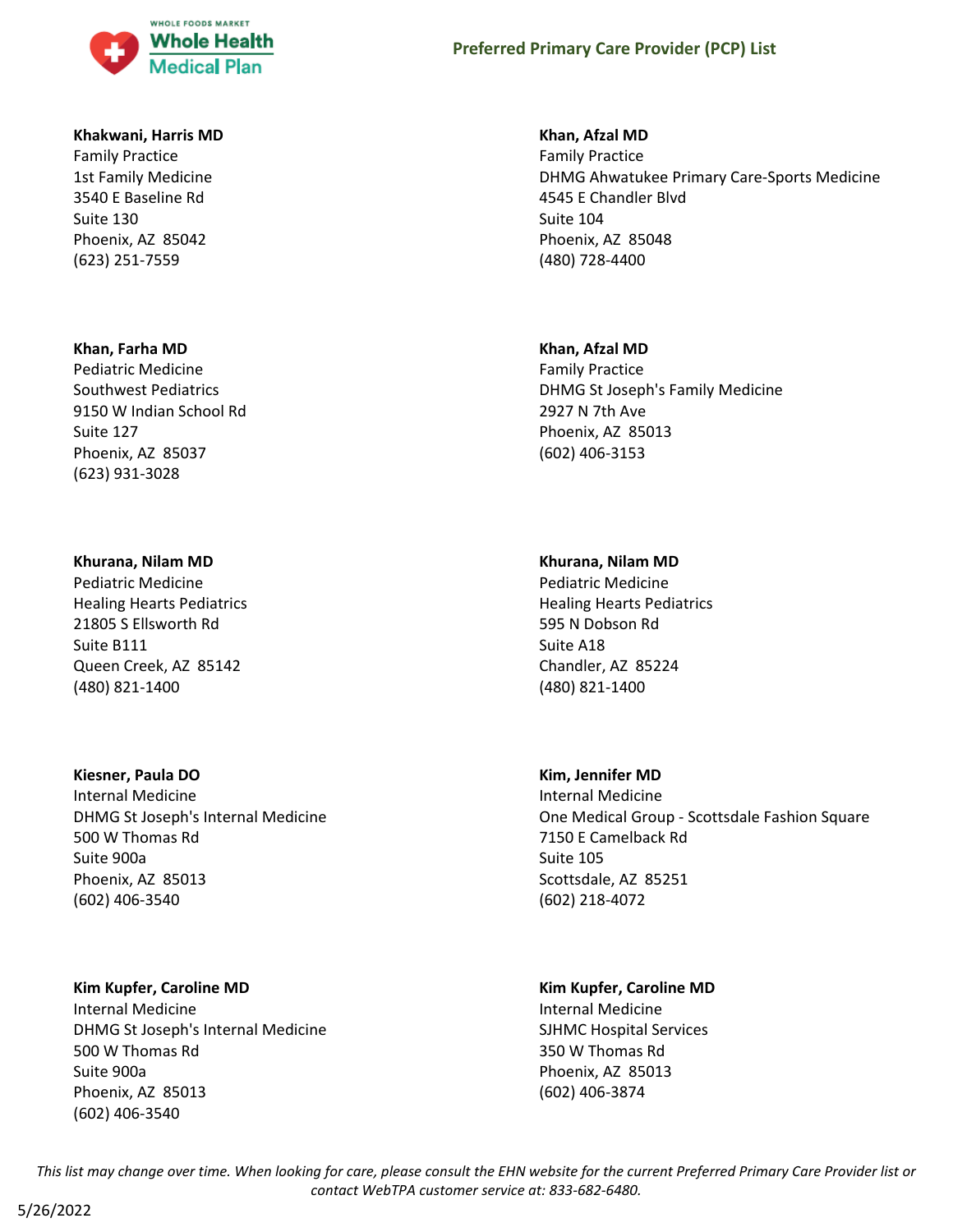

#### **Kipp, Jesse DO**

Pediatric Medicine Desert Shores Pediatrics 6285 S Higley Rd Gilbert, AZ 85298 (480) 460-4949

### **Kleiner, David MD**

Pediatric Medicine Pediatrix 2030 W Whispering Wind Dr Suite 128 Phoenix, AZ 85085 (623) 869-9080

### **Knies, Michaela MD**

Pediatric Medicine Pleasant Pediatrics 9059 W Lake Pleasant Pkwy Suite E540 Peoria, AZ 85382 (623) 322-3380

### **Kratche, Richard MD**

Family Practice DHMG Chandler Family Medicine 655 S Dobson Rd Suite B113 Chandler, AZ 85224 (480) 728-5020

### **Kurland, Adrienne MD**

Pediatric Medicine North Scottsdale Pediatrics 9827 N 95th St Suite 105 Scottsdale, AZ 85258 (480) 860-8488

### **Klein, Dana DO**

Family Practice One Medical Group - San Tan Village 2196 E Williams Field Rd Suite 116 Gilbert, AZ 85295 (480) 237-1395

### **Knies, Michaela MD**

Pediatric Medicine Pleasant Pediatrics 10180 W Happy Valley Pkwy Suite 100 Peoria, AZ 85383 (623) 322-3380

# **Knies, Michaela MD**

Pediatric Medicine Pleasant Pediatrics 9980 W Glendale Ave Suite 130 Glendale, AZ 85307 (623) 322-3380

# **Krieg, Katherine MD**

Pediatric Medicine Children's Oasis Pediatrics 1425 W Elliot Road Suite 204 Gilbert, AZ 85233 (480) 792-1012

# **Lacson, John DO**

Family Practice DHMG St Joseph's Family Medicine 2927 N 7th Ave Phoenix, AZ 85013 (602) 406-3153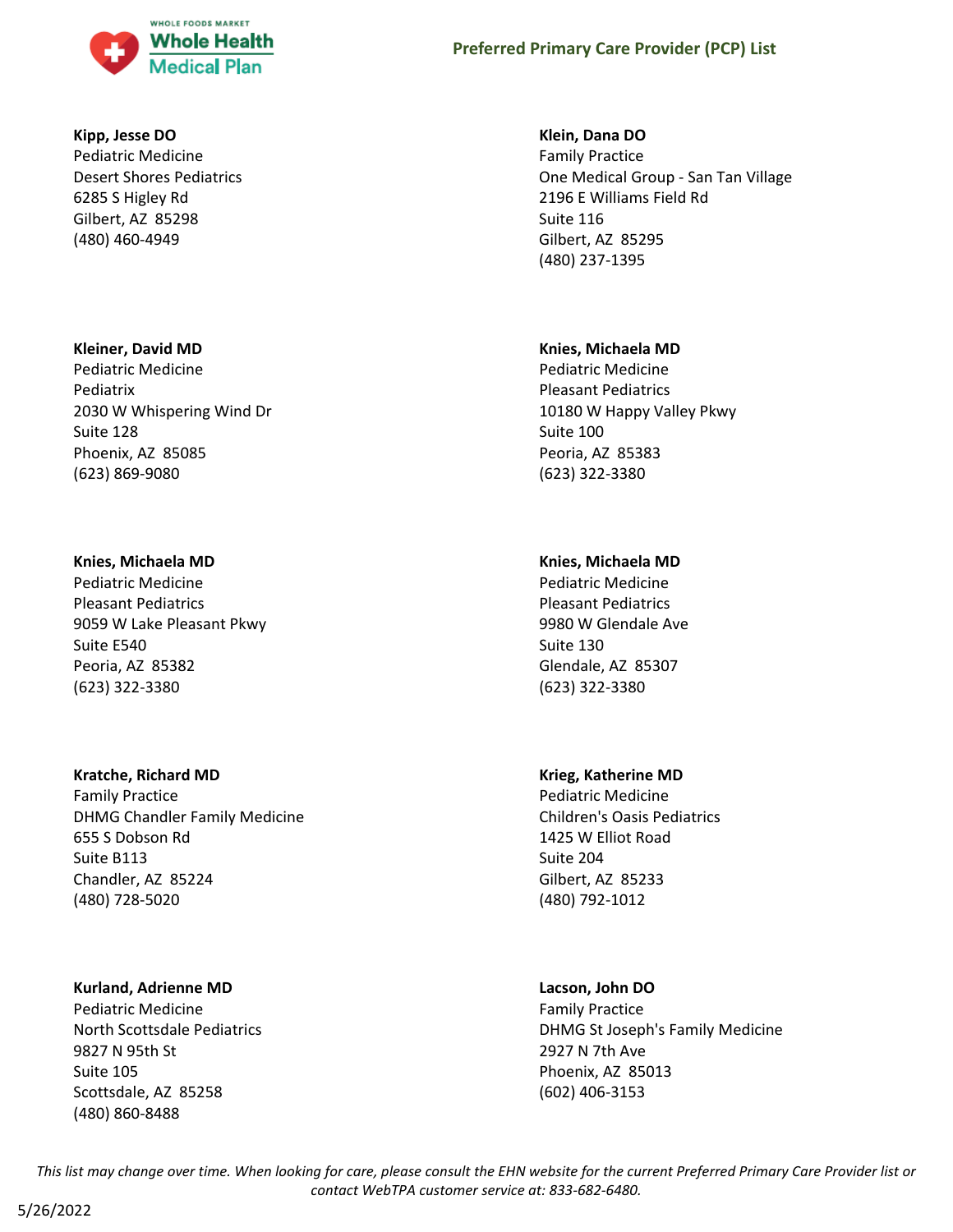

### **Lance, Sarah Catherine PA-C**

Pediatric Medicine Desert Shores Pediatrics 6285 S Higley Rd Gilbert, AZ 85248 (480) 460-4949

### **Le Bras, Michael DO**

Pediatric Medicine Arbor Medical Partners Pediatrics 3367 S Mercy Rd Suite 205 Gilbert, AZ 85297 (480) 793-7720

### **Leavitt, Randy MD**

Pediatric Medicine Gilbert Children's Medical Group, dba Gilbert Pediatrics 4540 E Baseline Rd Suite 108 Mesa, AZ 85206 (480) 892-3880

### **Ledbetter, Ashley PA-C**

Pediatric Medicine MVP Kids Care 7205 S 51st Ave Suite 102 Laveen, AZ 85339 (623) 846-7575

# **Lefkowitz, Tara-Lee MD**

Pediatric Medicine Phoenix Children's Center 1661 E Camelback Rd Suite 170 Phoenix, AZ 85016 (602) 263-9550

### **Lassak, Chantelle PA-C**

Pediatric Medicine Desert Shores Pediatrics 6285 S Higley Rd Gilbert, AZ 85298 (480) 460-4949

# **Leathers, Janet DO**

Pediatric Medicine Desert Valley Pediatrics 4137 N 108th Ave Phoenix, AZ 85037 (623) 877-7337

# **Ledbetter, Ashley PA-C**

Pediatric Medicine MVP Kids Care 4700 N 51st Ave Suite 4 Phoenix, AZ 85031 (623) 846-7575

# **Lednicky, Barbara MD**

Pediatric Medicine Phoenix Children's Center 1661 E Camelback Rd Suite 170 Phoenix, AZ 85016 (602) 263-9550

# **Lichtsinn, Katherine MD**

Pediatric Medicine Scottsdale Children's Group 7425 E Shea Blvd Suite 101 Scottsdale, AZ 85260 (480) 609-8100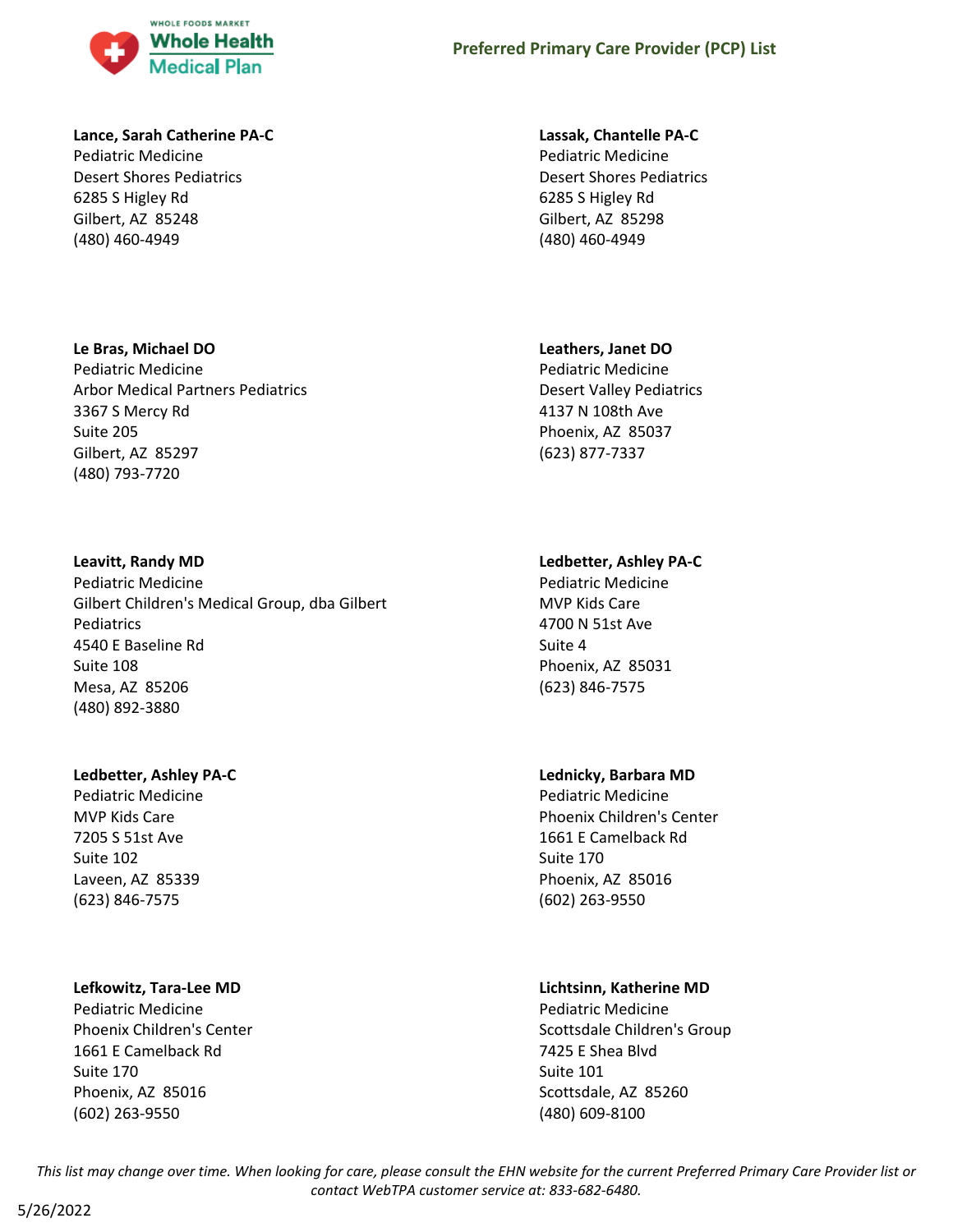

#### **Lim, Ruth MD**

Pediatric Medicine Dobson Pediatrics 2058 S Dobson Rd Suite 6 Mesa, AZ 85202 (480) 820-4507

#### **Lindstrom, Theresa PA-C**

Pediatric Medicine Step By Step Pediatrics 5680 W Chandler Blvd Suite 3 Chandler, AZ 85226 (480) 776-0440

#### **Long, Christian PAC**

Physician Assistant One Medical Group - San Tan Village 2196 E Williams Field Rd Suite 116 Gilbert, AZ 85295 (480) 237-1395

#### **Lonquist, Mark MD**

Family Practice IMS Primary Care 13555 W Mcdowell Rd Suite 103 Goodyear, AZ 85395 (623) 932-1157

#### **Lopez, Carlos MD**

Pediatric Medicine Kids and Family Kare, LLC 521 W Thomas Rd 2nd Floor Phoenix, AZ 85013 (602) 254-0390

#### **Lindo, Veronica MD**

Family Practice DHMG St Joseph's Family Medicine 2927 N 7th Ave Phoenix, AZ 85013 (602) 406-3153

#### **Lobe, Morgan DO**

Family Practice One Medical Group - Kierland 15210 N Scottsdale Rd Suite 275 Scottsdale, AZ 85254 (480) 237-1403

### **Longoria, Ana Maria MD**

Pediatric Medicine CMG - Central 630 N Alvernon Way Suite 251 Tucson, AZ 85711 (520) 322-8460

### **Lopez, Carlos MD**

Pediatric Medicine Kids and Family Kare, LLC 7611 W Thomas Rd Phoenix, AZ 85033 (602) 254-0390

#### **Los, David DO**

Family Practice CMG - Northwest 551 W Magee Rd Tucson, AZ 85704 (520) 498-6467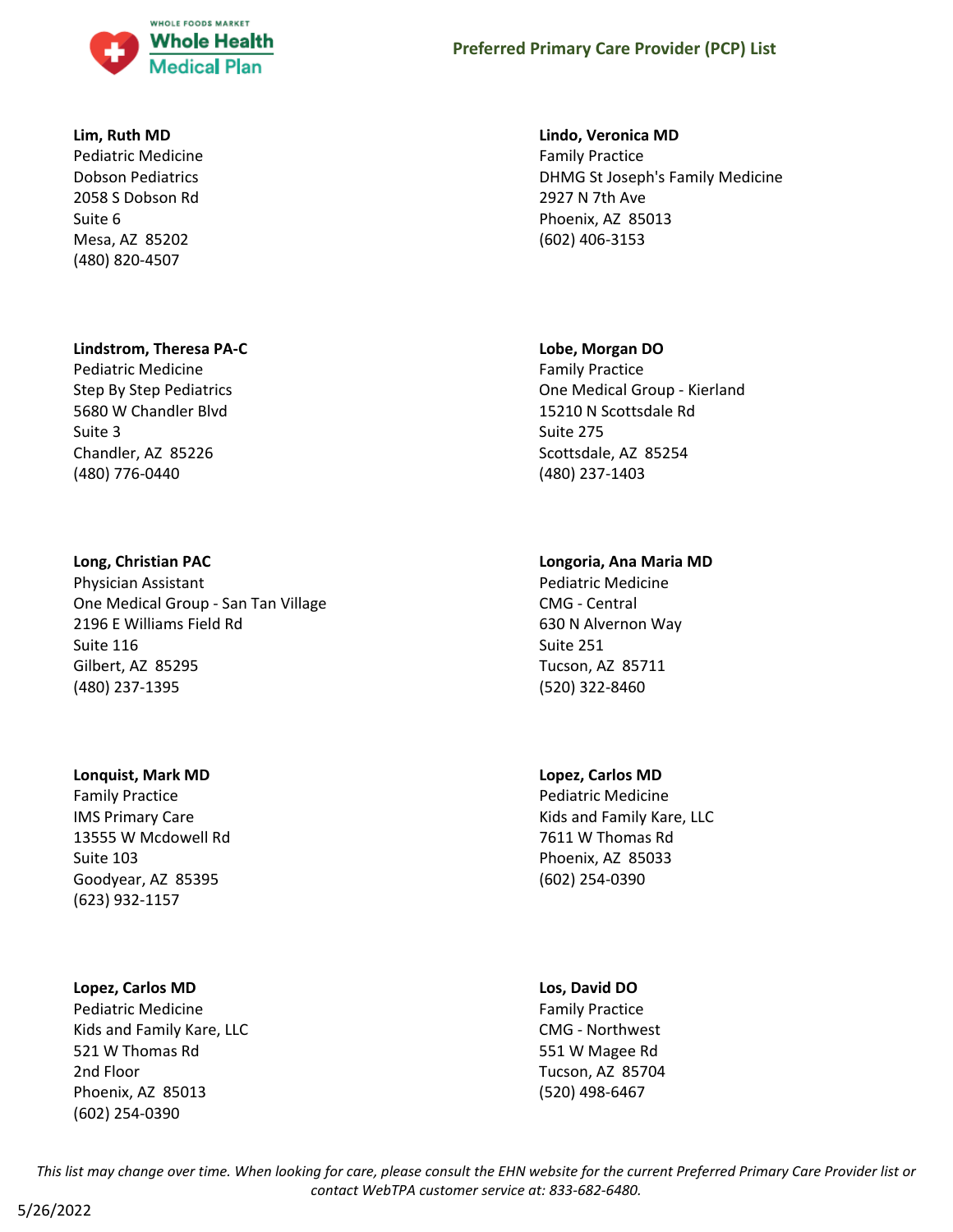

### **Lott, Nagma MD**

Family Practice Abrazo West Olive Family Medicine Center 5112 W Olive Ave Suite C113 Glendale, AZ 85302 (623) 939-8618

### **Lu, Steven PA-C**

Physician Assistant Pleasant Pediatrics 9059 W Lake Pleasant Pkwy Suite E540 Peoria, AZ 85382 (623) 322-3380

### **Lyons, Jane MD**

Pediatric Medicine DHMG St Joseph's Pediatrics 500 W Thomas Rd Suite 250 Phoenix, AZ 85013 (602) 406-3520

### **Maher, Aseema MD**

Pediatric Medicine Step By Step Pediatrics 5680 W Chandler Blvd Suite 3 Chandler, AZ 85226 (480) 776-0440

# **Marco, Rajni MD**

Pediatric Medicine Pleasant Pediatrics 9980 W Glendale Ave Suite 130 Peoria, AZ 85307 (623) 322-3380

### **Lu, Steven PA-C**

Physician Assistant Pleasant Pediatrics 10180 W Happy Valley Pkwy Suite 100 Peoria, AZ 85383 (623) 322-3380

### **Lu, Steven PA-C**

Physician Assistant Pleasant Pediatrics 9980 W Glendale Ave Suite 130 Glendale, AZ 85307 (623) 322-3380

# **Lyons, Jane MD**

Pediatric Medicine SJHMC Hospital Services 350 W Thomas Rd Phoenix, AZ 85013 (602) 406-3874

# **Marco, Rajni MD**

Pediatric Medicine Pleasant Pediatrics 9744 W Northern Ave Suite 1310 Peoria, AZ 85345 (623) 322-3380

# **Marco, Rajni MD**

Pediatric Medicine Pleasant Pediatrics 9059 W Lake Pleasant Pkwy Suite E540 Peoria, AZ 85382 (623) 322-3380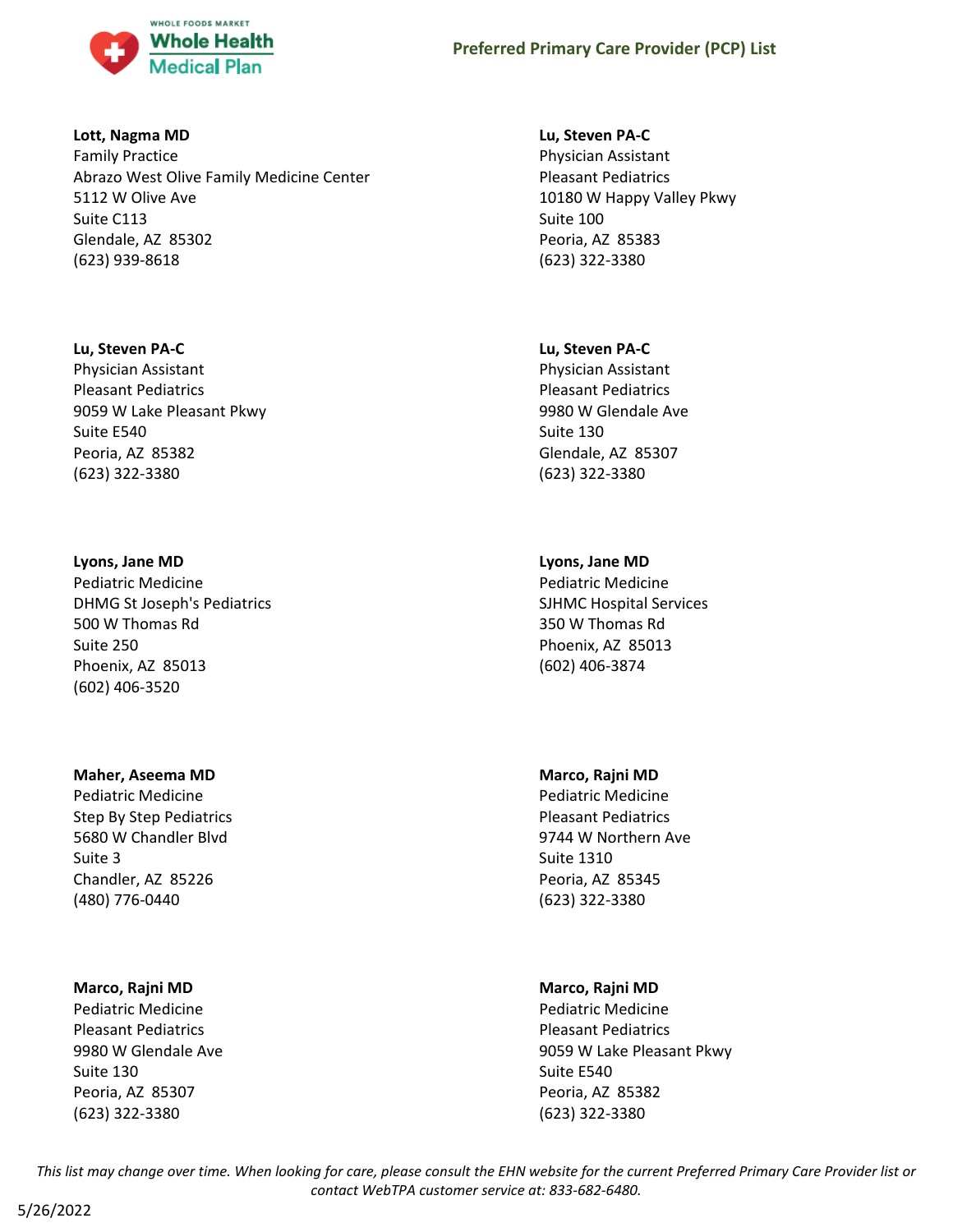

#### **Mariki-Mhango, Paulina MD**

Pediatric Medicine Pleasant Pediatrics 10180 W Happy Valley Pkwy Suite 100 Peoria, AZ 85383 (623) 322-3380

### **Mariki-Mhango, Paulina MD**

Pediatric Medicine Pleasant Pediatrics 9980 W Glendale Ave Suite 130 Glendale, AZ 85307 (623) 322-3380

### **Mask, Shantala PA-C**

Pediatric Medicine Northwest Clinic for Children 15420 N 32nd Dr Phoenix, AZ 85053 (602) 866-1974

### **Massaquoi, Whoopi PA-C**

Pediatric Medicine MVP Kids Care 4700 N 51st Ave Suite 4 Phoenix, AZ 85031 (623) 846-7575

### **McAnally, Cady MD**

Pediatric Medicine Pleasant Pediatrics 10180 W Happy Valley Pkwy Suite 100 Peoria, AZ 85383 (623) 322-3380

### **Mariki-Mhango, Paulina MD**

Pediatric Medicine Pleasant Pediatrics 9059 W Lake Pleasant Pkwy Suite E540 Peoria, AZ 85382 (623) 322-3380

### **Markus, Allan MD**

Internal Medicine DHMG Chandler Family Medicine 655 S Dobson Rd Suite B113 Chandler, AZ 85224 (480) 728-5020

# **Massaquoi, Whoopi PA-C**

Pediatric Medicine MVP Kids Care 7205 S 51st Ave Suite 102 Laveen, AZ 85339 (623) 846-7575

# **Matsumoto, Diane MD**

Pediatric Medicine TLC Pediatrics 16611 S 40th St Suite 160 Phoenix, AZ 85048 (480) 940-8527

# **McAnally, Cady MD**

Pediatric Medicine Pleasant Pediatrics 9059 W Lake Pleasant Pkwy Suite E540 Peoria, AZ 85382 (623) 322-3380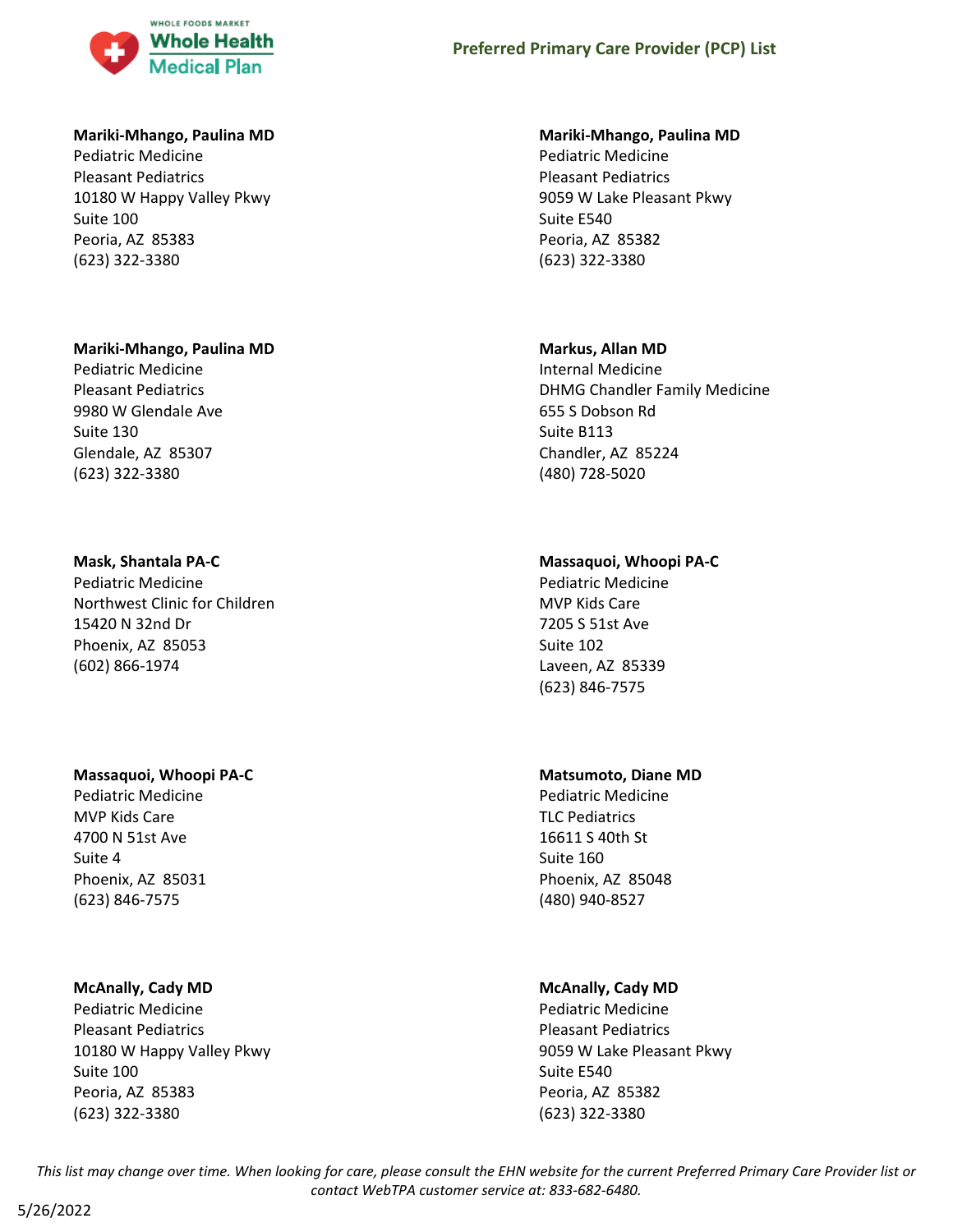

### **McAnally, Cady MD**

Pediatric Medicine Pleasant Pediatrics 9980 W Glendale Ave Suite 130 Glendale, AZ 85307 (623) 322-3380

### **McKenna, Elizabeth MD**

Pediatric Medicine Healing Hearts Pediatrics 595 N Dobson Rd Suite A18 Chandler, AZ 85224 (480) 821-1400

### **Mewhinney, Curtis PAC**

Physician Assistant DHMG Ahwatukee Primary Care-Sports Medicine 4545 E Chandler Blvd Suite 104 Phoenix, AZ 85048 (480) 728-4400

### **Michieli, Giovani MD**

Family Practice One Medical Group - Biltmore 2201 E Camelback Rd Suite 101a Phoenix, AZ 85016 (602) 218-4075

### **Miller, Noelle MD**

Pediatric Medicine TLC Pediatrics 16611 S 40th St Suite 160 Phoenix, AZ 85048 (480) 940-8527

### **McClellan, Ryan MD**

Pediatric Medicine All-Star Pediatrics 4915 E Baseline Rd Suite 119 Gilbert, AZ 85234 (480) 832-0480

# **McKenna, Elizabeth MD**

Pediatric Medicine Healing Hearts Pediatrics 21805 S Ellsworth Rd Suite B111 Queen Creek, AZ 85142 (480) 821-1400

# **Miceli, Amy PA-C**

Pediatric Medicine Pediatrix 15650 N Black Canyon Hwy Suite 100 Phoenix, AZ 85053 (602) 866-0550

### **Milius, Steven DO**

Pediatric Medicine All-Star Pediatrics 4915 E Baseline Rd Suite 119 Gilbert, AZ 85234 (480) 832-0480

# **Miller, Melissa MD**

Pediatric Medicine North Scottsdale Pediatrics 9827 N 95th St Suite 105 Scottsdale, AZ 85258 (480) 860-8488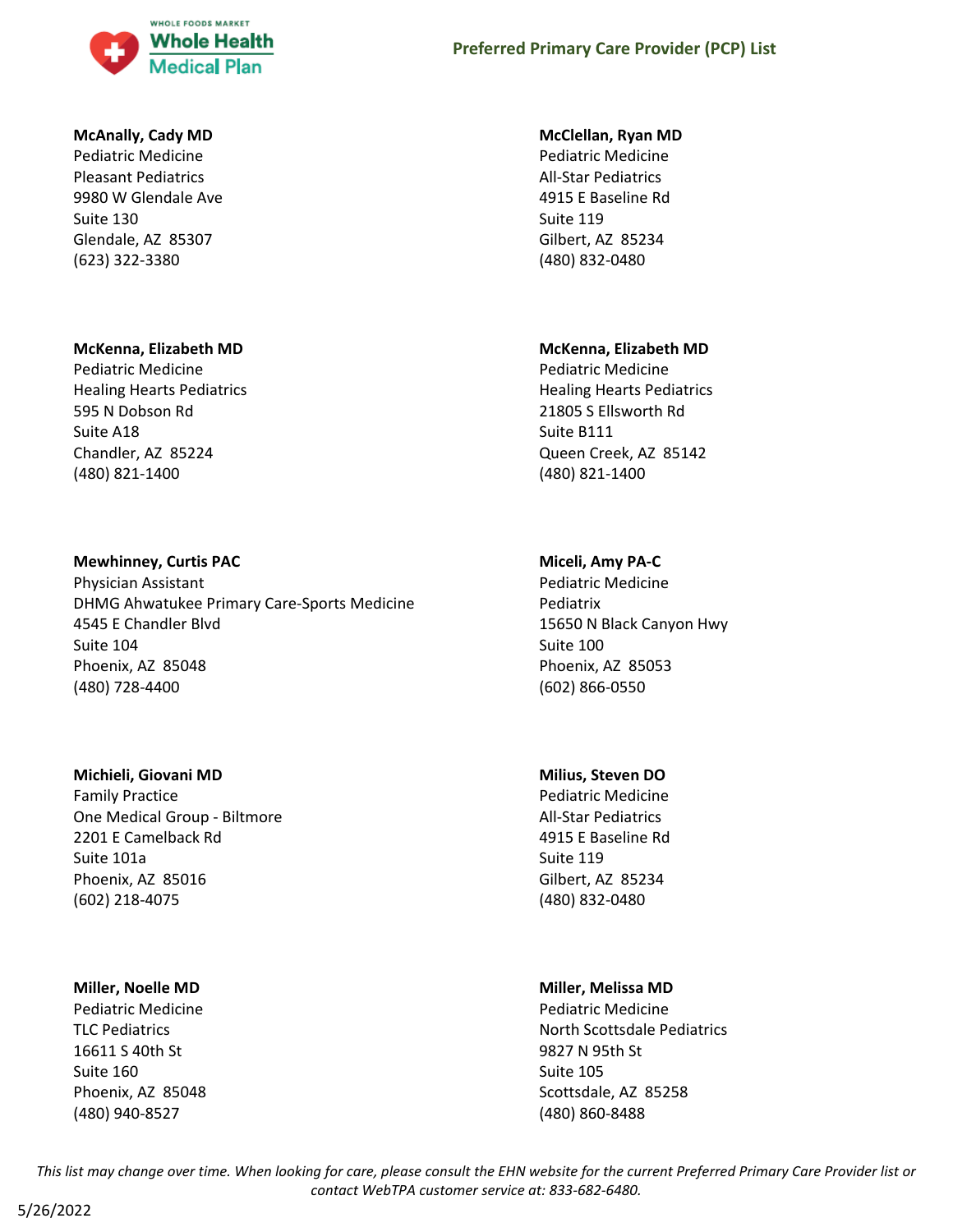

#### **Mishra, Kiran MD**

Pediatric Medicine Desert Valley Pediatrics 4137 N 108th Ave Phoenix, AZ 85037 (623) 877-7337

### **Mody, Sonya MD**

Pediatric Medicine Valley of the Sun Pediatrics 10200 W Happy Valley Parkway Suite 125 Peoria, AZ 85383 (623) 362-1818

### **Mohammad, Sultan MD**

Family Practice 1st Family Medicine 1500 S Watson Rd Suite C104 Buckeye, AZ 85326 (623) 251-7559

### **Molyneux, Melissa MD**

Family Practice VHS Outpatient Clinics Abrazo Hospitalists 2000 W Bethany Home Rd Suite 200 Phoenix, AZ 85015 (602) 726-8894

# **Morris, Christopher DO**

Family Practice IMS Primary Care 13555 W Mcdowell Rd Suite 103 Goodyear, AZ 85395 (623) 932-1157

### **Mitra, Subir MD**

Pediatric Medicine Pediatrix 2030 W Whispering Wind Dr Suite 128 Phoenix, AZ 85085 (623) 869-9080

### **Mohammad, Sultan MD**

Family Practice 1st Family Medicine 3540 E Baseline Rd Suite 130 Phoenix, AZ 85042 (623) 251-7559

# **Molyneux, Melissa MD**

Family Practice Abrazo Medical Group Central MultiSpecialty 2000 W Bethany Home Rd Suite 200 Phoenix, AZ 85015 (602) 726-8894

### **Molyneux, Melissa MD**

Family Practice Biltmore Cardiology - Central 6036 N 19th Ave Suite 506 Phoenix, AZ 85015 (602) 841-7711

# **Morris, Christopher DO**

Family Practice DHMG St Joseph's Family Medicine 2927 N 7th Ave Phoenix, AZ 85013 (602) 406-3153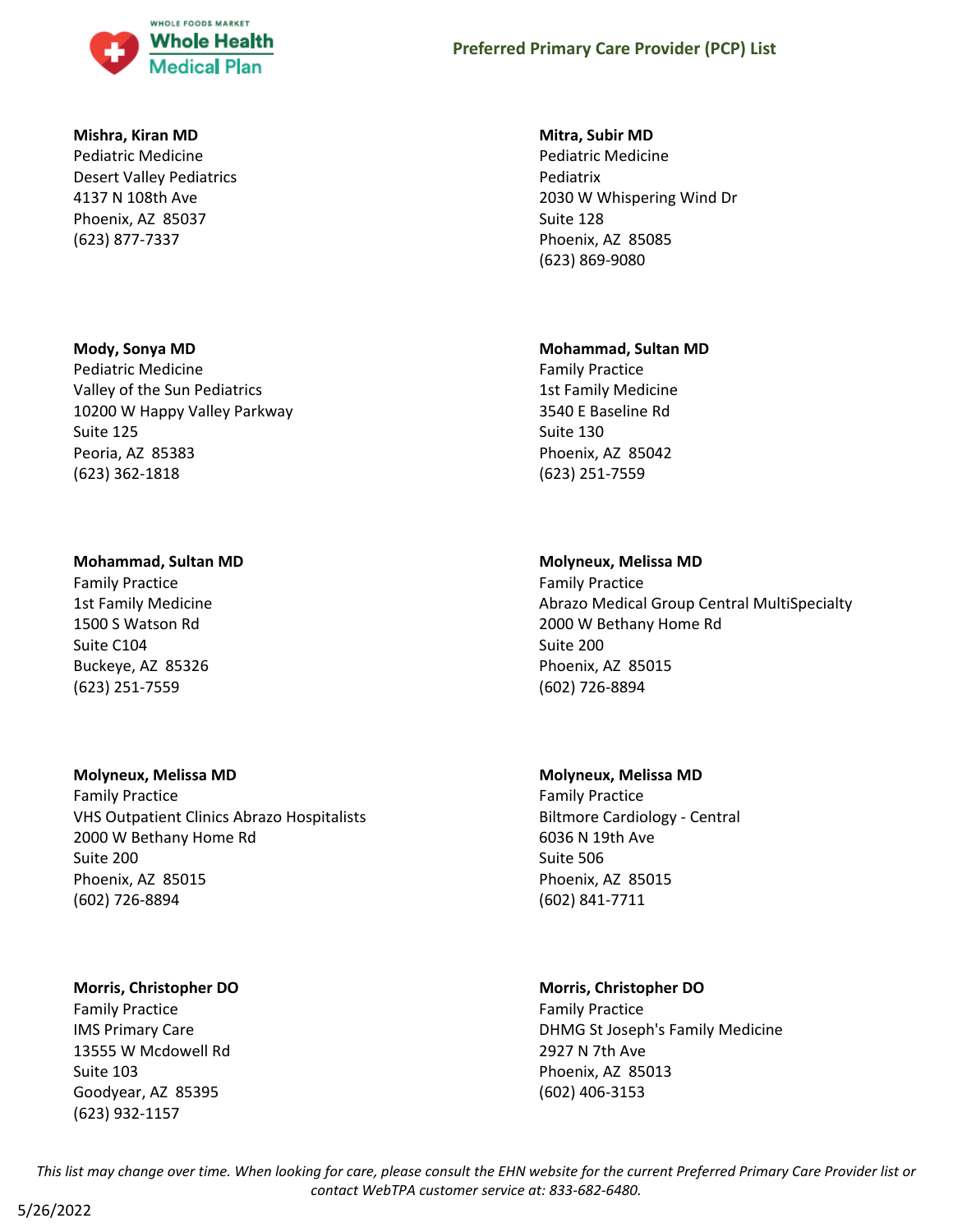

#### **Morris, Dustin MD**

Family Practice CMG - Carondelet Dr 6567 E Carondelet Dr Suite 555 Tucson, AZ 85710 (520) 885-3588

#### **Morton, Maria PAC**

Physician Assistant One Medical Group - San Tan Village 2196 E Williams Field Rd Suite 116 Gilbert, AZ 85295 (480) 237-1395

#### **Moyer, Mary MD**

Family Practice DHMG St Joseph's Family Medicine 2927 N 7th Ave Phoenix, AZ 85013 (602) 406-3153

#### **Murray, Barbara MD**

Pediatric Medicine Cactus Children's Clinic, PC 5940 W Union Hills Dr Suite D100 Glendale, AZ 85308 (602) 978-2500

### **Murugesan, Mani PA**

Physician Assistant Bayless Integrated Healthcare 3620 N 3rd St Phoenix, AZ 85012 (602) 230-7373

#### **Mortazavi, Kayvaan MD**

Family Practice CMG - Carondelet Dr 6567 E Carondelet Dr Suite 555 Tucson, AZ 85710 (520) 885-3588

#### **Mousser, D Stephen MD**

Pediatric Medicine All-Star Pediatrics 4915 E Baseline Rd Suite 119 Gilbert, AZ 85234 (480) 832-0480

### **Mullen, Jean MD**

Pediatric Medicine Desert Shores Pediatrics 6285 S Higley Rd Gilbert, AZ 85298 (480) 460-4949

### **Murray, Kermit MD**

Family Practice CMG - Bears Path 8826 E Tanque Verde Rd Tucson, AZ 85749 (520) 760-8972

#### **Nadir, Abdul MD**

Internal Medicine SJHMG Radiology 350 W Thomas Rd Phoenix, AZ 85013 (602) 406-3874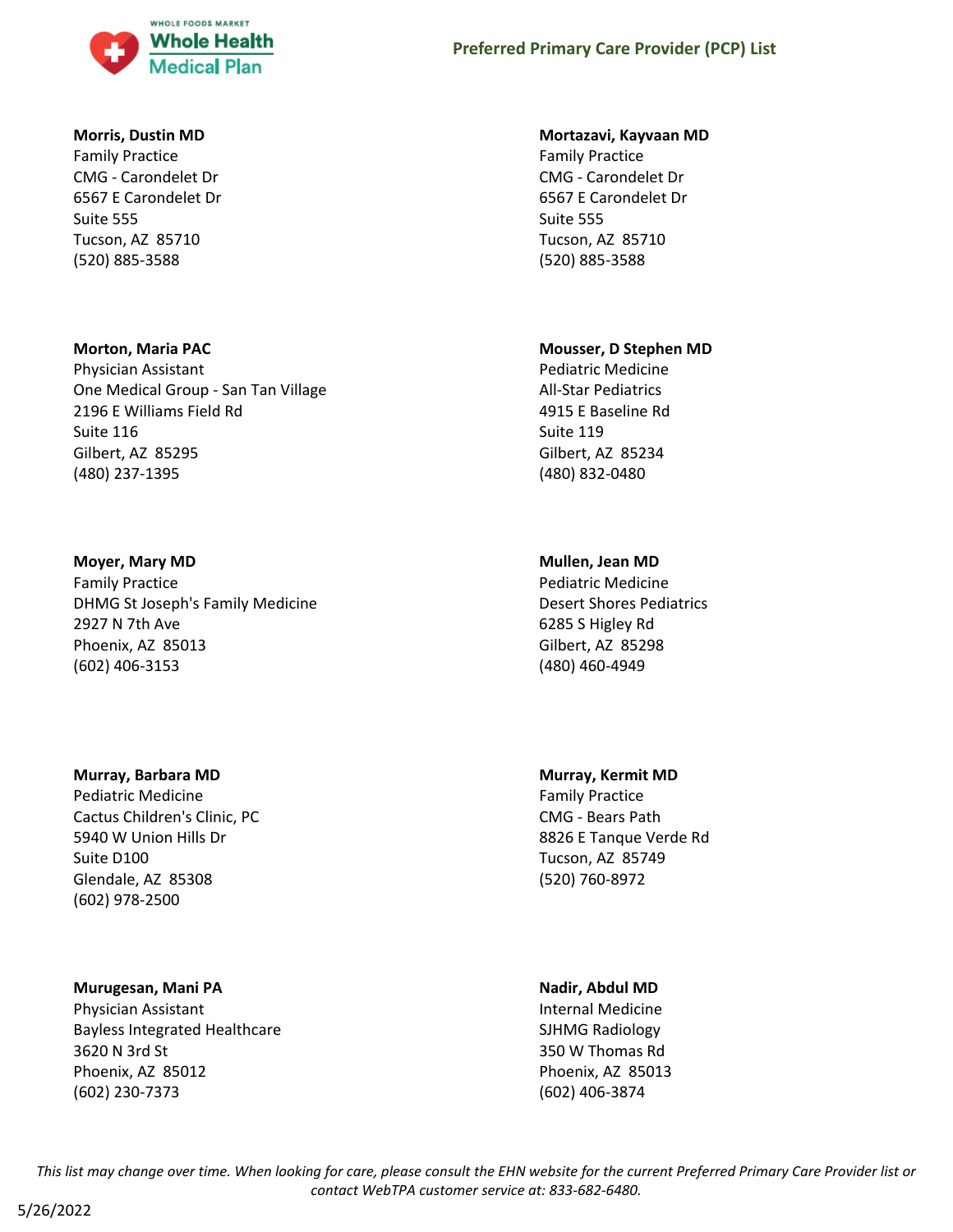

#### **Nagarajan, Archana MD**

Family Practice Abrazo Medical Group Scottsdale 3811 E Bell Rd Suite 300 Phoenix, AZ 85032 (602) 482-0756

#### **Nagarajan, Archana MD**

Family Practice Abrazo Medical Group Scottsdale 3815 E Bell Rd Suite 2100 Phoenix, AZ 85032 (602) 482-0756

#### **Namjoshi, Satish MD**

Pediatric Medicine Scottsdale Children's Group 7425 E Shea Blvd Suite 101 Scottsdale, AZ 85260 (480) 609-8100

#### **Narducci, Taylor PA-C**

Pediatric Medicine Pleasant Pediatrics 9744 W Northern Ave Suite 1310 Peoria, AZ 85345 (623) 322-3380

#### **Nason, Cheri MD**

Pediatric Medicine Desert Shores Pediatrics 965 W Chandler Heights Rd Chandler, AZ 85248 (480) 460-4949

#### **Nagarajan, Archana MD**

Family Practice Abrazo Medical Group Parkway 6565 E Greenway Pkwy Suite 100 Scottsdale, AZ 85254 (480) 348-3200

#### **Nagarajan, Archana MD**

Family Practice (VHS Outpatient Clinics) Abrazo Medical Group Orthopedic Specialist 3811 E Bell Rd Suite 309 Phoenix, AZ 85032 (480) 420-0749

### **Narducci, Taylor PA-C**

Pediatric Medicine Pleasant Pediatrics 9059 W Lake Pleasant Pkwy Suite E540 Peoria, AZ 85382 (623) 322-3380

# **Narducci, Taylor PA-C**

Pediatric Medicine Pleasant Pediatrics 9980 W Glendale Ave Suite 130 Peoria, AZ 85307 (623) 322-3380

### **Navarrette, Kay MD**

Pediatric Medicine Cactus Children's Clinic, PC 5940 W Union Hills Dr Suite D100 Glendale, AZ 85308 (602) 978-2500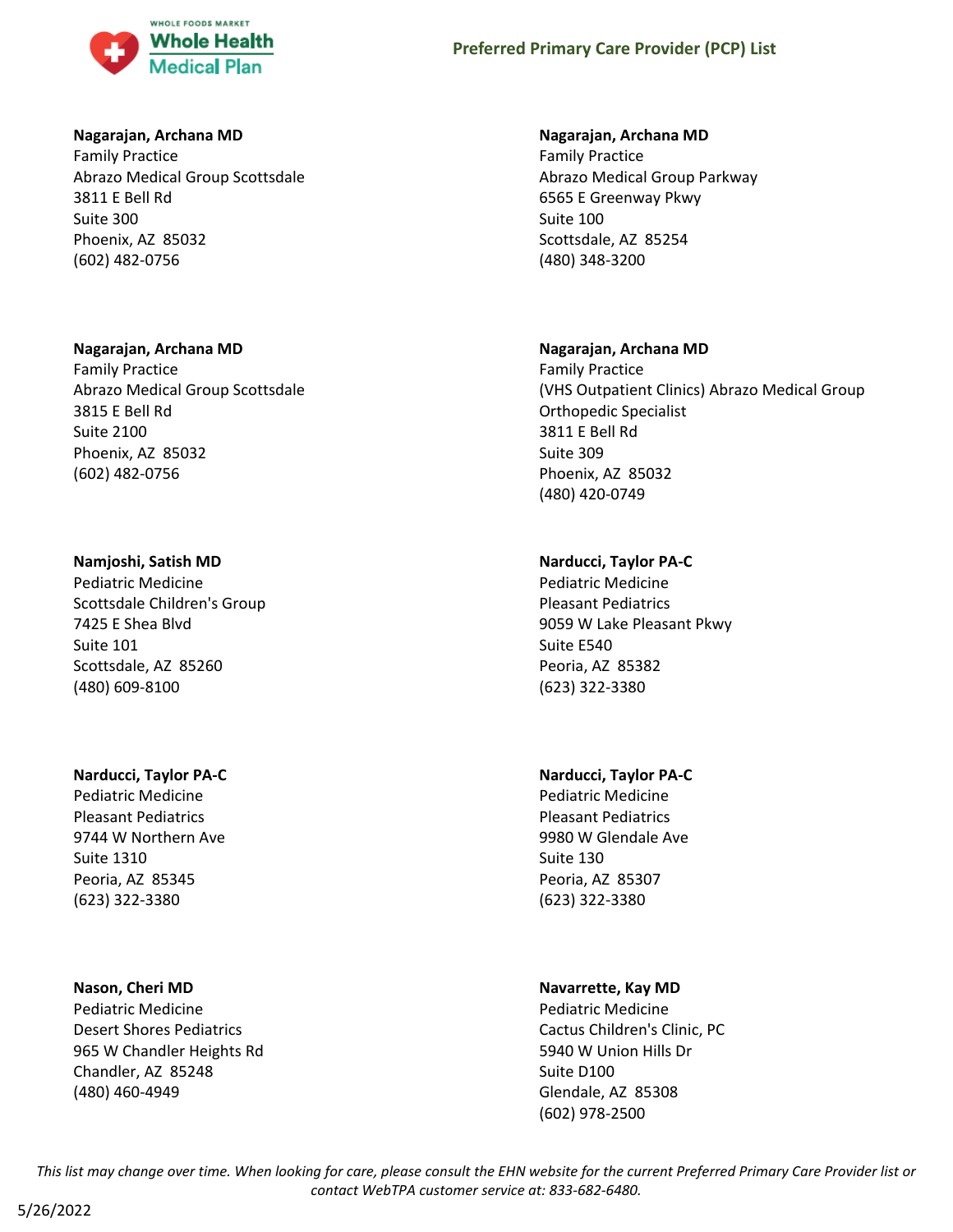

#### **Nelson, Danae DO**

Pediatric Medicine Desert Valley Pediatrics 15264 W Brookside Ln Suite 155 Surprise, AZ 85374 (623) 877-7337

#### **Neuer, Katharyn DO**

Pediatric Medicine Agave Pediatrics 3575 W Deer Valley Rd Suite 100 Glendale, AZ 85308 (480) 585-5200

#### **Nicoletti, Rosanna MD**

Family Practice CMG - Carondelet Dr 6567 E Carondelet Dr Suite 555 Tucson, AZ 85710 (520) 885-3588

#### **Norwil, Evan PA-C**

Pediatric Medicine Pleasant Pediatrics 9744 W Northern Ave Suite 1310 Peoria, AZ 85345 (623) 322-3380

#### **Norwil, Evan PA-C**

Pediatric Medicine Pleasant Pediatrics 9059 W Lake Pleasant Pkwy Suite E540 Peoria, AZ 85382 (623) 322-3380

#### **Nemivant, Arun MD**

Pediatric Medicine Pediatrix 2030 W Whispering Wind Dr Suite 128 Phoenix, AZ 85085 (623) 869-9080

#### **Nguyen, Duc Annie MD**

Pediatric Medicine Pendleton Pediatrics 1445 W Chandler Blvd Building B10 Chandler, AZ 85224 (480) 385-5055

### **Norris, Katie DO**

Pediatric Medicine Scottsdale Children's Group 7425 E Shea Blvd Suite 101 Scottsdale, AZ 85260 (480) 609-8100

#### **Norwil, Evan PA-C**

Pediatric Medicine Pleasant Pediatrics 6666 W Peoria Ave Suite 111 Glendale, AZ 85302 (623) 322-3380

#### **Novy, Sharon MD**

Pediatric Medicine Children's Oasis Pediatrics 1425 W Elliot Road Suite 204 Gilbert, AZ 85233 (480) 792-1012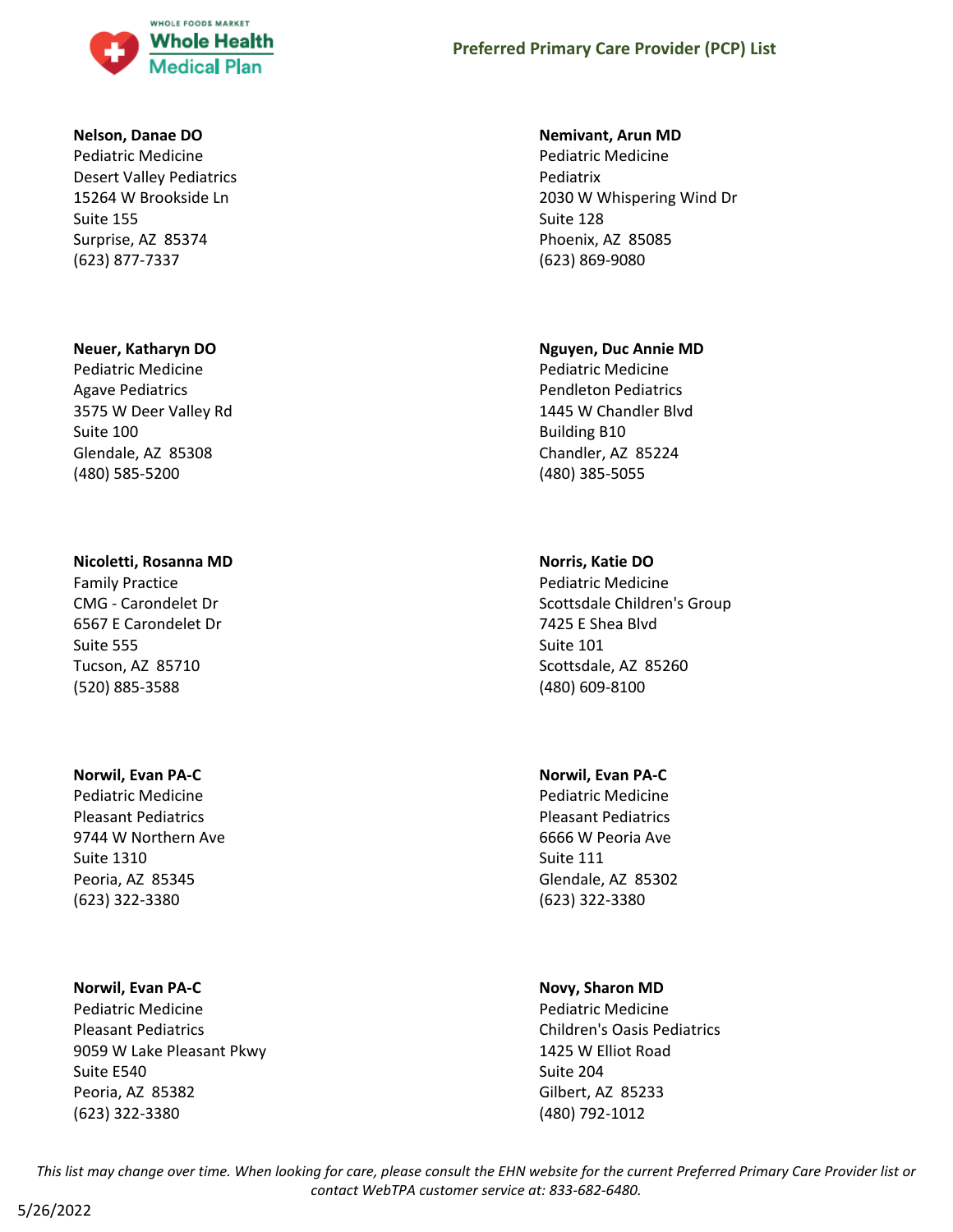

### **Nunnelley, Tiffany DO**

Family Practice Abrazo Medical Group Central MultiSpecialty 2000 W Bethany Home Rd Phoenix, AZ 85015 (602) 266-2200

# **Nunnelley, Tiffany DO**

Family Practice Abrazo Medical Group Parkway 6565 E Greenway Pkwy Suite 100 Scottsdale, AZ 85254 (480) 348-3200

# **Oesch, Seth MD**

Family Practice North Scottsdale Family Medical Center 21803 N Scottsdale Rd Suite 125a Scottsdale, AZ 85255 (480) 419-9924

### **Oesch, Seth MD**

Family Practice Abrazo Medical Group Parkway 6565 E Greenway Pkwy Suite 100 Scottsdale, AZ 85254 (480) 348-3200

### **Oland, Ann MD**

Pediatric Medicine Desert Valley Pediatrics 4840 E Indian School Rd Suite 100 Phoenix, AZ 85018 (623) 877-7337

# **Nunnelley, Tiffany DO**

Family Practice Abrazo Medical Group Scottsdale 3811 E Bell Rd Suite 300 Phoenix, AZ 85032 (480) 454-7350

### **Oberst, Marie DO**

Family Practice DHMG St Joseph's Family Medicine 2927 N 7th Ave Phoenix, AZ 85013 (602) 406-3153

# **Oesch, Seth MD**

Family Practice Abrazo Medical Group Scottsdale 3811 E Bell Rd Suite 300 Phoenix, AZ 85032 (480) 454-7350

### **Ojha, Sangeeta MD**

Pediatric Medicine Cactus Children's Clinic, PC 5940 W Union Hills Dr Suite D100 Glendale, AZ 85308 (602) 978-2500

### **Olmert, Jacqueline MD**

Internal Medicine DHMG St Joseph's Internal Medicine 500 W Thomas Rd Suite 900a Phoenix, AZ 85013 (602) 406-3540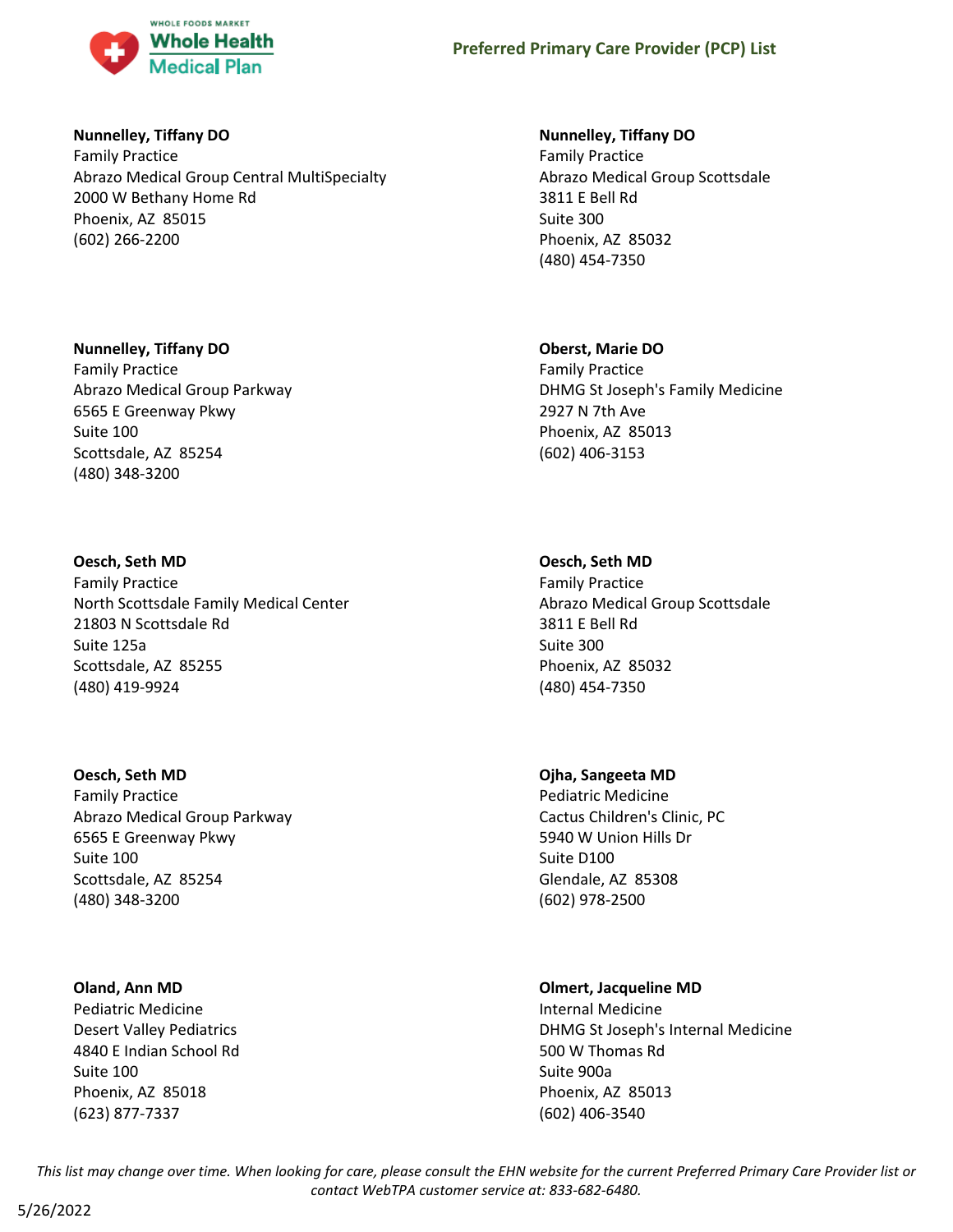

### **Ortiz, Zachary MD**

Family Practice One Medical Group - San Tan Village 2196 E Williams Field Rd Suite 116 Gilbert, AZ 85295 (480) 237-1395

### **Overly, Brita PA-C**

Pediatric Medicine Agave Pediatrics 3575 W Deer Valley Rd Suite 100 Glendale, AZ 85308 (480) 585-5200

### **Parra-roide, Lilia MD**

Pediatric Medicine SJHMC Hospital Services 350 W Thomas Rd Phoenix, AZ 85013 (602) 406-3874

### **Patel, Rakeshkumar MD**

Family Practice One Medical Group - San Tan Village 2196 E Williams Field Rd Suite 116 Gilbert, AZ 85295 (480) 237-1395

# **Patil, Neeta MD**

Family Practice IMS Primary Care 3815 E Bell Rd Suite 4100 Phoenix, AZ 85032 (602) 494-5040

### **Ostrus, Stephanie PA-C**

Pediatric Medicine Desert Sun Pediatrics 26224 N Tatum Blvd Suite 1 Phoenix, AZ 85050 (480) 563-1111

# **Overly, Brita PA-C**

Pediatric Medicine Agave Pediatrics 7010 E Chauncey Ln Suite 225 Phoenix, AZ 85054 (480) 585-5200

# **Parra-roide, Lilia MD**

Pediatric Medicine DHMG St Joseph's Pediatrics 500 W Thomas Rd Suite 250 Phoenix, AZ 85013 (602) 406-3520

# **Patel, Binita MD**

Pediatric Medicine Desert Sun Pediatrics 26224 N Tatum Blvd Suite 1 Phoenix, AZ 85050 (480) 563-1111

# **Patil, Neeta MD**

Family Practice IMS Primary Care 3815 E Bell Rd Suite 4110 Phoenix, AZ 85032 (602) 931-4590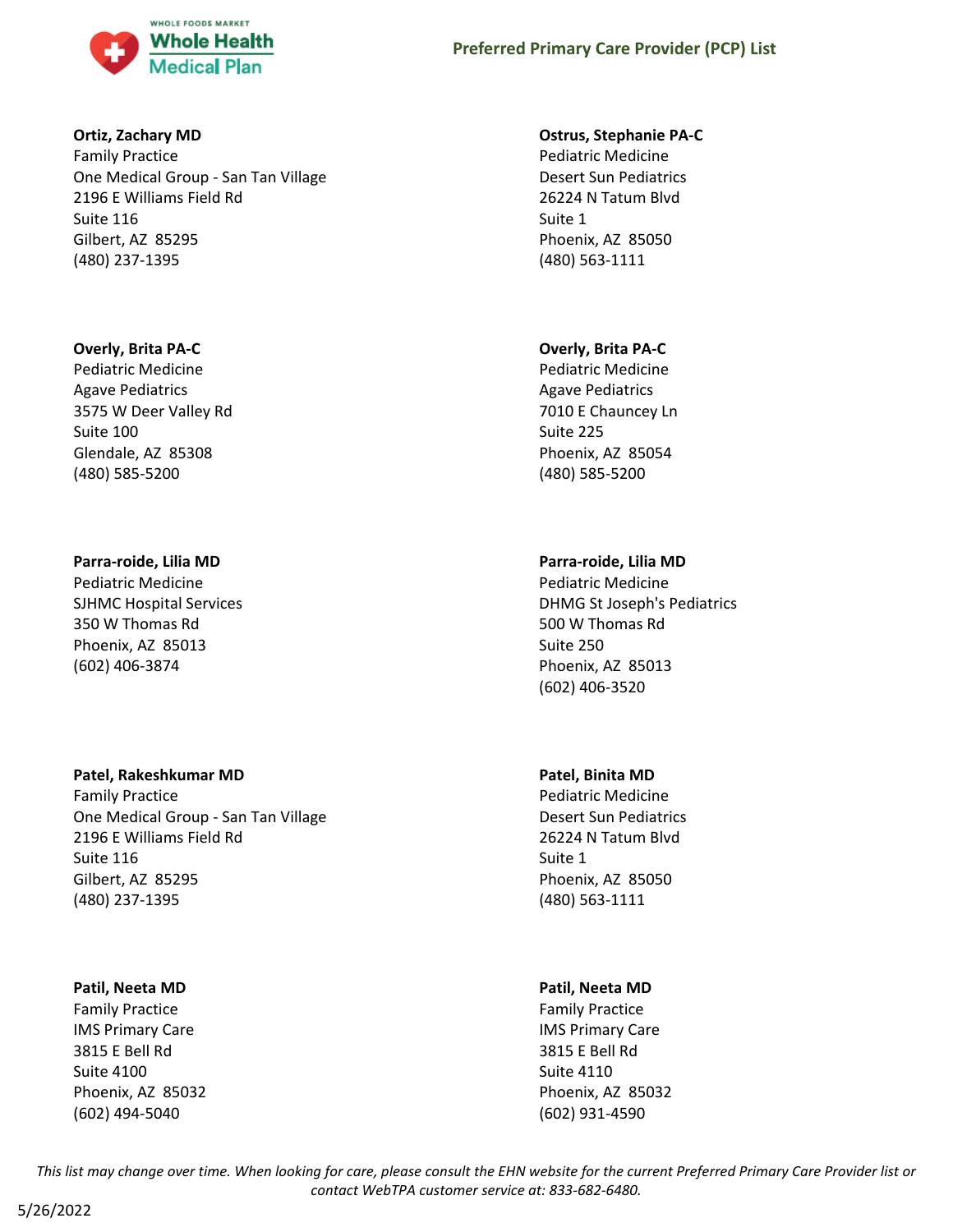

#### **Patton, Mark MD**

Pediatric Medicine MVP Kids Care 4700 N 51st Ave Suite 4 Phoenix, AZ 85031 (623) 846-7575

### **Payne, Gregory MD**

Pediatric Medicine MVP Kids Care 4700 N 51st Ave Suite 4 Phoenix, AZ 85031 (623) 846-7575

#### **Pelberg, Arthur MD**

Internal Medicine Bayless Integrated Healthcare 3620 N 3rd St Phoenix, AZ 85012 (602) 230-7373

#### **Pendleton, Judith MD**

Pediatric Medicine Pendleton Pediatrics 1445 W Chandler Blvd Building B10 Chandler, AZ 85224 (480) 385-5055

### **Peterson, Alice PAC**

Physician Assistant DHMG Ahwatukee Primary Care-Sports Medicine 4545 E Chandler Blvd Suite 104 Phoenix, AZ 85048 (480) 728-4400

#### **Patton, Mark MD**

Pediatric Medicine MVP Kids Care 7205 S 51st Ave Suite 102 Laveen, AZ 85339 (623) 846-7575

#### **Payne, Gregory MD**

Pediatric Medicine MVP Kids Care 7205 S 51st Ave Suite 102 Laveen, AZ 85339 (623) 846-7575

### **Pellicore, Krista MD**

Family Practice Bayless Integrated Healthcare 235 W Western Ave Avondale, AZ 85323 (602) 230-7373

### **Peterson, Julie MD**

Pediatric Medicine Step By Step Pediatrics 5680 W Chandler Blvd Suite 3 Chandler, AZ 85226 (480) 776-0440

### **Petranu, Colin MD**

Pediatric Medicine North Scottsdale Pediatrics 9827 N 95th St Suite 105 Scottsdale, AZ 85258 (480) 860-8488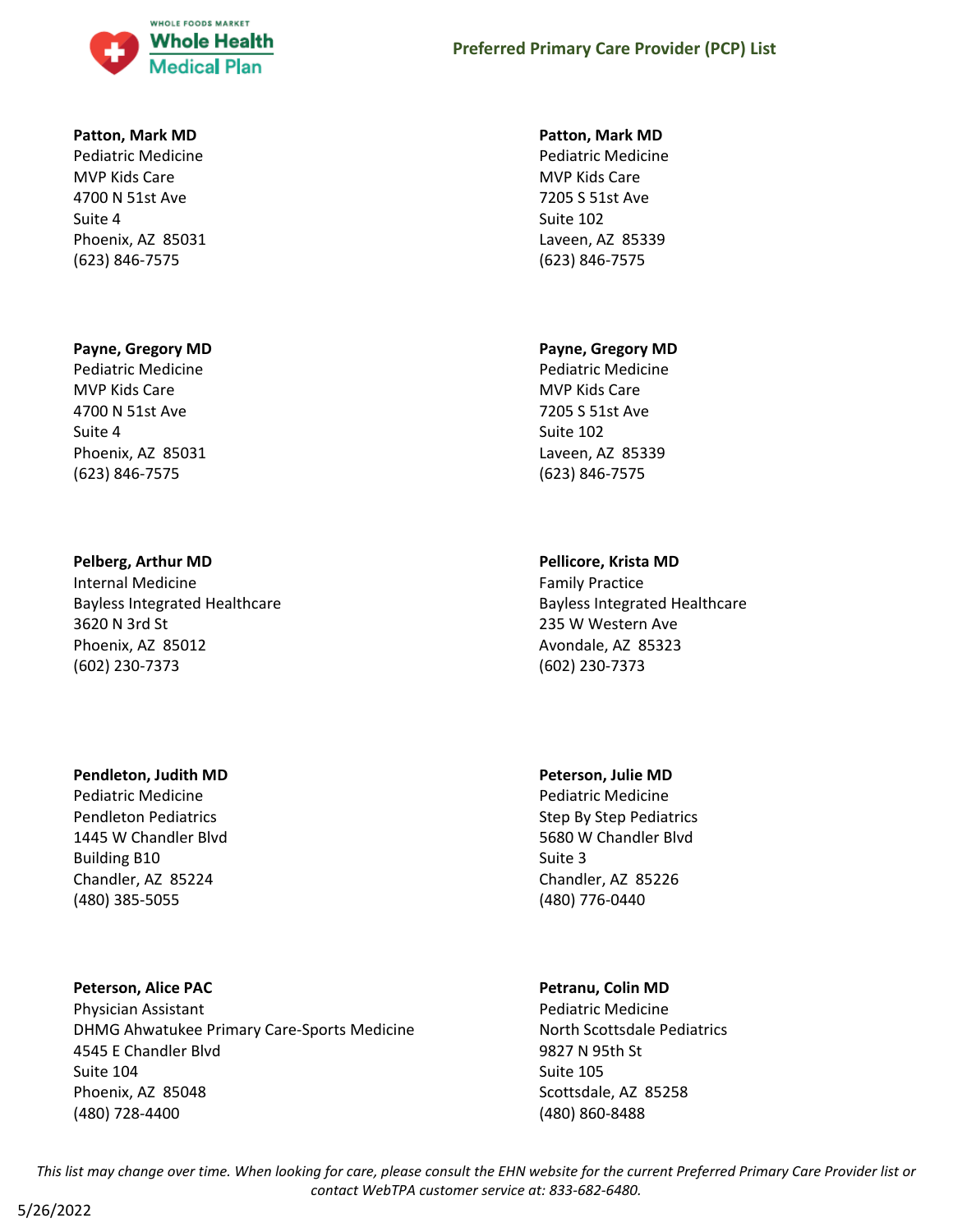

### **Pham, Nicholas MD**

Pediatric Medicine Arbor Medical Partners Pediatrics - Surprise 14239 W Bell Rd Suite 112 Surprise, AZ 85374 (623) 876-9983

### **Pothen Itty, Jeny DO**

Internal Medicine DHMG St Joseph's Internal Medicine 500 W Thomas Rd Suite 900a Phoenix, AZ 85013 (602) 406-3540

# **Pramhus, Alec MD**

Family Practice Abrazo Medical Group Buckeye 525 S Watson Rd Suite 200 Buckeye, AZ 85326 (602) 728-8750

# **Purushotham, Winola MD**

Internal Medicine CMG - Central 630 N Alvernon Way Suite 251 Tucson, AZ 85711 (520) 322-8460

# **Raj, Jaya MD**

Internal Medicine DHMG St Joseph's Internal Medicine 500 W Thomas Rd Suite 900a Phoenix, AZ 85013 (602) 406-3540

# **Pineres, Amalia MD**

Family Practice IMS Primary Care 111 W Cedar Ln Suite A Payson, AZ 85541 (928) 472-4675

# **Pottgen, Sherry MD**

Pediatric Medicine North Scottsdale Pediatrics 9827 N 95th St Suite 105 Scottsdale, AZ 85258 (480) 860-8488

# **Prehn, Kylie DO**

Family Practice DHMG Chandler Family Medicine 655 S Dobson Rd Suite B113 Chandler, AZ 85224 (480) 728-5020

# **Quiroz, Edward MD**

Pediatric Medicine Arizona Pediatric Clinics 809 E Washington St Suite 106 Phoenix, AZ 85034 (602) 340-9455

# **Ramaekers, Dan PA**

Pediatric Medicine TLC Pediatrics 16611 S 40th St Suite 160 Phoenix, AZ 85048 (480) 940-8527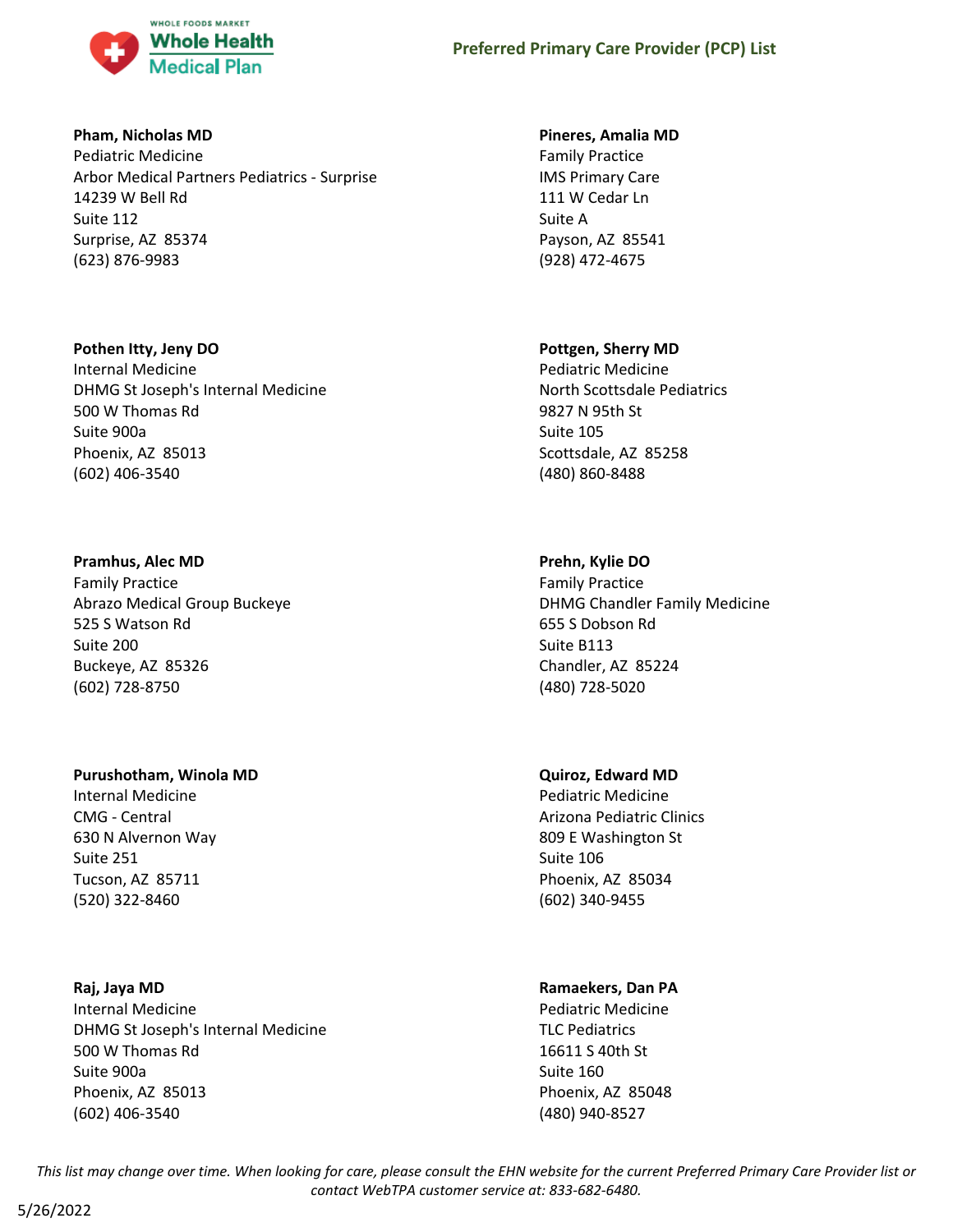

### **Ramirez, Khristina MD**

Pediatric Medicine TLC Pediatrics 16611 S 40th St Suite 160 Phoenix, AZ 85048 (480) 940-8527

### **Rangel, Celida MD**

Pediatric Medicine West Phoenix Pediatrics, PLC 9305 W Thomas Rd Suite 450 Phoenix, AZ 85037 (623) 889-6186

### **Rapp, Amanda MD**

Family Practice VHS Outpatient Clinics Abrazo Hospitalists 2000 W Bethany Home Rd Suite 200 Phoenix, AZ 85015 (602) 246-5525

#### **Ravi, Sandhya MD**

Pediatric Medicine Pleasant Pediatrics 10180 W Happy Valley Pkwy Suite 100 Peoria, AZ 85383 (623) 322-3380

### **Ravi, Sandhya MD**

Pediatric Medicine Pleasant Pediatrics 9980 W Glendale Ave Suite 130 Glendale, AZ 85307 (623) 322-3380

#### **Rampley, Amy DO**

Pediatric Medicine Desert Sun Pediatrics 26224 N Tatum Blvd Suite 1 Phoenix, AZ 85050 (480) 563-1111

#### **Rapp, Amanda MD**

Family Practice Abrazo Medical Group Central MultiSpecialty 2000 W Bethany Home Rd Suite 200 Phoenix, AZ 85015 (602) 246-5525

### **Rapp, Amanda MD**

Family Practice Abrazo Medical Group Central Family Medicine Center 6036 N 19th Ave Suite 506 Phoenix, AZ 85015 (602) 246-5525

#### **Ravi, Sandhya MD**

Pediatric Medicine Pleasant Pediatrics 9059 W Lake Pleasant Pkwy Suite E540 Peoria, AZ 85382 (623) 322-3380

#### **Raza, Sameera MD**

Family Practice Abrazo Medical Group Goodyear Multispecialty 3125 N Dysart Rd Avondale, AZ 85392 (623) 882-9161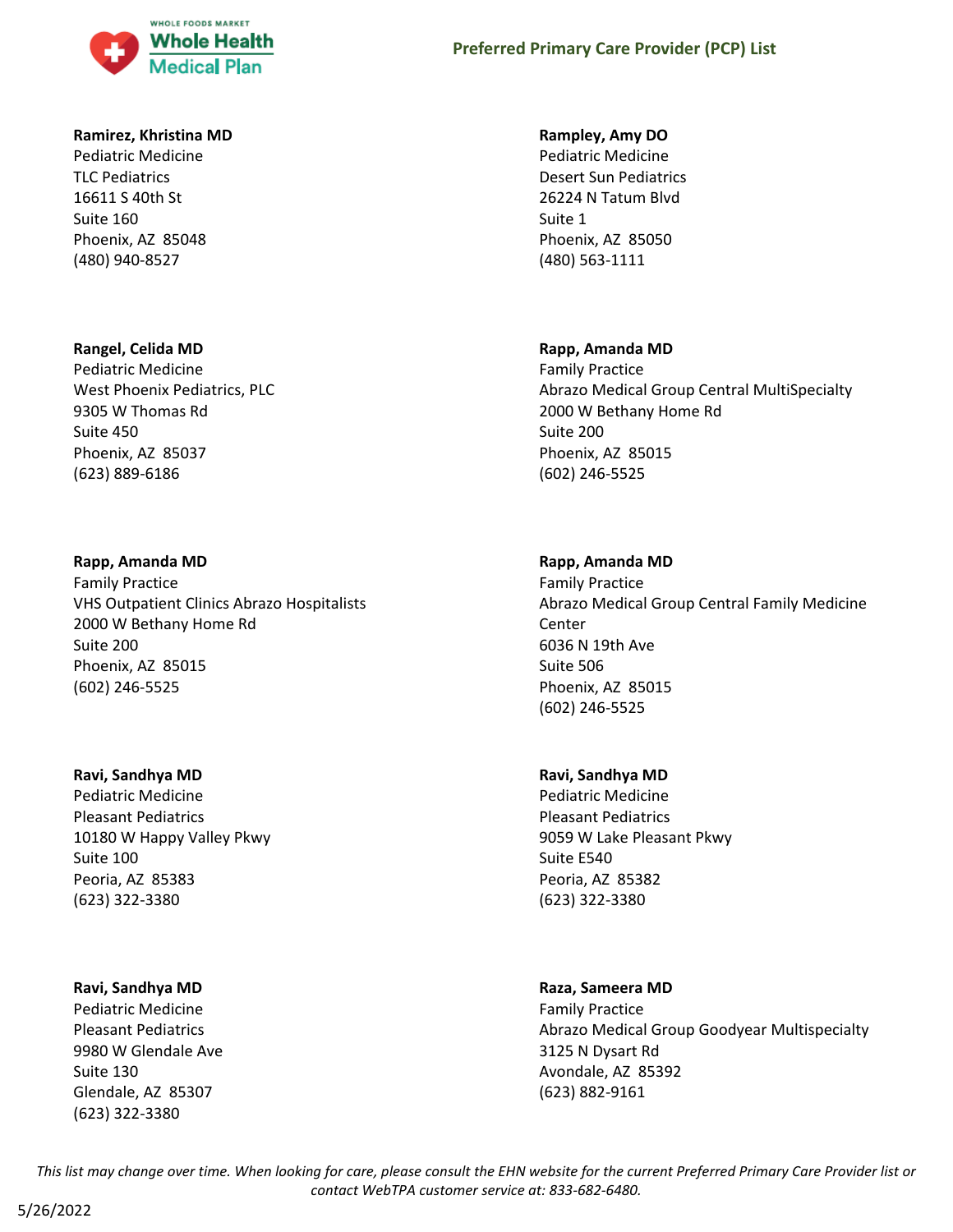

### **Richie, Carlton DO**

Family Practice One Medical Group - Kierland 15210 N Scottsdale Rd Suite 275 Scottsdale, AZ 85254 (480) 237-1403

### **Rider, Timothy MD**

Family Practice Abrazo Medical Group Arrowhead Multispecialty 18700 N 64th Dr Suite 301 Glendale, AZ 85308 (602) 883-3700

# **Rider, Timothy MD**

Family Practice Abrazo Medical Group Denaro Plaza 10180 W Happy Valley Pkwy Building A Suite 100 Peoria, AZ 85383 (602) 266-2200

# **Ring, Lisa MD**

Pediatric Medicine Desert Valley Pediatrics 4137 N 108th Ave Phoenix, AZ 85037 (623) 877-7337

# **Roller, Charles MD**

Pediatric Medicine Healing Hearts Pediatrics 3420 S Mercy Rd Suite 124 Gilbert, AZ 85297 (480) 821-1400

# **Rider, Timothy MD**

Family Practice Abrazo Medical Group North Peoria 26900 N Lake Pleasant Parkway Suite 210 Peoria, AZ 85383 (623) 561-3000

### **Rider, Timothy MD**

Family Practice Abrazo Medical Group Union Hills 18185 N 83rd Ave Building D Suite 107 Glendale, AZ 85308 (623) 583-0306

# **Rider, Timothy MD**

Family Practice Abrazo Peoria Emergency Center 26900 N Lake Pleasant Pkwy Peoria, AZ 85383 (623) 561-2022

### **Rolins, Howard MD**

Internal Medicine CMG - Green Valley 400 W Camino Casa Verde Suite 100 Green Valley, AZ 85614 (520) 625-1760

# **Romero, Sandra MD**

Pediatric Medicine Healing Hearts Pediatrics 3420 S Mercy Rd Suite 124 Gilbert, AZ 85297 (480) 821-1400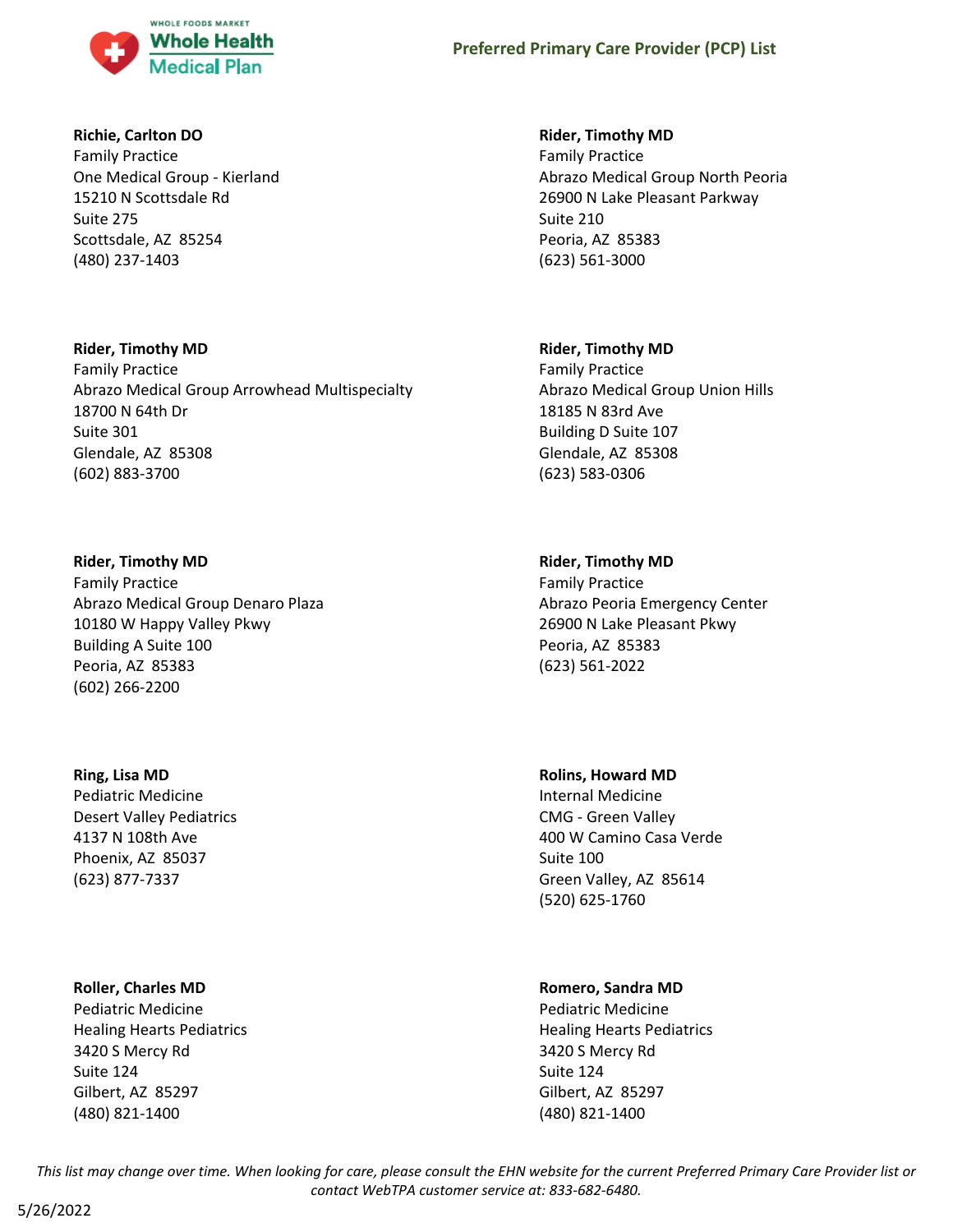

#### **Ruiz, Charlotte PA-C**

Pediatric Medicine Pleasant Pediatrics 9744 W Northern Ave Suite 1310 Peoria, AZ 85345 (623) 322-3380

#### **Ruiz, Charlotte PA-C**

Pediatric Medicine Pleasant Pediatrics 9059 W Lake Pleasant Pkwy Suite E540 Peoria, AZ 85382 (623) 322-3380

#### **Salehi Rad, Tequa DO**

Pediatric Medicine SJHMC Hospital Services 350 W Thomas Rd Phoenix, AZ 85013 (602) 406-3874

#### **Sanchez, Melicia PA**

Pediatric Medicine Healing Hearts Pediatrics 3370 S Mercy Rd Suite 308 Gilbert, AZ 85297 (480) 821-1400

#### **Sandhaus, Jerry PA**

Family Practice CMG - Northwest 551 W Magee Rd Tucson, AZ 85704 (520) 498-6467

#### **Ruiz, Charlotte PA-C**

Pediatric Medicine Pleasant Pediatrics 9980 W Glendale Ave Suite 130 Glendale, AZ 85307 (623) 322-3380

#### **Sachdeva, Kamaljeet MD**

Pediatric Medicine Moon Valley Pediatrics 14001 N 7th St Suite G114 Phoenix, AZ 85022 (602) 298-6930

### **Sanchez, Melicia PA**

Pediatric Medicine Healing Hearts Pediatrics 21805 S Ellsworth Rd Suite B111 Queen Creek, AZ 85142 (480) 821-1400

### **Sanchez, Melicia PA**

Pediatric Medicine Healing Hearts Pediatrics 595 N Dobson Rd Suite A18 Chandler, AZ 85224 (480) 821-1400

### **Scharff, Milton MD**

Pediatric Medicine Camelback Pediatrics 3333 E Camelback Rd Suite 175 Phoenix, AZ 85018 (602) 840-3120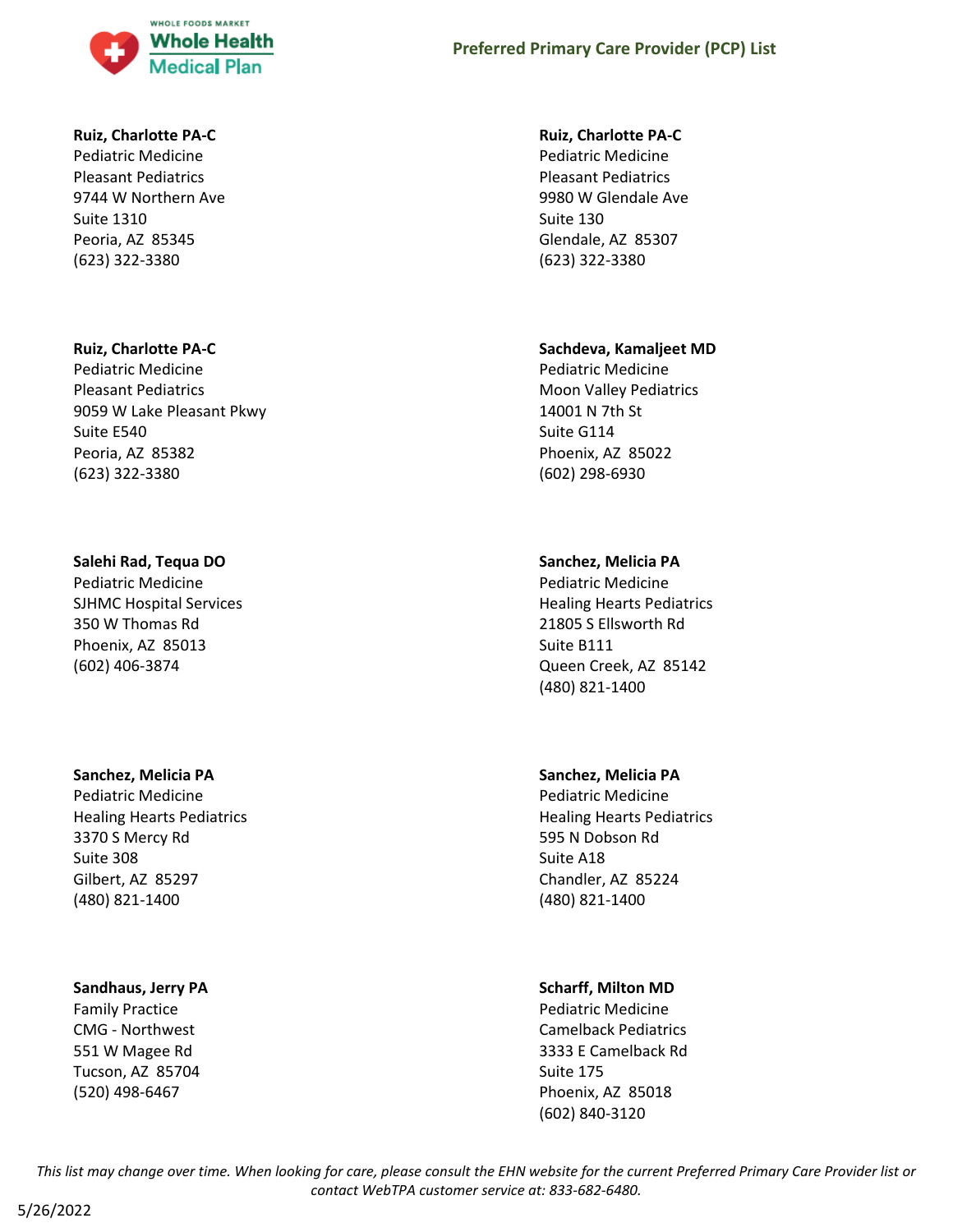

#### **Schlosser, Daniel MD**

Internal Medicine DHMG Palliative Care St Joseph's 500 W Thomas Rd Suite 600 Phoenix, AZ 85013 (602) 406-1140

#### **Schulke, Mark MD**

Family Practice IMS Primary Care 13555 W Mcdowell Rd Suite 101 Goodyear, AZ 85395 (623) 935-4700

### **Serbin, Ronald MD**

Pediatric Medicine Pediatrix 15650 N Black Canyon Hwy Suite 100 Phoenix, AZ 85053 (602) 866-0550

#### **Shah, Sonal MD**

Pediatric Medicine Sunrise Pediatrics 4100 S Lindsay Rd Suite 126 Gilbert, AZ 85297 (480) 892-3500

### **Shakoor, Sumbul MD**

Pediatric Medicine Chandler Pediatrics 1850 W Frye Rd Suite 102 Chandler, AZ 85224 (480) 782-5575

#### **Schmidt, Corinne MD**

Pediatric Medicine DHMG St Joseph's Pediatrics 500 W Thomas Rd Suite 250 Phoenix, AZ 85013 (602) 406-3520

#### **Sekhadia, Nima MD**

Pediatric Medicine TLC Pediatrics 16611 S 40th St Suite 160 Phoenix, AZ 85048 (480) 940-8527

### **Serino, Rudy MD**

Pediatric Medicine Desert Valley Pediatrics 15264 W Brookside Ln Suite 155 Surprise, AZ 85374 (623) 877-7337

### **Shah Leclere, Rima MD**

Family Practice One Medical Group - Biltmore 2201 E Camelback Rd Suite 101a Phoenix, AZ 85016 (602) 218-4075

### **Shihab, Sara MD**

Internal Medicine DHMG - Transitional Care Chandler Regional 1727 W Frye Rd Suite 210 Chandler, AZ 85224 (480) 728-7564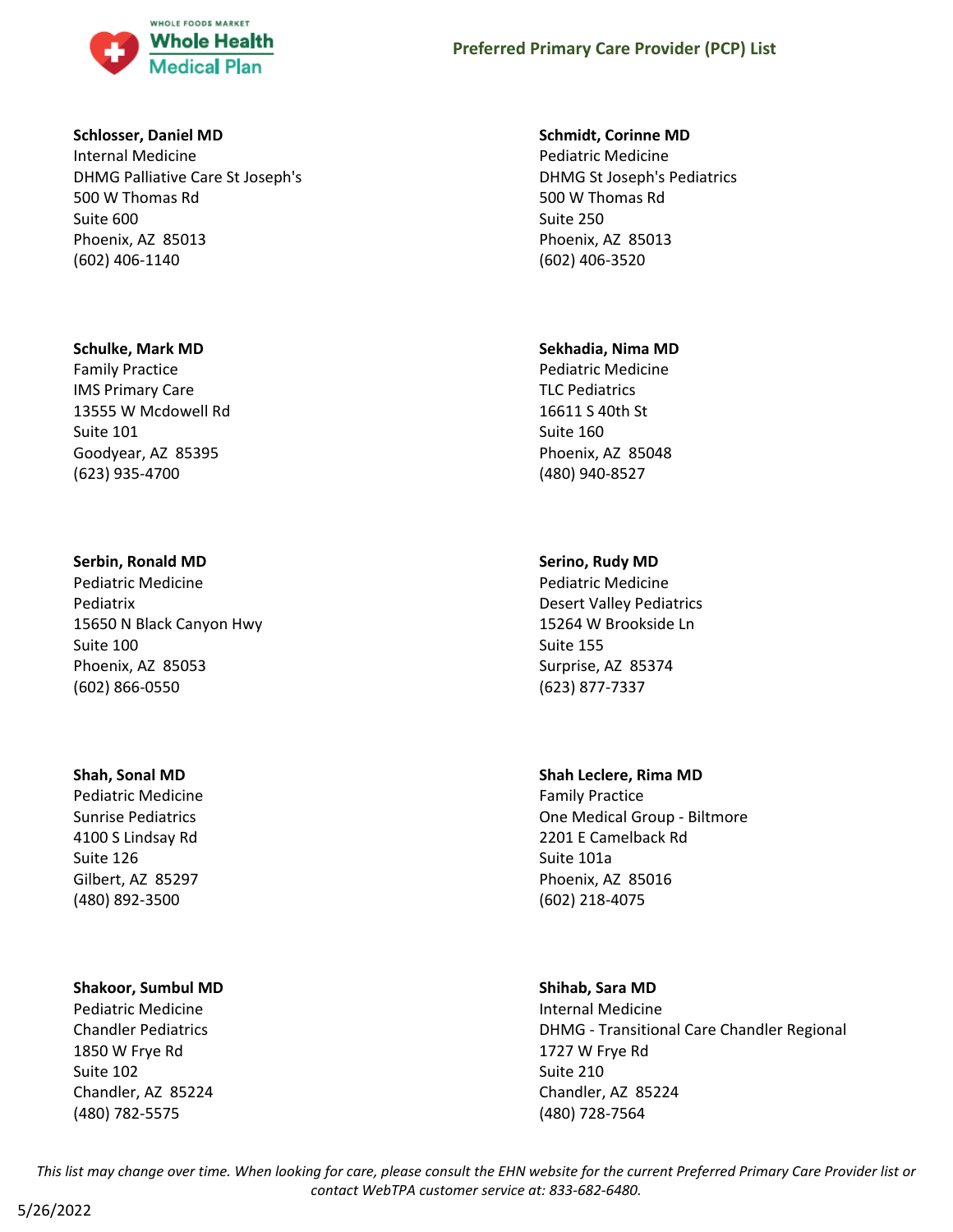

#### **Shulski, Fred MD**

Pediatric Medicine MVP Kids Care 4700 N 51st Ave Suite 4 Phoenix, AZ 85031 (623) 846-7575

#### **Siegel, Jeff MD**

Pediatric Medicine North Scottsdale Pediatrics 9827 N 95th St Suite 105 Scottsdale, AZ 85258 (480) 860-8488

#### **Sizemore, Matthew PA**

Pediatric Medicine Agave Pediatrics 3575 W Deer Valley Rd Suite 100 Glendale, AZ 85308 (480) 585-5200

#### **Snesko, Stephen PA**

Pediatric Medicine Mark Gentile MD PC 2680 S Val Vista Dr B12 Suite 167 Gilbert, AZ 85295 (480) 857-0222

### **Sorensen, Bethanie PAC**

Physician Assistant SJHMC Heart and Vascular Institute 500 W Thomas Rd Suite 750 Phoenix, AZ 85013 (602) 406-1150

#### **Shulski, Fred MD**

Pediatric Medicine MVP Kids Care 7205 S 51st Ave Suite 102 Laveen, AZ 85339 (623) 846-7575

#### **Sink, Danielle MD**

Internal Medicine Bayless Integrated Healthcare 750 E Thunderbird Ave Suite 1-3 Phoenix, AZ 85022 (602) 230-7373

### **Smith, Rebecca MD**

Pediatric Medicine North Scottsdale Pediatrics 9827 N 95th St Suite 105 Scottsdale, AZ 85258 (480) 860-8488

#### **Sorensen, Bethanie PAC**

Physician Assistant IMS Primary Care 255 N Central Blvd Suite 5 Quartzsite, AZ 85346 (928) 927-6105

### **Sorensen, Bethanie PAC**

Physician Assistant IMS Cardiology 10815 W Mcdowell Rd Suite 202 Avondale, AZ 85392 (623) 433-0202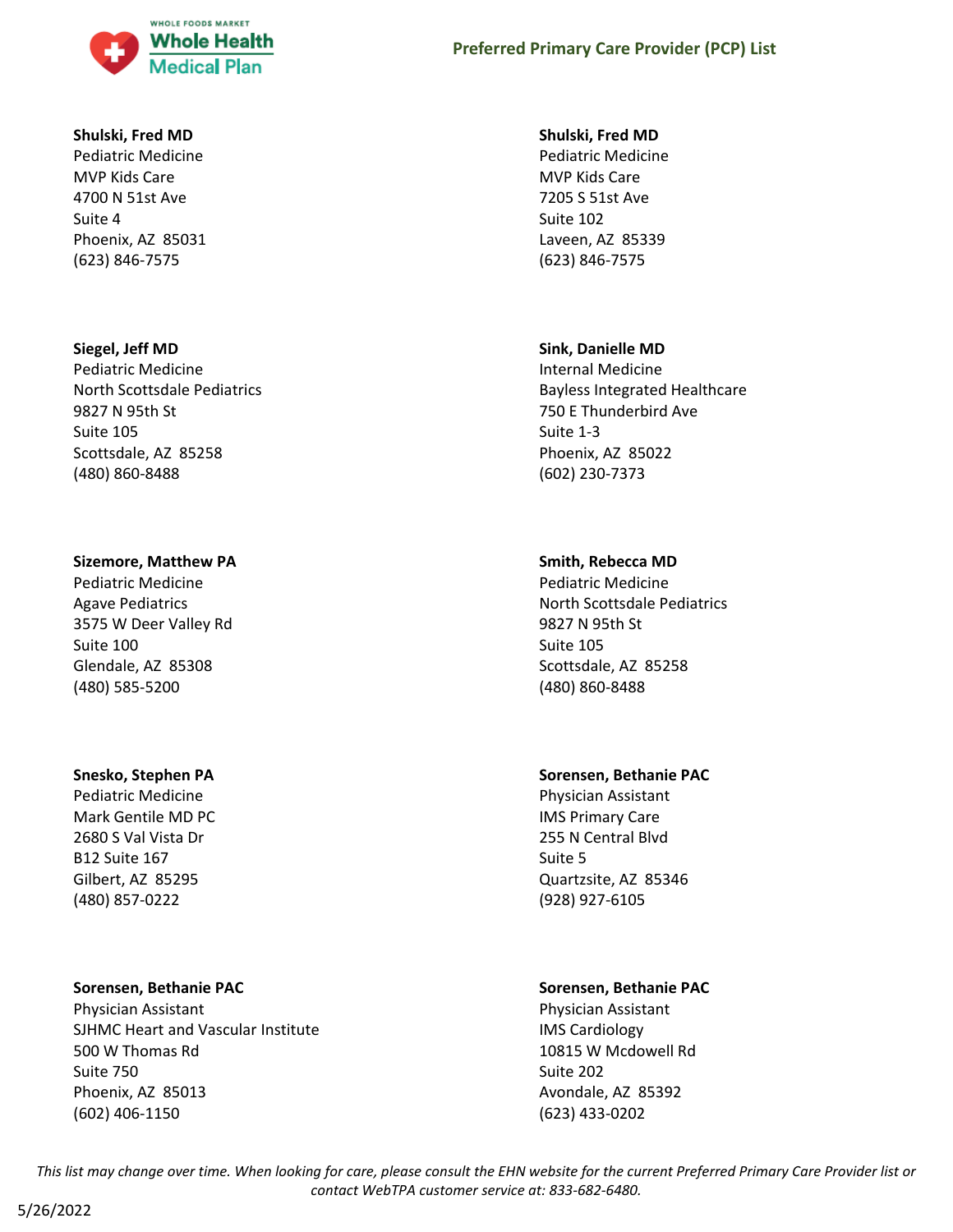

#### **Sorensen, Bethanie PAC**

Physician Assistant IMS Cardiology 255 N Central Blvd Suite 5 Quartzsite, AZ 85346 (928) 927-6105

### **Spiekerman, Christopher DO**

Pediatric Medicine Desert Valley Pediatrics 4840 E Indian School Rd Suite 100 Phoenix, AZ 85018 (623) 877-7337

### **Sreenivasan, Samyuktha MD**

Internal Medicine Abrazo Medical Group Union Hills 18185 N 83rd Ave Building D Suite 107 Glendale, AZ 85308 (623) 583-0306

### **Sreenivasan, Samyuktha MD**

Internal Medicine Abrazo Medical Group Goodyear Multispecialty 3125 N Dysart Rd Avondale, AZ 85392 (623) 848-4397

#### **Stanley, Kristen DO**

Pediatric Medicine Desert Valley Pediatrics 4137 N 108th Ave Phoenix, AZ 85037 (623) 877-7337

#### **Sotelo, Sergio MD**

Pediatric Medicine Papago Buttes Pediatrics 8573 E San Alberto Suite E100 Scottsdale, AZ 85258 (480) 778-1732

### **Squire, Katelyn PA-C**

Pediatric Medicine Desert Shores Pediatrics 965 W Chandler Heights Rd Chandler, AZ 85248 (480) 460-4949

### **Sreenivasan, Samyuktha MD**

Internal Medicine Abrazo Medical Group North Peoria 26900 N Lake Pleasant Parkway Suite 210 Peoria, AZ 85383 (602) 841-0741

# **St. Jacques, Dwayne MD**

Pediatric Medicine AZKidsDoc Pediatrics 15215 S 48th Street Suite 110 Phoenix, AZ 85044 (480) 783-8964

# **Steinberg, Paul MD**

Family Practice DHMG Paradise Valley Primary Care & Women's Health 10214 N Tatum Blvd Suite A600 Phoenix, AZ 85028 (602) 406-1530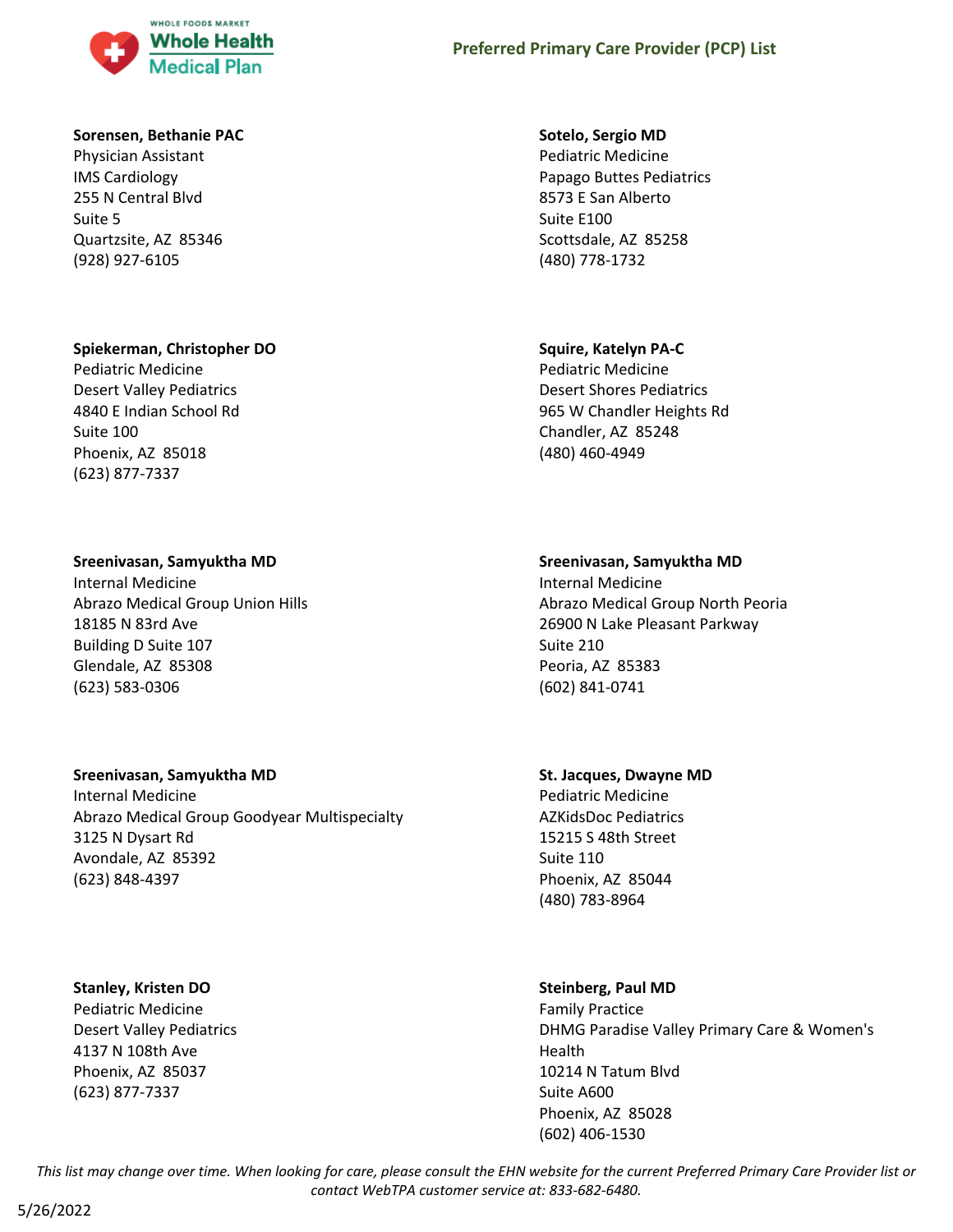

### **Steinberg, Paul MD**

Family Practice DHMG St Joseph's Family Medicine 2927 N 7th Ave Phoenix, AZ 85013 (602) 406-3153

### **Stinson, Victoria MD**

Pediatric Medicine Pediatrix 15650 N Black Canyon Hwy Suite 100 Phoenix, AZ 85053 (602) 866-0550

# **Sumpter, Steven DO**

Family Practice IMS Primary Care 10815 W Mcdowell Rd Suite 201 Avondale, AZ 85392 (623) 433-0155

# **Swierski, Johnathon PA**

Physician Assistant One Medical Group - Biltmore 2201 E Camelback Rd Suite 101a Phoenix, AZ 85016 (602) 218-4075

# **Tan, Xin MD**

Pediatric Medicine Gilbert Children's Medical Group, dba Gilbert Pediatrics 4540 E Baseline Rd Suite 108 Mesa, AZ 85206 (480) 892-3880

### **Stevenson, Sonja MD**

Pediatric Medicine Acts of Kidness Pediatrics 861 N Higley Rd Suite B101 Gilbert, AZ 85234 (480) 664-6400

### **Struble, Kristin MD**

Pediatric Medicine Camelback Pediatrics 3333 E Camelback Rd Suite 175 Phoenix, AZ 85018 (602) 840-3120

# **Sumpter, Steven DO**

Family Practice IMS Primary Care 10815 W Mcdowell Rd Suite 304 Avondale, AZ 85392 (623) 433-0190

# **Tan, Bernardo MD**

Pediatric Medicine AZ Pediatric Care 9305 W Thomas Rd Suite 410 Phoenix, AZ 85037 (623) 322-8478

# **Tapia, Jeanna PA**

Pediatric Medicine Healing Hearts Pediatrics 595 N Dobson Rd Suite A18 Chandler, AZ 85224 (480) 821-1400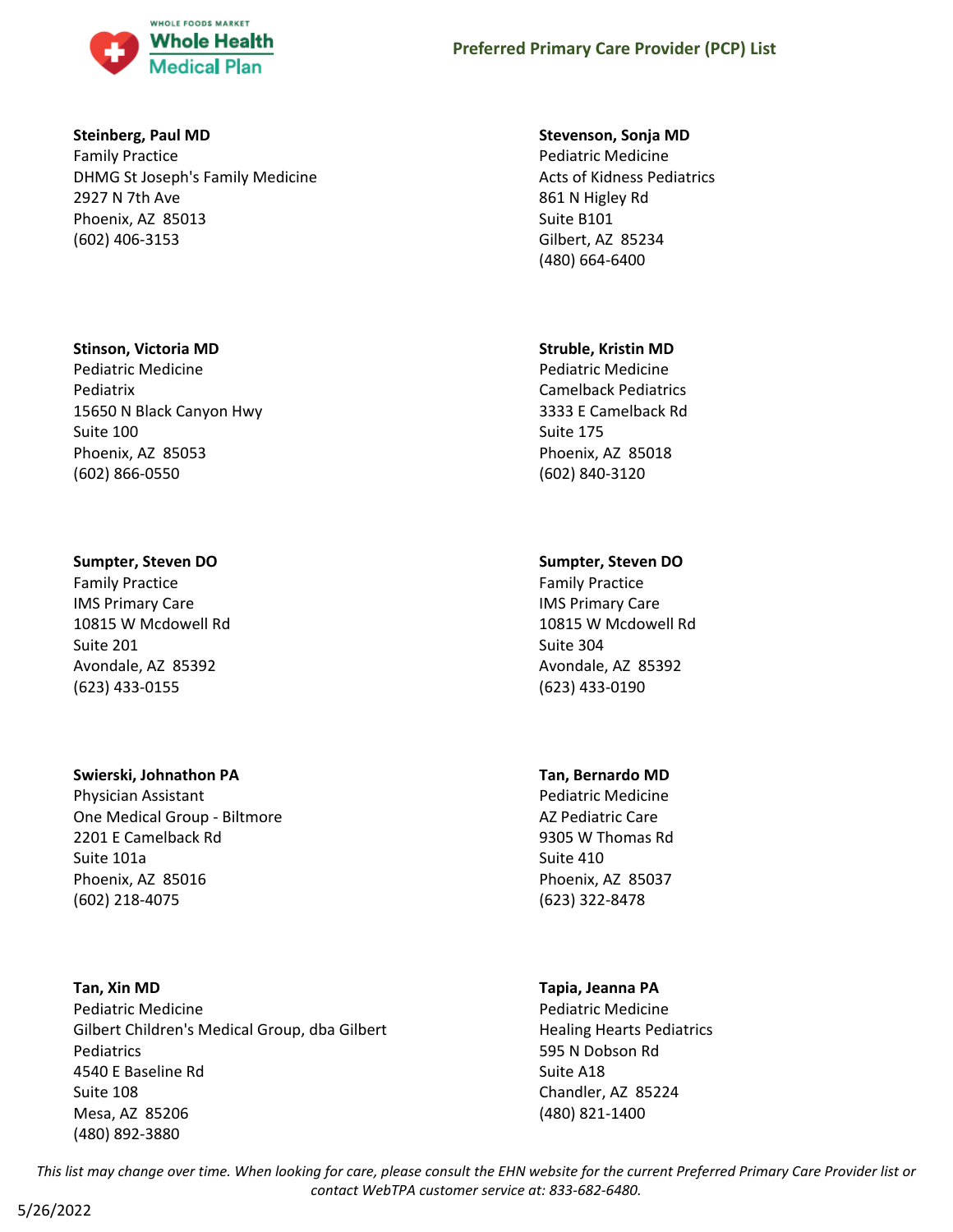

### **Tazi, Nina MD**

Internal Medicine DHMG St Joseph's Internal Medicine 500 W Thomas Rd Suite 900a Phoenix, AZ 85013 (602) 406-3540

### **Teng, Natalie MD**

Pediatric Medicine Desert Shores Pediatrics 965 W Chandler Heights Rd Chandler, AZ 85248 (480) 460-4949

### **Teoharevic, Maja PA**

Physician Assistant Abrazo West Olive Family Medicine Center 5112 W Olive Ave Suite C113 Glendale, AZ 85302 (602) 266-2200

### **Thomas, Dorothy MD**

Pediatric Medicine Estrella Pediatrics 9305 W Thomas Rd Suite 125 Phoenix, AZ 85037 (623) 388-3216

# **Titterington, Genaya PA-C**

Pediatric Medicine Desert Valley Pediatrics 4137 N 108th Ave Phoenix, AZ 85037 (623) 877-7337

### **Tendler, Anne MD**

Internal Medicine DHMG St Joseph's Internal Medicine 500 W Thomas Rd Suite 900a Phoenix, AZ 85013 (602) 406-3540

### **Teoharevic, Maja PA**

Physician Assistant AMG Maryvale 4524 N Maryvale Pkwy Suite 220 Phoenix, AZ 85031 (623) 535-4582

# **Teoharevic, Maja PA**

Physician Assistant Abrazo Medical Group Parkway 6565 E Greenway Pkwy Suite 100 Scottsdale, AZ 85254 (480) 348-3200

# **Thomas, Nichole DO**

Pediatric Medicine Agave Pediatrics 7010 E Chauncey Ln Suite 225 Phoenix, AZ 85054 (480) 585-5200

# **Tolman, Elizabeth PA-C**

Physician Assistant Pleasant Pediatrics 9059 W Lake Pleasant Pkwy Suite E540 Peoria, AZ 85382 (623) 322-3380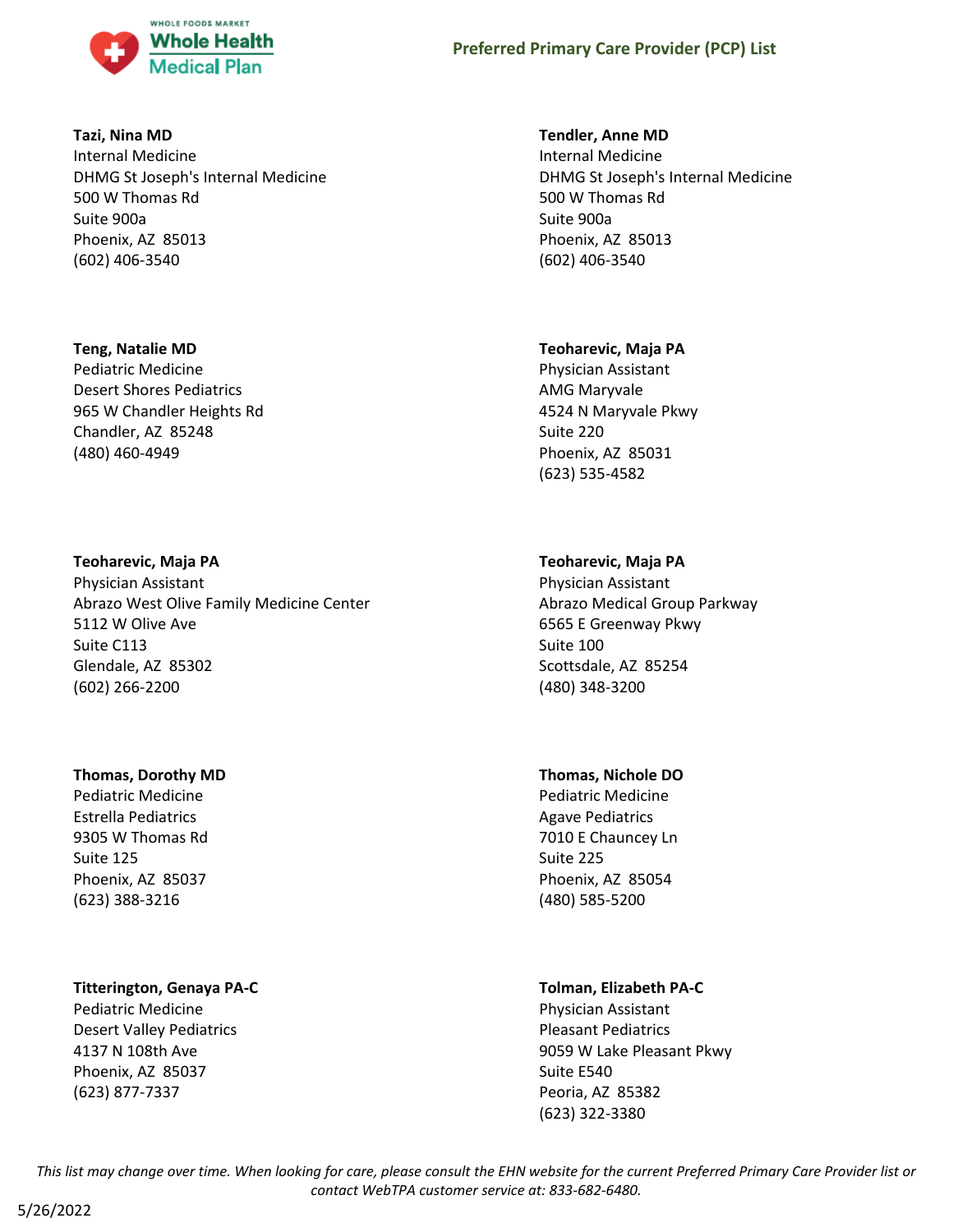

#### **Tolman, Elizabeth PA-C**

Physician Assistant Pleasant Pediatrics 9980 W Glendale Ave Suite 130 Glendale, AZ 85307 (623) 322-3380

#### **Toma, Vivian PA-C**

Physician Assistant Pleasant Pediatrics 10180 W Happy Valley Pkwy Suite 100 Peoria, AZ 85383 (623) 322-3380

### **Toma, Vivian PA-C**

Physician Assistant Pleasant Pediatrics 9980 W Glendale Ave Suite 130 Glendale, AZ 85307 (623) 322-3380

### **Trompeter, Whitney MD**

Pediatric Medicine Scottsdale Children's Group 7425 E Shea Blvd Suite 101 Scottsdale, AZ 85260 (480) 609-8100

### **Tsontakis, Alexandra MD**

Pediatric Medicine North Scottsdale Pediatrics 9827 N 95th St Suite 105 Scottsdale, AZ 85258 (480) 860-8488

#### **Tolman, Elizabeth PA-C**

Physician Assistant Pleasant Pediatrics 10180 W Happy Valley Pkwy Suite 100 Peoria, AZ 85383 (623) 322-3380

#### **Toma, Vivian PA-C**

Physician Assistant Pleasant Pediatrics 9059 W Lake Pleasant Pkwy Suite E540 Peoria, AZ 85382 (623) 322-3380

### **Travers, Kaci PA-C**

Pediatric Medicine Cactus Children's Clinic, PC 5940 W Union Hills Dr Suite D100 Glendale, AZ 85308 (602) 978-2500

### **Tsai, Thomas MD**

Family Practice One Medical Group - San Tan Village 2196 E Williams Field Rd Suite 116 Gilbert, AZ 85295 (480) 237-1395

### **Tucci, Mauro MD**

Internal Medicine IMS Primary Care 3815 E Bell Rd Suite 4100 Phoenix, AZ 85032 (602) 494-5040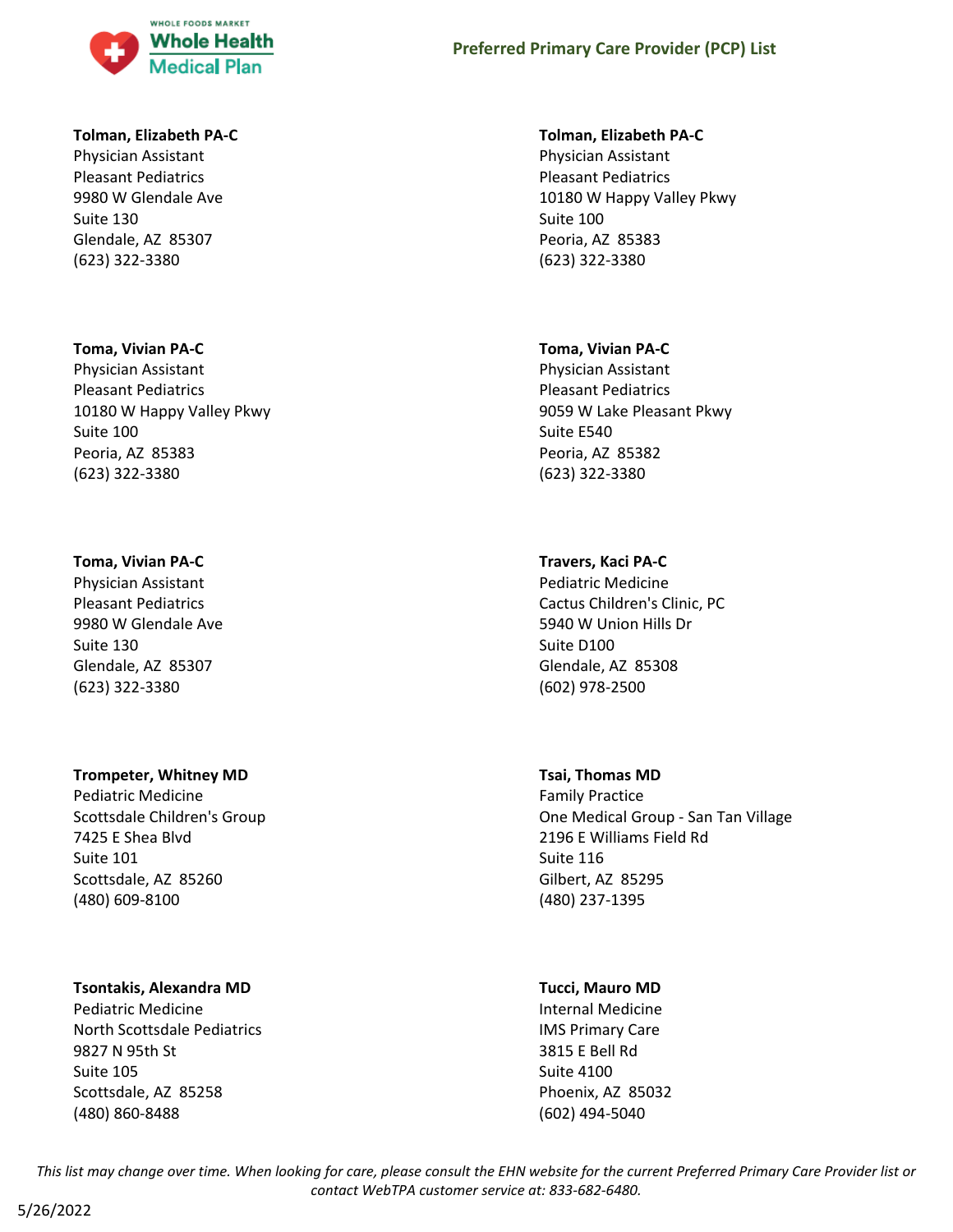

### **Tuttle, Jacob MD**

Family Practice Abrazo Medical Group Central MultiSpecialty 2000 W Bethany Home Rd Suite 200 Phoenix, AZ 85015 (602) 246-5525

### **Vadasz-Chates, Nataly MD**

Pediatric Medicine Agave Pediatrics 3575 W Deer Valley Rd Suite 100 Glendale, AZ 85308 (480) 585-5200

# **Vaio, Brittany MD**

Pediatric Medicine Pleasant Pediatrics 9059 W Lake Pleasant Pkwy Suite E540 Peoria, AZ 85382 (623) 322-3380

### **Van Tassel, Lora MD**

Pediatric Medicine Desert Shores Pediatrics 965 W Chandler Heights Rd Chandler, AZ 85248 (480) 460-4949

# **Vanderwilp, Jessica PAC**

Physician Assistant Norton Thoracic Institute - Chandler 485 S Dobson Rd Suite 209 Chandler, AZ 85224 (602) 406-4000

### **Tuttle, Jacob MD**

Family Practice Abrazo Neuroscience Institute 6036 N 19th Ave Suite 505 Phoenix, AZ 85015 (480) 428-3376

### **Vaio, Brittany MD**

Pediatric Medicine Pleasant Pediatrics 9980 W Glendale Ave Suite 130 Glendale, AZ 85307 (623) 322-3380

# **Vaio, Brittany MD**

Pediatric Medicine Pleasant Pediatrics 9744 W Northern Ave Suite 1310 Peoria, AZ 85345 (623) 322-3380

# **Vanderwilp, Jessica PAC**

Physician Assistant SJHMC Hospital Services 350 W Thomas Rd Phoenix, AZ 85013 (602) 406-3874

# **Vanderwilp, Jessica PAC**

Physician Assistant DHMG St Joseph's Center for Transitional Care 500 W Thomas Rd Suite 600 Phoenix, AZ 85013 (602) 406-1140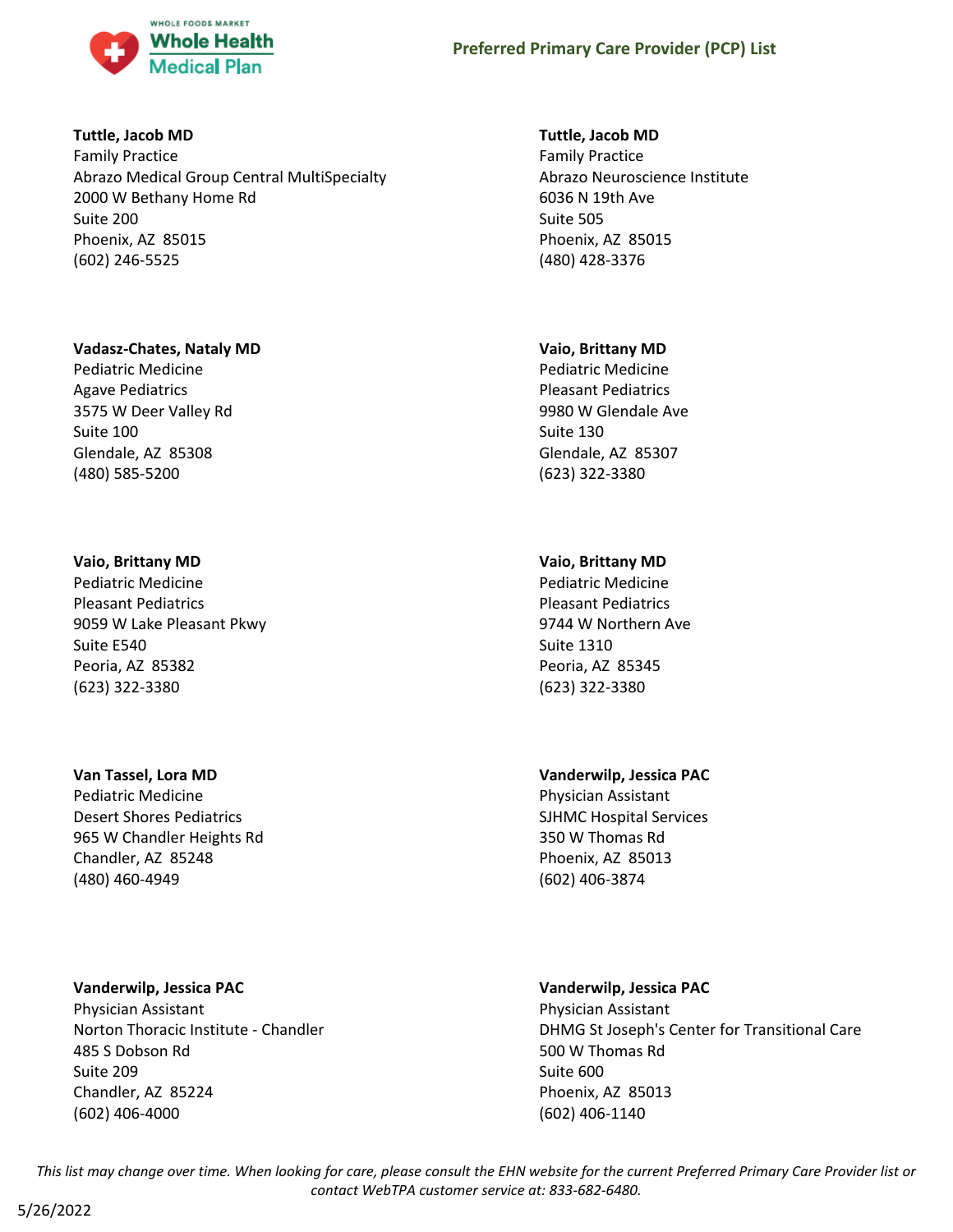

### **Vanderwilp, Jessica PAC**

Physician Assistant DHMG Family Medicine Peoria 7727 W Deer Valley Rd Suite 210 Peoria, AZ 85382 (602) 406-1200

### **Vandruff, James DO**

Family Practice IMS Primary Care 111 W Cedar Ln Suite A Payson, AZ 85541 (928) 472-4675

### **Vanpatten, Penny PAC**

Physician Assistant Abrazo Spine Institute - Goodyear 1325 N Litchfield Rd Suite 125 Goodyear, AZ 85338 (480) 372-2113

### **Vanpatten, Penny PAC**

Physician Assistant Abrazo Medical Group North Peoria 26900 N Lake Pleasant Parkway Suite 210 Peoria, AZ 85383 (602) 841-0741

### **Vasudevan, Vinodh MD**

Pediatric Medicine Pleasant Pediatrics 10180 W Happy Valley Pkwy Suite 100 Peoria, AZ 85383 (623) 322-3380

### **Vanderwilp, Jessica PAC**

Physician Assistant DHMG - Transitional Care Chandler Regional 1727 W Frye Rd Suite 210 Chandler, AZ 85224 (480) 728-7564

### **Vandruff, John MD**

Family Practice IMS Primary Care 111 W Cedar Ln Suite A Payson, AZ 85541 (928) 472-4675

# **Vanpatten, Penny PAC**

Physician Assistant Abrazo Orthopedics Specialist Arrowhead 6320 W Union Hills Dr Suite 1800 Glendale, AZ 85308 (480) 420-0749

# **Vargas, Jason MD**

Pediatric Medicine Cactus Children's Clinic, PC 5940 W Union Hills Dr Suite D100 Glendale, AZ 85308 (602) 978-2500

# **Vasudevan, Vinodh MD**

Pediatric Medicine Pleasant Pediatrics 9059 W Lake Pleasant Pkwy Suite E540 Peoria, AZ 85382 (623) 322-3380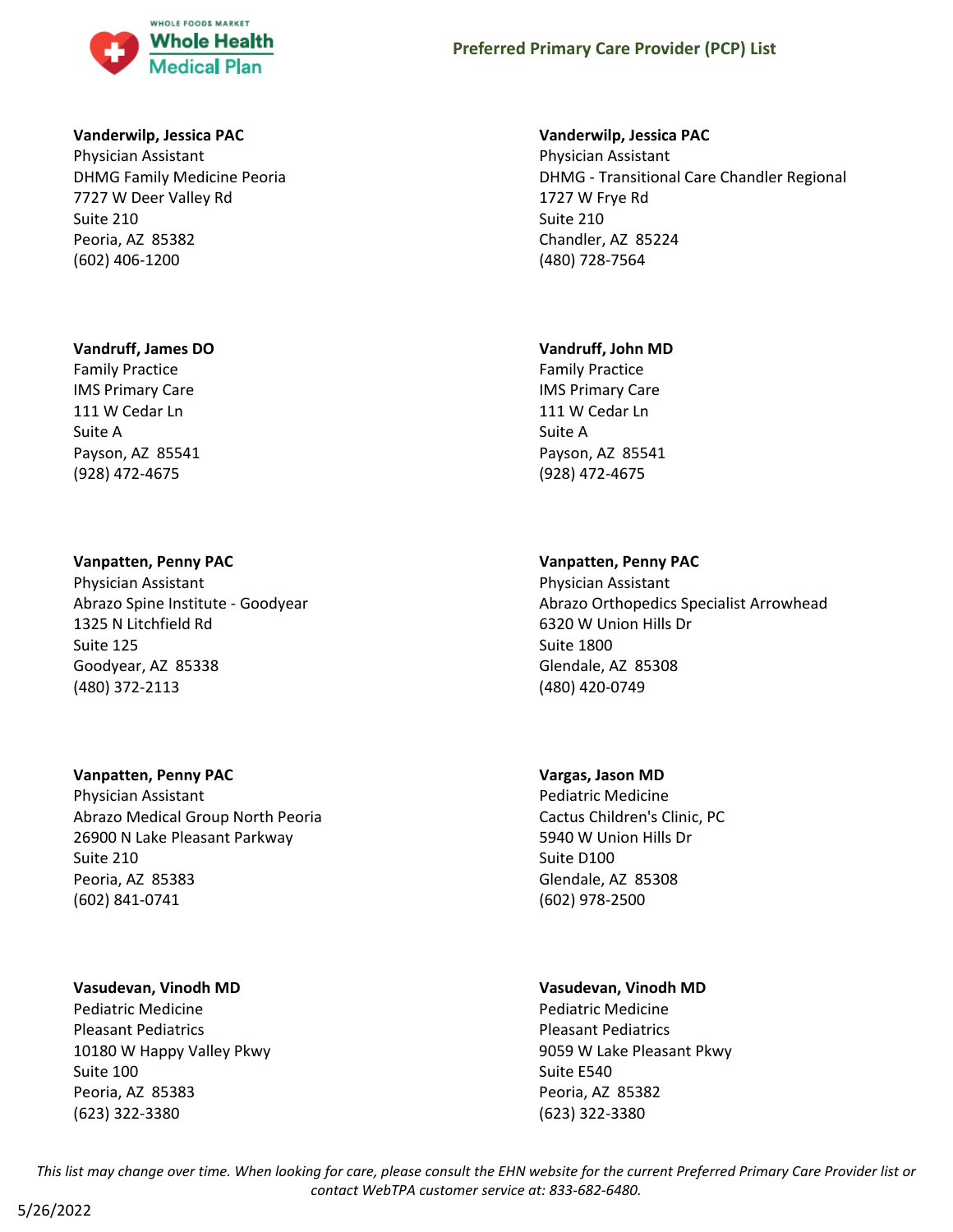

#### **Vasudevan, Vinodh MD**

Pediatric Medicine Pleasant Pediatrics 9980 W Glendale Ave Suite 130 Glendale, AZ 85307 (623) 322-3380

#### **Villa, Angel PA-C**

Pediatric Medicine Pleasant Pediatrics 9059 W Lake Pleasant Pkwy Suite E540 Peoria, AZ 85382 (623) 322-3380

#### **Virgil, David MD**

Family Practice Abrazo Medical Group Central MultiSpecialty 2000 W Bethany Home Rd Phoenix, AZ 85015 (602) 266-2200

#### **Wagner, Monica MD**

Pediatric Medicine Camelback Pediatrics 3333 E Camelback Rd Suite 175 Phoenix, AZ 85018 (602) 840-3120

### **Watkins, Jessica DO**

Pediatric Medicine Agave Pediatrics 3575 W Deer Valley Rd Suite 100 Glendale, AZ 85308 (480) 585-5200

#### **Villa, Angel PA-C**

Pediatric Medicine Pleasant Pediatrics 9980 W Glendale Ave Suite 130 Glendale, AZ 85307 (623) 322-3380

#### **Villa, Angel PA-C**

Pediatric Medicine Pleasant Pediatrics 9744 W Northern Ave Suite 1310 Peoria, AZ 85345 (623) 322-3380

### **Virgil, David MD**

Family Practice Abrazo Medical Group Central Family Medicine Center 6036 N 19th Ave Suite 506 Phoenix, AZ 85015 (602) 246-5525

#### **Watkins, Jessica DO**

Pediatric Medicine Agave Pediatrics 3050 N Litchfield Rd Suite 120 Goodyear, AZ 85395 (480) 585-5200

### **Watkins, Jessica DO**

Pediatric Medicine Agave Pediatrics 7010 E Chauncey Ln Suite 225 Phoenix, AZ 85054 (480) 585-5200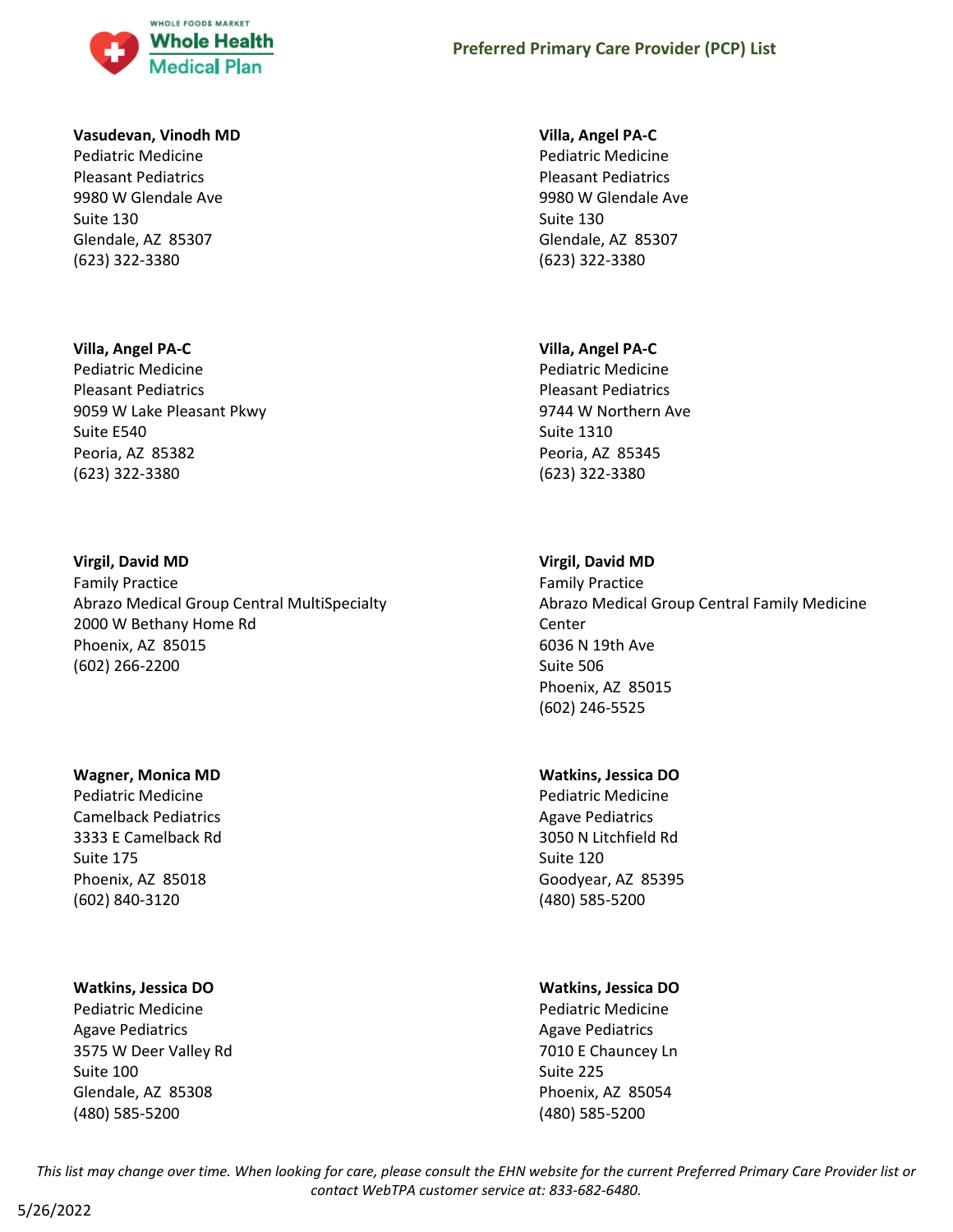

# **Weathers, Ashley PA**

Pediatric Medicine TLC Pediatrics 16611 S 40th St Suite 160 Phoenix, AZ 85048 (480) 940-8527

### **Well, Jenessa PAC**

Physician Assistant IMS Primary Care 3540 E Baseline Rd Suite 130 Phoenix, AZ 85042 (623) 251-7559

# **Wells, Joseph MD**

Pediatric Medicine MVP Kids Care 4700 N 51st Ave Suite 4 Phoenix, AZ 85031 (623) 846-7575

### **Wienecke, Megan PA**

Physician Assistant Abrazo Medical Group Biltmore Terrace 2122 E Highland Ave Suite 100 Phoenix, AZ 85016 (602) 726-8750

### **Wiersma, Sarah MD**

Pediatric Medicine North Scottsdale Pediatrics 9827 N 95th St Suite 105 Scottsdale, AZ 85258 (480) 860-8488

# **Preferred Primary Care Provider (PCP) List**

### **Weisse, Angela MD**

Pediatric Medicine Arbor Medical Partners Pediatrics 3367 S Mercy Rd Suite 205 Gilbert, AZ 85297 (480) 793-7720

### **Wells, Joseph MD**

Pediatric Medicine MVP Kids Care 7205 S 51st Ave Suite 102 Laveen, AZ 85339 (623) 846-7575

# **Whitlock, Renata PA-C**

Physician Assistant Bayless Integrated Healthcare 3033 N Central Ave Suite 700 Phoenix, AZ 85012 (602) 230-7373

# **Wienecke, Megan PA**

Physician Assistant Abrazo Medical Group Central Family Medicine Center 6036 N 19th Ave Suite 506 Phoenix, AZ 85015 (602) 952-0002

# **Wilcock, Alison MD**

Pediatric Medicine Acts of Kidness Pediatrics 861 N Higley Rd Suite B101 Gilbert, AZ 85234 (480) 664-6400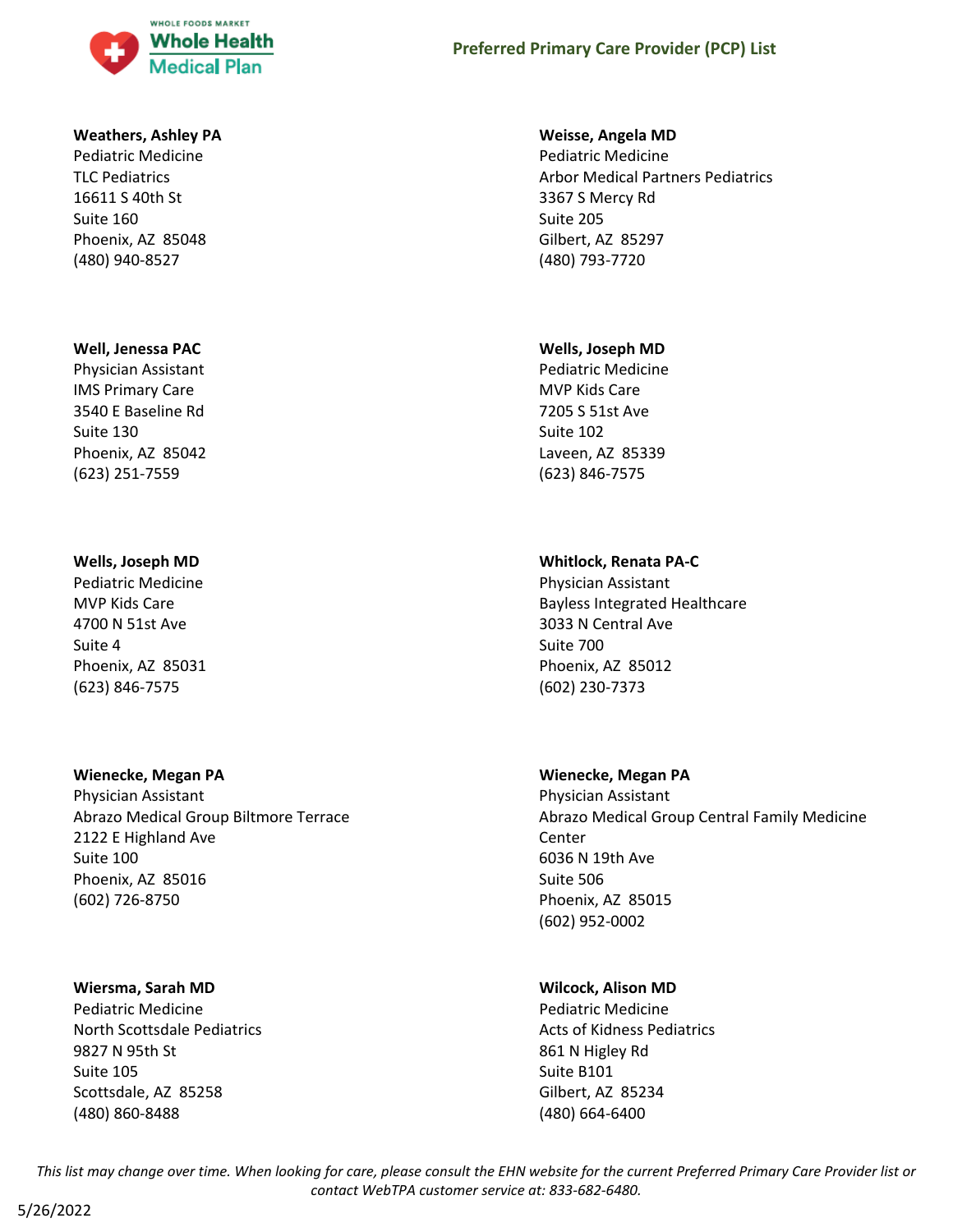

### **Willis, Jennifer MD**

Family Practice Abrazo Medical Group Central Family Medicine Center 6036 N 19th Ave Suite 506 Phoenix, AZ 85015 (602) 246-5525

### **Wilson, Sarah PAC**

Physician Assistant DHMG Chandler General Surgery & Trauma 485 S Dobson Rd Suite 201 Chandler, AZ 85224 (480) 728-4700

### **Wong, Andrew MD**

Family Practice DHMG - Transitional Care Chandler Regional 1727 W Frye Rd Suite 210 Chandler, AZ 85224 (480) 728-7564

### **Wristen, Moira MD**

Family Practice CMG - Carondelet Dr 6567 E Carondelet Dr Suite 555 Tucson, AZ 85710 (520) 885-3588

# **Yoo Liu, Enise MD**

Family Practice DHMG St Joseph's Family Medicine 2927 N 7th Ave Phoenix, AZ 85013 (602) 406-5864

### **Willis, Jennifer MD**

Family Practice Abrazo Medical Group Central MultiSpecialty 2000 W Bethany Home Rd Phoenix, AZ 85015 (602) 266-2200

### **Wilson, Brittany PA-C**

Physician Assistant Papago Buttes Pediatrics 8573 E San Alberto Suite E100 Scottsdale, AZ 85258 (480) 778-1732

# **Wooten, Duane MD**

Pediatric Medicine Duane Wooten, MD, PC 515 W Buckeye Rd Suite 306 Phoenix, AZ 85003 (602) 374-4937

# **Yamada, Kazue MD**

Pediatric Medicine The Childrens Doctor 5720 N 19th Ave Phoenix, AZ 85015 (602) 864-0211

# **Yoo Liu, Enise MD**

Family Practice DHMG Thoracic Disease and Transplantion 2927 N 7th Ave Phoenix, AZ 85013 (602) 406-5864